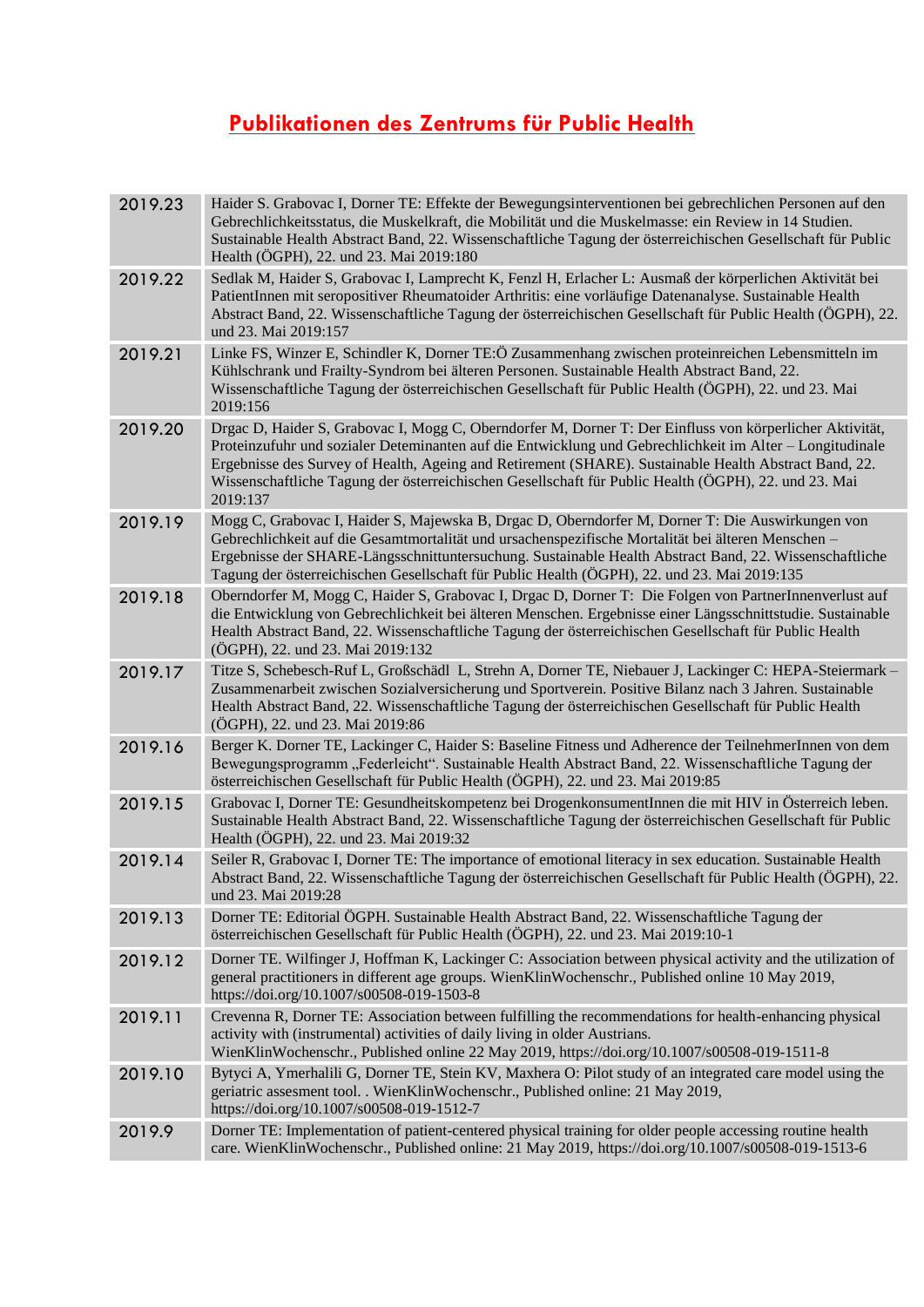| 2019.8   | Haider S, Grabovac I, Dorner TE: Effects of physical activity interventions in frail and prefrail community-<br>dwelling people on frailty status, muscle strength, physical performance and muscle mass- a narrative review.<br>Wien Klin Wochenschrift. https://doi.org/10.1007/s00508-019-1484-7                                                  |
|----------|------------------------------------------------------------------------------------------------------------------------------------------------------------------------------------------------------------------------------------------------------------------------------------------------------------------------------------------------------|
| 2019.7   | Hoffmann K, George A, Jirovsky E, Dorner TE: Re-examining access points to the different levels of health<br>care: a cross-sectional series in Austria. European Journal of Public Health;1-6                                                                                                                                                        |
| 2019.6   | Berner C, Erlacher L, Fenzl KH, Dorner TE: Medication Adherence and Coping Strategies in Patients with<br>Rheumatoid Arthritis: A Cross-Sectional Study. International Journal of Rheumatology 2019<br>https://do.i.org/10.1155/2019/4709645                                                                                                         |
| 2019.5   | Kunze M, Haditsch M: TBE as a matter of public health. Chapter 13. In: Dobler G, Erber W, Bröker M,<br>Schmitt HJ: The TBE Book. Global Health Press, Singapore, 2019, 2nd edition. DOI: 10.33442/978-981-14-<br>$0914 - 1$ <sup>13</sup>                                                                                                            |
| 2019.4   | Mayer S, Spickschen J, Stein KV, Crevenna R, Dorner TE, Simon J: The societal costs of chronic pain and its<br>determinants: The case of Austria. PLOS ONE 2019 March 20, https://doi.org/10.1371/journal.pone.0213889                                                                                                                               |
| 2019.3   | Sommer M, Arendasy ME, Punter JF, Feldhammer-Kahr M, Rieder A: Do individual differences in test-<br>takers' appraisal of admission testing compromise measurement fairness? Intelligence 2019;73:16-29                                                                                                                                              |
| 2019.2   | Wang M, Vaez M, Dorner TE, Rahman S, Helgesson M, Ivert T, Mittendorfer-Rutz E: Risk factors for<br>subsequent work disability in patients with acute myocardial infarction. European Journal of Public Health,<br>2019. DOI: 10.1093eurpub/cky279                                                                                                   |
| 2019.1   | Winzer E, Dorner TE, Grabovac I, Haider S, Kapan A, Lackinger C, Schindler K: Behavior changes by a<br>buddy-style intervention including physical training, and nutritional and social support. Japan Geriatrics<br>Society 2019. DOI: 10.1111/ggi.13616                                                                                            |
| 2018.120 | Arendasy M, Sommer M, Feldhammer-Kahr M, Freudenthaler HH, Punter FJ, Rieder A: Fairness als zentrale<br>Herausforderung moderner Aufnahmeverfahren. Zeitschrift für Hochschulentwicklung 2018;13(3): 37–55.<br>https://doi.org/10.3217/zfhe-13-04/03                                                                                                |
| 2018.119 | Berner C, Erlacher L, Fenzl KH, Dorner TE: A cross-sectional study on self-reported physical and mental<br>health-related quality of life in rheumatoid arthritis and the role of illness perception. Health and Quality of<br>Life Outcomes 2018;16:238. https://doi.org/10.1186/s12955-018-1064-y                                                  |
| 2018.118 | Grabovac I, Haider S, Berner C, Lamprecht T, Fenzl KH, Erlacher L, Quittan M, Dorner TE: Sleep Quality in<br>Patients with Rheumatoid Arthritis and Associations with Pain, Disability, Disease Duration, and Activity.<br>Journal of Clinical Medicine 2018;7:336. DOI:10.3390/jcm7100336                                                           |
| 2018.117 | Silbernagl M, Slamanig R, Fischer G, Brandt L: Hepatitis C infection and psychiatric burden in two<br>imprisoned cohorts: Young offenders and opioid-maintained prisoners. Health Policy 2018;122:1392-1402                                                                                                                                          |
| 2018.116 | Sinyor M, Schaffer A, Nishikawa Y, Redelmeier D, Niederkrotenthaler T, Sareen J, Levitt A, Kiss A, Pirkis J:<br>The association between suicide deaths and putatively harmful and protective factors in media reports. CMAJ-<br>Canadian Medical Association Journal 2018;190(30):900-7. DOI: 10.1503/cmaj.170698                                    |
| 2018.115 | Moazen B, Moghaddam SS, Silbernagl M, Lotfizadeh M, Bosworth R, Alammehrjerdi Z, Kinner SA, Wirtz A,<br>Barnighausen TW, Stover HJ, Dolan KA: Prevalence of Drug Injection, Sexual Activity, Tattooing, and<br>Piercing Among Prison Inmates. Epidemiologic Reviews 2018;40(1):58-69. DOI: 10.1093/epirev/mxy002                                     |
| 2018.114 | Berner C, Haider S, Grabovac I, Lamprecht T, Fenzl KH, Erlacher L, Quittan M, Dorner TE: Work Ability<br>and Employment in Rheumatoid Arthritis: A Cross-Sectional Study on the Role of Muscle Strength and Lower<br>Extremity Function. International Journal of Rheumatology, 2018:3756207. DOI: 10.1155/2018/3756207                              |
| 2018.113 | Eisenwort B, Aslan H, Yesilyurt S, Till B, Klier C: Language development in children with migration<br>backround and parental reading to children. Zeitschrift für Kinder- und Jugendpsychiatrie und Psychotherapie<br>2018;46(2):99-106. DOI: 10.1024/1422-4917/a000500                                                                             |
| 2018.112 | Silbernagl M, Slamanig R, Stegemann M, Sterzer MA, Mayer L, Fischer F: ADHD and related aspects in a<br>standardised investigation in Austrian prisons - incarcerated patients with substance use disorders. European<br>Neuropsychopharmacology 2018;28:21-2                                                                                        |
| 2018.111 | Helgesson M, Tinghog P, Niederkrotenthaler T, Saboonchi F, Mittendorfer-Rutz E: Labour-market<br>marginalisation in Sweden among young immigrants with mental disorders. European Journal of Public<br>Health 2018;28:35                                                                                                                             |
| 2018.110 | Jordakieva G, Grabovac I, Schmidt KE, Graff A, Schuster A, Hoffmann-Sommergruber K, Oberhuber C,<br>Scheiner O, Goll A, Godnic-Cvar J: Occupational exposure to ultrafine particles in police officers: no<br>evidence for adverse respiratory effects. Journal of Occupational Medicine and Toxicology 2018;13:5. DOI:<br>10.1186/s12995-018-0187-8 |
| 2018.109 | Titze S, Lackinger C, Grossschaedl L, Strehn A, Dorner TE, Niebauer J, Schebesch-Ruf W: How Does<br>Counselling in a Stationary Health Care Setting Affect the Attendance in a Standardised Sports Club                                                                                                                                              |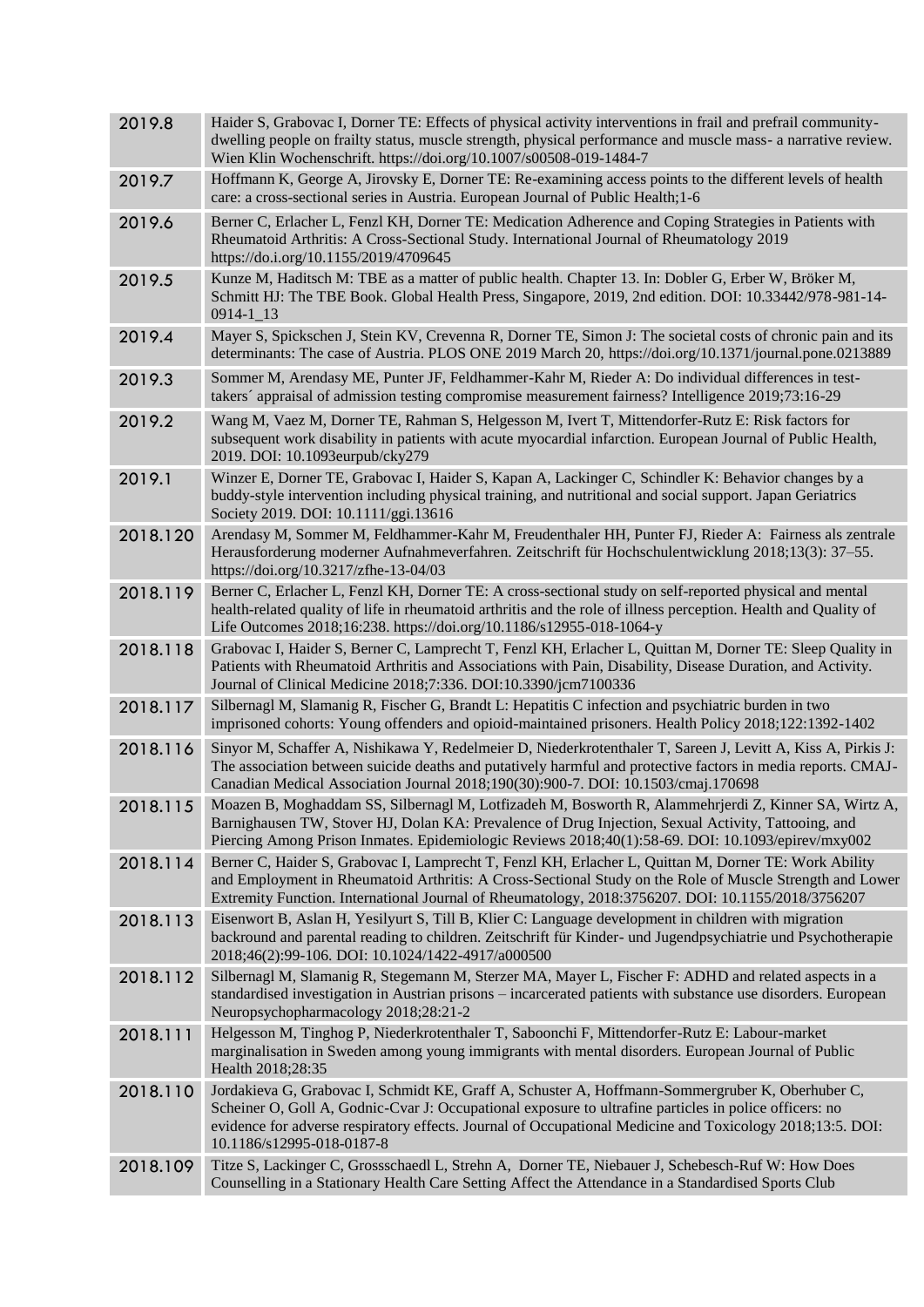|          | Programme? Process Evaluation of a Quasi-Experimental Study. International Journal of Environmental<br>Research and Public Health 2018;15(1):134. DOI: 10.3390/ijerph15010134                                                                                                                                                                                                           |
|----------|-----------------------------------------------------------------------------------------------------------------------------------------------------------------------------------------------------------------------------------------------------------------------------------------------------------------------------------------------------------------------------------------|
| 2018.108 | Armstrong G, Vijayakumar L, Niederkrotenthaler T, Jayaseelan M, Kannan R, Pirkis J, Jorm A: Assessing the<br>quality of media reporting of suicide news in India against World Health Organization guidelines: A content<br>analysis study of nine major newspapers in Tamil Nadu. Australian and New Zealand Journal of Psychiatry<br>2018:52(9):856-63. DOI: 10.1177/0004867418772343 |
| 2018.107 | Arendt F, Scherr S, Niederkrotenthaler T, Krallmann S, Till B: Effects of Awareness Material on Suicide-<br>Related Knowledge and the Intention to Provide Adequate Help to Suicidal Individuals. Crisis 2018:39(1)47-<br>54. DOI: 10.1027/0227-5910/a000474                                                                                                                            |
| 2018.106 | Titze S, Schebesch-Ruf W, Grossschaedl L, Strehn A, Dorer TE, Niebauer J, Lackinger C: Counselling in a<br>health care setting combined with the standardized sports club exercise programme JACKPOT positively<br>affects the physical activity behaviour: A quasi-experimental design. Journal of Physical Activity and Health<br>2018;15(10):175                                     |
| 2018.105 | Luger M, Kruschitz R, Winzer E, Schindler K, Grabovac I, Kainberger F, Krebs M, Hoppichler F, Langer F,<br>Prager G, Marculescu R, Ludvik B: Changes in Bone Mineral Density Following Weight Loss Induced by<br>One-Anastomosis Gastric Bypass in Patients with Vitamin D Supplementation. Obesity Surgery<br>2018:28(11):3454-65. DOI: 10.1007/s11695-018-3353-2                      |
| 2018.104 | Kutalek R, Jirovsky E, Grabovac I: From macro- to microfactors in health: Social science approaches in<br>research on sexually transmitted infections. PLoS Medicine 2018;15(1):e1002490. DOI:<br>10.1371/journalpmed.1002490                                                                                                                                                           |
| 2018.103 | Arendt F, Scherr S, Niederkrotenthaler T, Till B: The role of language in suicide reporting: Investigating the<br>influence of Check for problematic suicide referents. Social Science and Medicine 2018;208:165-171. DOI:<br>10.1016/j.socscimed.2018.02.008                                                                                                                           |
| 2018.102 | Haider S, Grabovac I, Dorner TE: Fulfillment of physical activity guidelines in the general population and<br>frailty status in the elderly population. Wien Klin Wochenschr Nov 2018. https://doi.org/10.1007/s00508-018-<br>$1408-y$                                                                                                                                                  |
| 2018.101 | Dorner TE: Schmerzen korrelieren mit Gesundheitskompetenz. Ärzte Krone, Themenheft Schmerz, Oktober<br>2018:10-3                                                                                                                                                                                                                                                                        |
| 2018.100 | Grabovac I, Hochfellner L, Rieger M, Jewell J, Snell A, Weber A, Stüger HP, Schindler KE, Mikkelsen B,<br>Dorner TE: Impact of Austria's 2009 trans fatty acids regulation of all-cause, cardiovascular and coronary<br>heart disease mortality. European Journal of Public Health, Vol 28, Supplement 2, 2018:4-9                                                                      |
| 2018.99  | Mayrhuber E.A.-S, Dückers M.L.A, Wallner P, (), Hutter H.-P, Kutalek R: Vulnerability to heatwaves and<br>implications for public health interventions $- A$ scoping review. Environmental Research 2018;166, pp. 42-54                                                                                                                                                                 |
| 2018.98  | Hutter H.-P, Kundi M, Lemmerer K., (), Wallner P, Moshammer H: Subjective symptoms of male workers<br>linked to occupational pesticide exposure on coffee plantations in the Jarabacoa region, dominican republic.<br>International Journal of Environmental Research and Public Health 2018;15(10),2099                                                                                |
| 2018.97  | Hutter H.-P, Moshammer H: Pesticides are an occupational and public health issue. International Journal of<br>Environmental Research and Public Health 2018;15(8),1650                                                                                                                                                                                                                  |
| 2018.96  | Hutter H.-P, Khan A.W, Lemmerer K., (), Kundi M, Moshammer H: Cytotoxic and genotoxic effects of<br>pesticide exposure in male coffee farmworkers of the Jarabacoa Region, Dominican Republic. International<br>Journal of Environmental Research and Public Health 2018; 5(8),1641                                                                                                     |
| 2018.95  | Wallner P, Kundi M, Arnberger A., (), Weitensfelder L. Hutter H.-P: Reloading pupils' batteries: Impact of<br>green spaces on cognition and wellbeing. International Journal of Environmental Research and Public Health<br>2018;15(6),1205                                                                                                                                             |
| 2018.94  | Wanka A, Wiesböck L, Allex B, Hutter H.P., Kolland F: Everyday discrimination in the neighbourhood: what<br>a 'doing' perspective on age and ethnicity can offer. Ageing and Society 2018; pp. 1-26                                                                                                                                                                                     |
| 2018.93  | Wolkinger, B, Haas W, Bachner G, (), Maier P, Reifeltshammer R: Evaluating health co-benefits of climate<br>change mitigation in urban mobility. International Journal of Environmental Research and Public Health.<br>2018;15(5),880                                                                                                                                                   |
| 2018.92  | Fucic A, Galea K.S, Duca R.C, (), Viegas S, Moshammer H: Potential health risk of endocrine disruptors in<br>construction sector and plastics industry: A new paradigm in occupational health. International Journal of<br>Environmental Research and Public Health 2018;15(6),1229                                                                                                     |
| 2018.91  | Schadenhofer P, Kundi M, Abrahamian H, (), Stummer H, Kautzky-Willer A: Job-related meaningfulness<br>moderates the association between over-commitment and emotional exhaustion in nurses. Journal of Nursing<br>Management 2018;26(7), pp. 820-832                                                                                                                                    |
| 2018.90  | Haluza D, Schmidt V.-M, Blasche G: Time course of recovery after two successive night shifts: A diary study<br>among Austrian nurses. Journal of Nursing Management 2018                                                                                                                                                                                                                |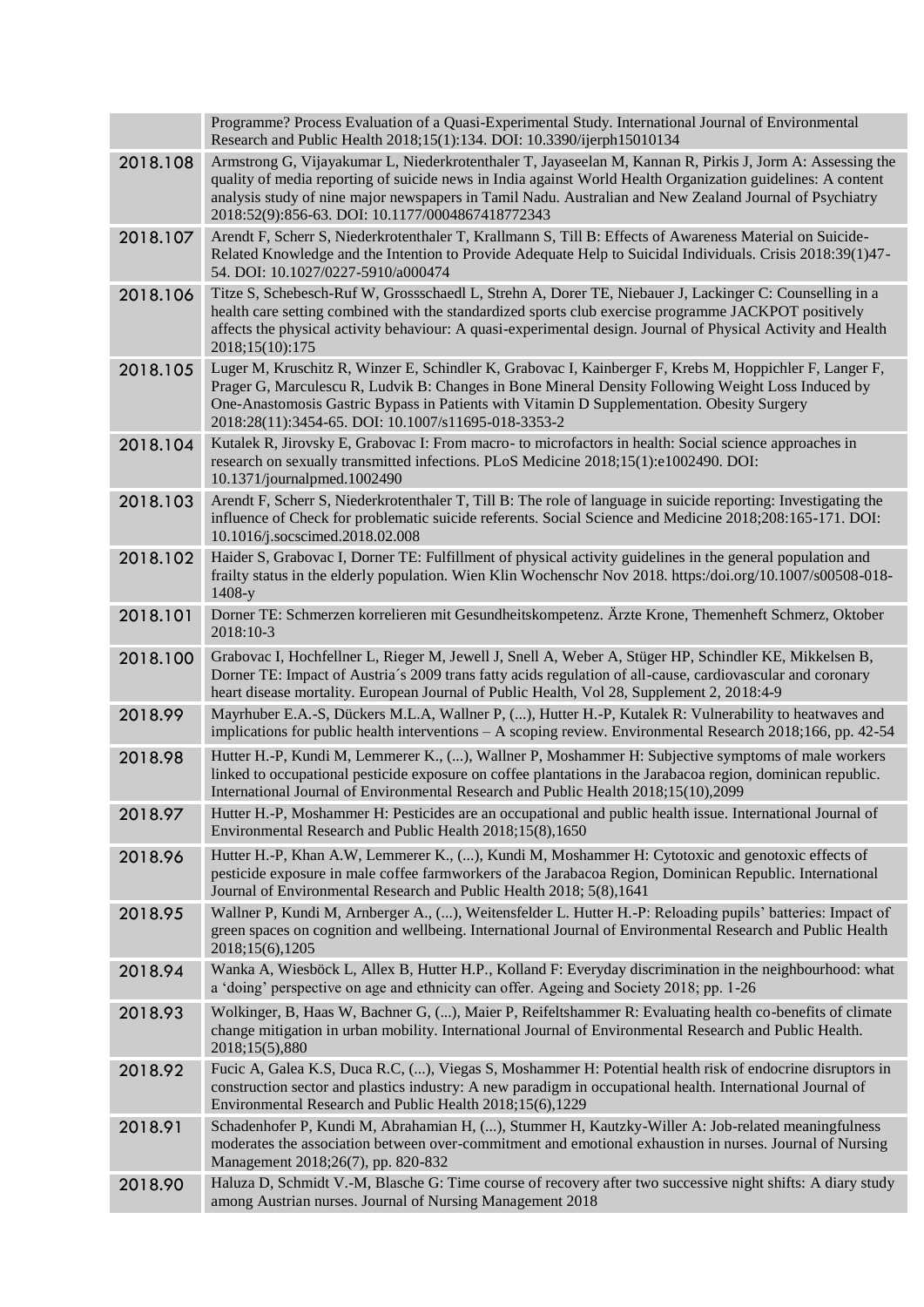| 2018.89 | Blasche G, Szabo B, Wagner-Menghin M, Ekmekcioglu C, Gollner E: Comparison of rest-break interventions<br>during a mentally demanding task. Stress and Health 2018                                                                                                                                                                                                                                                                                                                                                                                    |
|---------|-------------------------------------------------------------------------------------------------------------------------------------------------------------------------------------------------------------------------------------------------------------------------------------------------------------------------------------------------------------------------------------------------------------------------------------------------------------------------------------------------------------------------------------------------------|
| 2018.88 | Wagner A, Garner-Spitze E, Jasinska, J, (), Kundi M, Wiedermann U: Age-related differences in humoral<br>and cellular immune responses after primary immunisation: Indications for stratified vaccination schedules.<br>Scientific Reports 2018;8(1),9825                                                                                                                                                                                                                                                                                             |
| 2018.87 | Mothes-Luksch N, Jordakieva G, Hinterhölzl L, (), Kundi M, Jensen-Jarolim E: Allergy diagnosis from<br>symptoms to molecules, or from molecules to symptoms: A comparative clinical study. World Allergy<br>Organization Journal 2018;11(1),22                                                                                                                                                                                                                                                                                                        |
| 2018.86 | Fazel N, Kundi M, Jensen-Jarolim, E., (), Akbarzadeh R, Ahmadi R: Prospective cohort study of pregnancy<br>complications and birth outcomes in women with asthma. Archives of Gynecology and Obstetrics<br>2018;298(2), pp. 279-287                                                                                                                                                                                                                                                                                                                   |
| 2018.85 | Al-Serori H, Ferk F, Kundi M, (), Collins A.R, Knasmüller S: Mobile phone specific electromagnetic fields<br>induce transient DNA damage and nucleotide excision repair in serum-deprived human glioblastoma cells.<br>PLoS ONE 2018;13(4), e0193677                                                                                                                                                                                                                                                                                                  |
| 2018.84 | Arnberger A, Eder R, Allex B, (), Zaller J.G, Frank T: Perceived health benefits of managed and unmanaged<br>meadows in a mountain biosphere reserve - An experimental study in the Austrian Alps. Eco.mont 2018;10(1),<br>$5 - 14$                                                                                                                                                                                                                                                                                                                   |
| 2018.83 | Bilgilier C, Stadlmann A, Makristathis, A., (), Hirschl, A.M., Steininger, C. Prospective multicentre clinical<br>study on inter- and intrapatient genetic variability for antimicrobial resistance of Helicobacter pylori. Clinical<br>Microbiology and Infection 2018;24(3), 289-294                                                                                                                                                                                                                                                                |
| 2018.82 | Blagec K, Jungwirth D, Haluza D, Samwald M: Effects of medical device regulations on the development of<br>stand-alone medical software: A pilot study. Studies in Health Technology and Informatics 2018;248, 180-187                                                                                                                                                                                                                                                                                                                                |
| 2018.81 | Ekmekcioglu C, Wallner P, Kundi M, (), Haas W, Hutter H.-P: Red meat, diseases, and healthy alternatives:<br>A critical review. Critical Reviews in Food Science and Nutrition 2018; 58(2), 247-261                                                                                                                                                                                                                                                                                                                                                   |
| 2018.80 | Ferk F, Kundi M, Brath H, (), Wagner K.-H, Knasmueller S: Gallic Acid Improves Health-Associated<br>Biochemical Parameters and Prevents Oxidative Damage of DNA in Type 2 Diabetes Patients: Results of a<br>Placebo-Controlled Pilot Study. Molecular Nutrition and Food Research 2018;62(4),1700482                                                                                                                                                                                                                                                 |
| 2018.79 | Garner-Spitzer E, Seidl-Friedrich C, Zwazl I, (), Kundi M, Wiedermann U: Allergic patients with and<br>without allergen-specific immunotherapy mount protective immune responses to tick-borne encephalitis<br>vaccination in absence of enhanced side effects or propagation of their Th2 bias. Vaccine 2018;36(20), 2816-<br>2824                                                                                                                                                                                                                   |
| 2018.78 | Gerendas B.S, Prager S, Deak G, (), Kundi M, Schmidt-Erfurth U.M: Predictive imaging biomarkers<br>relevant for functional and anatomical outcomes during ranibizumab therapy of diabetic macular oedema. The<br>British journal of ophthalmology 2018;102(2), 195-203                                                                                                                                                                                                                                                                                |
| 2018.77 | Haider L.M, Schwingshackl L, Hoffmann G, Ekmekcioglu C: The effect of vegetarian diets on iron status in<br>adults: A systematic review and meta-analysis. Critical Reviews in Food Science and Nutrition 2018;58(8),<br>1359-1374                                                                                                                                                                                                                                                                                                                    |
| 2018.76 | Haluza D, Jungwirth D: ICT and the future of healthcare: Aspects of pervasive health monitoring. Informatics<br>for Health and Social Care 2018;43(1), 1-11                                                                                                                                                                                                                                                                                                                                                                                           |
| 2018.75 | Hasenegger V, Rust P, König J, (), Erler J, Ekmekcioglu C: Main sources, socio-demographic and<br>anthropometric correlates of salt intake in Austria. Nutrients 2018; 10(3),311                                                                                                                                                                                                                                                                                                                                                                      |
| 2018.74 | Iuliano A.D, Roguski K.M, Chang H.H, (), Brammer L, Mustaquim D: Estimates of global seasonal<br>influenza-associated respiratory mortality: a modelling study. The Lancet 2018;391(10127), 1285-1300                                                                                                                                                                                                                                                                                                                                                 |
| 2018.73 | Karst S.G, Lammer J, Mitsch C, (), Kriechbaum K, Schmidt-Erfurth U: Detailed analysis f retinal<br>morphology in patients with diabetic macular edema (DME) randomized to ranibizumab or triamcinolone<br>treatment. Graefe's Archive for Clinical and Experimental Ophthalmology 2018;256(1), 49-58                                                                                                                                                                                                                                                  |
| 2018.72 | Katzenschläger P, Fliedl R, Popow C, Kundi M: Quality of life and satisfaction with inpatient treatment in<br>adolescents with psychiatric disorders: A comparison between patients', parents', and caregivers' (self-<br>) assessments at admission and discharge   [Lebensqualität und Zufriedenheit mit der stationären Behandlung<br>bei Jugendlichen mit psychiatrischen Störungen: Vergleich der (Selbst-) Einschätzungen durch PatientInnen,<br>ihre Eltern und ihre BetreuerInnen bei der Aufnahme und Entlassung]. Neuropsychiatrie 2018;1-9 |
| 2018.71 | Koblischke M, Stiasny K, Aberle S.W, (), Heinz F.X, Aberle J.H: Structural influence on the dominance of<br>virus-specific CD4 T cell epitopes in Zika virus infection. Frontiers in Immunology 2018 9(MAY), 1196                                                                                                                                                                                                                                                                                                                                     |
| 2018.70 | Kuessel L, Zeisler H, Himmler G, (), Marschalek J, Ott J: Dynamics of serum C-type natriuretic peptide as<br>predictor for preeclampsia. Pregnancy Hypertension 2018                                                                                                                                                                                                                                                                                                                                                                                  |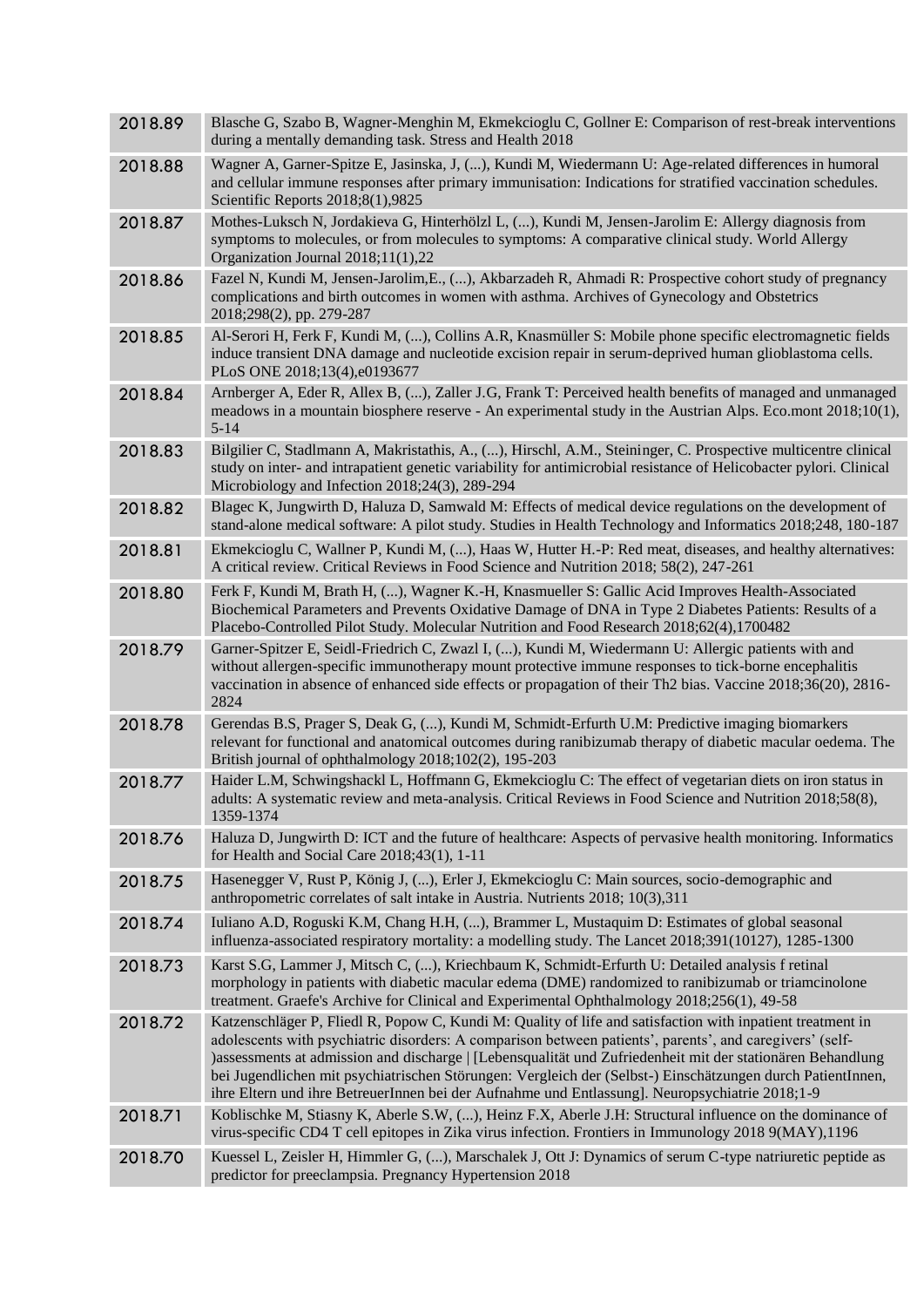|         | Lasemi, R., Kundi, M., Moghadam, N.B., Moshammer, H., Hainfellner, J.A. Vitamin K2 in multiple sclerosis<br>patients. Wiener Klinische Wochenschrift 130(9-10), 307-313                                                                                                                                                                                                                         |
|---------|-------------------------------------------------------------------------------------------------------------------------------------------------------------------------------------------------------------------------------------------------------------------------------------------------------------------------------------------------------------------------------------------------|
| 2018.69 | Markowicz M, Schötta A.-M, Kundi M, (), Strle F, Stanek G: CXCL13 concentrations in cerebrospinal fluid<br>of patients with Lyme neuroborreliosis and other neurological disorders determined by Luminex and ELISA.<br>Ticks and Tick-borne Diseases 2018                                                                                                                                       |
| 2018.68 | Mayrhuber E.A.-S, Dückers M.L.A, Wallner P, (), Hutter H.-P, Kutalek R: Vulnerability to heatwaves and<br>implications for public health interventions - A scoping review. Environmental Research 2018;166, 42-54                                                                                                                                                                               |
| 2018.67 | Muigg D, Kastner P, Modre-Osprian R, Haluza D, Duftschmid G: Is Austria ready for Telemonitoring? A<br>readiness assessment among doctors and patients in the field of diabetes. Studies in Health Technology and<br>Informatics 2018;248, 322-329                                                                                                                                              |
| 2018.66 | Prager S.G, Lammer J, Mitsch C. (), Schmidt-Erfurth U, Kriechbaum K: Analysis of retinal layer thickness<br>in diabetic macular oedema treated with ranibizumab or triamcinolone. Acta Ophthalmologica 2018;96(2),<br>e195-e200                                                                                                                                                                 |
| 2018.65 | Russo C., Kundi M., Lavorgna M, Parrella A, Isidori M: Benzalkonium Chloride and Anticancer Drugs in<br>Binary Mixtures: Reproductive Toxicity and Genotoxicity in the Freshwater Crustacean Ceriodaphnia dubia.<br>Archives of Environmental Contamination and Toxicology 2018;74(4), 546-556                                                                                                  |
| 2018.64 | Schadenhofer P, Kundi M, Abrahamian H, Stummer H, Kautzky-Willer A: Influence of gender, working field<br>and psychosocial factors on the vulnerability for burnout in mental hospital staff: results of an Austrian cross-<br>sectional study. Scandinavian Journal of Caring Sciences 2018;32(1), 335-345                                                                                     |
| 2018.63 | Sperr M, Kundi M, TursicV, (), Rausch-Fan X, Sperr W.R: Prevalence of comorbidities in periodontitis<br>patients compared with the general Austrian population. Journal of Periodontology 2018;89(1), 19-27                                                                                                                                                                                     |
| 2018.62 | Stephanou-Rieser N, Moser G, Ekmekcioglu C: Irritable bowel syndrome: A brief update with focus on<br>nutrition   [Reizdarmsyndrom: Update mit Fokus auf Ernährung]. Chirurgische Praxis 2018;83(3), pp. 524-532                                                                                                                                                                                |
| 2018.61 | Wanka A, Wiesböck L, Allex B, (), Hutter H.-P, Kolland F: Everyday discrimination in the neighbourhood:<br>what a 'doing' perspective on age and ethnicity can offer. Ageing and Society 2018;1-26                                                                                                                                                                                              |
| 2018.60 | Wolkinger B, Haas, W, Bachner G, (), Maier P, Reifeltshammer R: Evaluating health co-benefits of climate<br>change mitigation in urban mobility. International Journal of Environmental Research and Public Health<br>2018;15(5),880                                                                                                                                                            |
| 2018.59 | Wultsch G, Setayesh T, Kundi M, (), Nersesyan, A, Knasmüller S: Impact of extended working periods on<br>genomic and telomeric DNA and on inflammatory markers: Results of an intervention study with office<br>workers and carpenters. Mutation Research - Genetic Toxicology and Environmental Mutagenesis 2018                                                                               |
| 2018.58 | Böhm G, Schoberberger R: Stationäre Rauchertherapie in Österreich. JATROS Pneumologie & HNO<br>3/2018:32-34                                                                                                                                                                                                                                                                                     |
| 2018.57 | Dorner TE, Helgesson M, Nilsson K, Pazarlis KA, Ropponen A, Svedberg P,<br>Mittendorfer-Rutz E: Course and characteristics of work disability 3 years before and after lumbar spine<br>decompression surgery- a national population – based study. Scientific Reports 2018(8):11811. DOI:<br>10.1038/s41598-018-30211-4                                                                         |
| 2018.56 | Berner C, Haider S, Grabovac I, Lamprecht T, Fenzl KH, Erlacher L, Quittan M, Dorner TE: Work Ability<br>and Employment in Rheumatoid Athritis: A Cross-Sectional Study on the Role of Muscle Strength and Lower<br>Extremity Function. Hindawi International Journal of Rheumatology Volume 2018, Article ID 3756207,11<br>pages, Published 1 August 2018. http://doi.org/10.1155/2018/3756207 |
| 2018.55 | Dorner TE, Rieder A: Sozialmedizinische Aspekte der Rheumatologie. Ärzte Krone 2018(13-14):10-12                                                                                                                                                                                                                                                                                                |
| 2018.54 | Wang M, Mittendorfer-Rutz E, Dorner TE, Pazarlis KA, Ropponen A, Svedberg P, Helgesson M:<br>Determinants of work disability following lumbar spine decompression surgery. Scandinavian Journal of<br>Public Health, 1-2. DOI: 10.1177/1403494818785055                                                                                                                                         |
| 2018.53 | Wanka A, Wiesböck L, Allex B, Mayrhuber EAS, Arnberger A, Eder R, Kutalek R, Wallner P, Hutter HP,<br>Kolland F: Everyday discrimination in the neighbourhood: what a 'doing' perspective on age and ethnicity can<br>offer. Ageing & Society, Page 1 of 26. Cambridge University Press 2018. DOI: 10.1017/S0144686X18000466                                                                    |
| 2018.52 | Mayrhuber EAS, Dückers MLA, Wallner P, Arnberger A, Allex B, Wiesböck L, Wanka A, Kolland F, Eder R;<br>Hutter HP, Kutalek R: Vulnerability to heatwaves and implications for public health interventions - A scoping<br>review. Environmental Research 2018;166:42-54                                                                                                                          |
| 2018.51 | Haider S, Grabovac I, Berner C, Lamprecht K, Fenzl H, Erlacher L, Dorner TE: Frailty Status bei<br>PatientInnen mit seropositiver rheumatoider Arthritis im erwerbsfähigen Alter: Eine Querschnitt-<br>Untersuchung. Health in all Societies Abstract Band, 21. Wissenschaftliche Tagung der Österreichischen                                                                                   |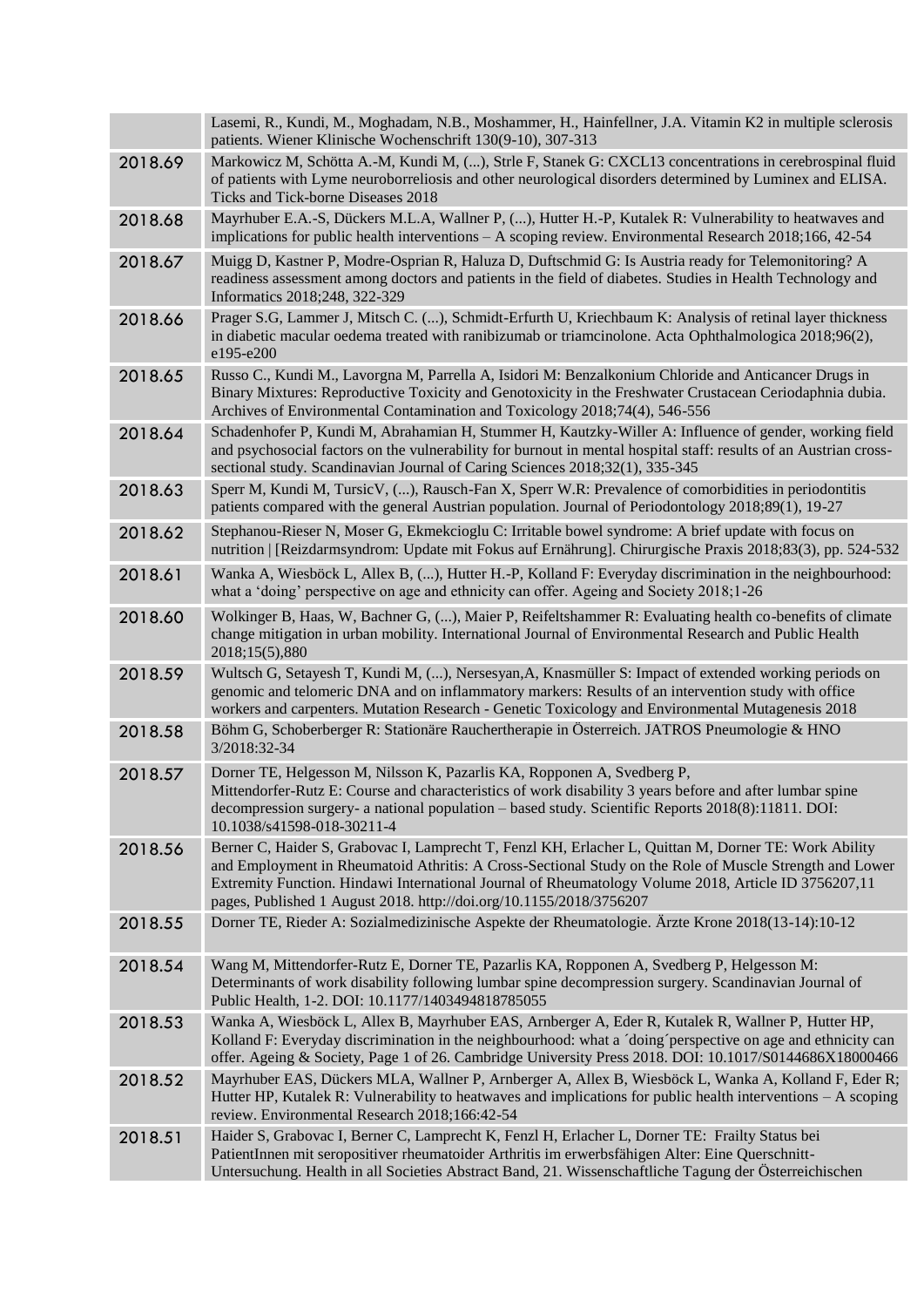|         | Gesellschaft für Public Health (ÖGPH) 23. Und 24. Mai 2018/Radisson Blu Park Royal Palace Hotel, Wien,<br>165                                                                                                                                                                                                                                                                                                                                                                                 |
|---------|-----------------------------------------------------------------------------------------------------------------------------------------------------------------------------------------------------------------------------------------------------------------------------------------------------------------------------------------------------------------------------------------------------------------------------------------------------------------------------------------------|
| 2018.50 | Titze S, Schebesch-Ruf W, Großschädl L, Strehn A, Dorner TE, Niebauer J, Lackinger C: Bewegungsberatung<br>in Kureinrichtungen kombiniert mit dem Sportvereinsprogramm JACKPOT erhöhen den Bewegungsumfang<br>bei Erwachsenen - eine quasi-experimentelle Studie in der Steiermark. Health in all Societies Abstract Band,<br>21. Wissenschaftliche Tagung der Österreichischen Gesellschaft für Public Health (ÖGPH) 23. Und 24. Mai<br>2018/Radisson Blu Park Royal Palace Hotel, Wien, 139 |
| 2018.49 | Hofmann R, Dorner TE, Pils K, Wild M, Gröschel-Gregoritsch C, Haider S: Charakteristika von Personen, die<br>an einem österreichischem Bewegungsprogramm des Roten Kreuzes teilnehmen - Die "Bewegung bis ins<br>Alter" Initiative. Health in all Societies Abstract Band, 21. Wissenschaftliche Tagung der Österreichischen<br>Gesellschaft für Public Health (ÖGPH) 23. Und 24. Mai 2018/Radisson Blu Park Royal Palace Hotel, Wien,<br>108                                                 |
| 2018.48 | Linke FS, Dorner TE: Auswirkung eines Gastronomie-Rauchverbots auf die RaucherInnenprävalenz. Health<br>in all Societies Abstract Band, 21. Wissenschaftliche Tagung der Österreichischen Gesellschaft für Public<br>Health (ÖGPH) 23. Und 24. Mai 2018/Radisson Blu Park Royal Palace Hotel, Wien, 90                                                                                                                                                                                        |
| 2018.47 | Lackinger C, Titze S, Dorner TE: Regelmäßige körperliche Aktivität als Erfolgsindikator: Adherence bei<br>österreichischen Bewegungsinterventionen. Health in all Societies Abstract Band, 21. Wissenschaftliche<br>Tagung der Österreichischen Gesellschaft für Public Health (ÖGPH) 23. Und 24. Mai 2018/Radisson Blu Park<br>Royal Palace Hotel, Wien, 68                                                                                                                                  |
| 2018.46 | Grabovac I, Meilinger M, Schalk H, Leichsenring B, Dorner TE: Prävalenz und Determinanten von illegalem<br>Drogenkonsum und Mehrfachdrogenkonsums bei Menschen mit HIV in Österreich Health in all Societies<br>Abstract Band, 21. Wissenschaftliche Tagung der Österreichischen Gesellschaft für Public Health (ÖGPH) 23.<br>Und 24. Mai 2018/Radisson Blu Park Royal Palace Hotel, Wien, 39                                                                                                 |
| 2018.45 | Seiler R, Grabovac I, Dorner TE: Adolescents perception of school-based sex education an exploratory study.<br>Health in all Societies Abstract Band, 21. Wissenschaftliche Tagung der Österreichischen Gesellschaft für<br>Public Health (ÖGPH) 23. Und 24. Mai 2018/Radisson Blu Park Royal Palace Hotel, Wien, 38                                                                                                                                                                          |
| 2018.44 | Amort FM, Dorner TE: Workshop für Early Career Public Health Researcher. Health in all Societies Abstract<br>Band, 21. Wissenschaftliche Tagung der Österreichischen Gesellschaft für Public Health (ÖGPH) 23. Und 24.<br>Mai 2018/Radisson Blu Park Royal Palace Hotel, Wien, 25                                                                                                                                                                                                             |
| 2018.43 | Dorner TE: Plenum II Evidenzbasierte Tabakpolitik Public Health Maßnahmen gegen Rauchen. Health in all<br>Societies Abstract Band, 21. Wissenschaftliche Tagung der Österreichischen Gesellschaft für Public Health<br>(ÖGPH) 23. Und 24. Mai 2018/Radisson Blu Park Royal Palace Hotel, Wien, 18-9                                                                                                                                                                                           |
| 2018.42 | Dorner TE: Editorial ÖGPH. Health in all Societies Abstract Band, 21. Wissenschaftliche Tagung der<br>Österreichischen Gesellschaft für Public Health (ÖGPH) 23. Und 24. Mai 2018/Radisson Blu Park Royal<br>Palace Hotel, Wien, 10-1                                                                                                                                                                                                                                                         |
| 2018.41 | Grabovac I, Meilinger M, Schalk H, Leichsenring B, Dorner TE: Prevalence and Associations of Illicit Drug<br>and Polydrug Use in People Living with HIV in Vienna. Scientific Reports 2018;8:8046. DOI:<br>10.1038/s41598/s41598-018-26413-5                                                                                                                                                                                                                                                  |
| 2018.40 | Diem G, Dorner TE, Dratva J, Ansgar G, Mittelstaedt v G: PH3- eine spannende chemische Verbindung.<br>Gesundheitswesen 2018;80:428-9                                                                                                                                                                                                                                                                                                                                                          |
| 2018.39 | Dorner TE, Mittelstaedt v G: Primärversorgung im deutschsprachigen Raum. Gesundheitswesen 2018;80:431-<br>$\overline{2}$                                                                                                                                                                                                                                                                                                                                                                      |
| 2018.38 | Egger M, Dorner TE, Grüninger U: 4.4. Gesundheitsförderung und Prävention in der Arztpraxis. In: Egger M,<br>Razum O. Rieder A. (Hrsg.): Public Health Kompakt. De Gruyter, 3. Aufl., 2018. S.208-15                                                                                                                                                                                                                                                                                          |
| 2018.37 | Dorner TE: 4.3. Projekte der Gesundheitsförderung. In: Egger M, Razum O. Rieder A. (Hrsg.): Public Health<br>Kompakt. De Gruyter, 3. Aufl., 2018. S.200-8                                                                                                                                                                                                                                                                                                                                     |
| 2018.36 | Dorner TE: 3.2.2. Das österreichische Gesundheitssystem. In: Egger M, Razum O. Rieder A. (Hrsg.): Public<br>Health Kompakt. De Gruyter, 3. Aufl., 2018. S.134-47                                                                                                                                                                                                                                                                                                                              |
| 2018.35 | Winzer E, Luger M, Schindler K: Using digital photography in a clinical setting: a valid, accurate, and<br>applicable method to assess food intake. European Journal of Clinical Nutrition 2018.<br>https://doi.org/10.1038/s41430-018-0126-x                                                                                                                                                                                                                                                 |
| 2018.34 | Dorner TE, Berner C, Haider S, Grabovac I, Lamprecht T, Fenzl KH, Erlacher L: Sexual health in patients<br>with rheumatoid arthritis and the association between physical fitness and sexual function: a cross-sectional<br>study. Rheumatology International, Springer, https://doi.org/10.1007/s00296-018-4023-3                                                                                                                                                                            |
| 2018.33 | Batóg P, Rencz F, Péntek M, Gulácsi L, Filipiak KJ, Prevolnik Rupel V, Simon J, Brodszky V, Baji P, Závada<br>J, Petrova G, Rotar A, Golicki D: EQ-5D studies in cardiovascular diseases in eight Central and Eastern                                                                                                                                                                                                                                                                         |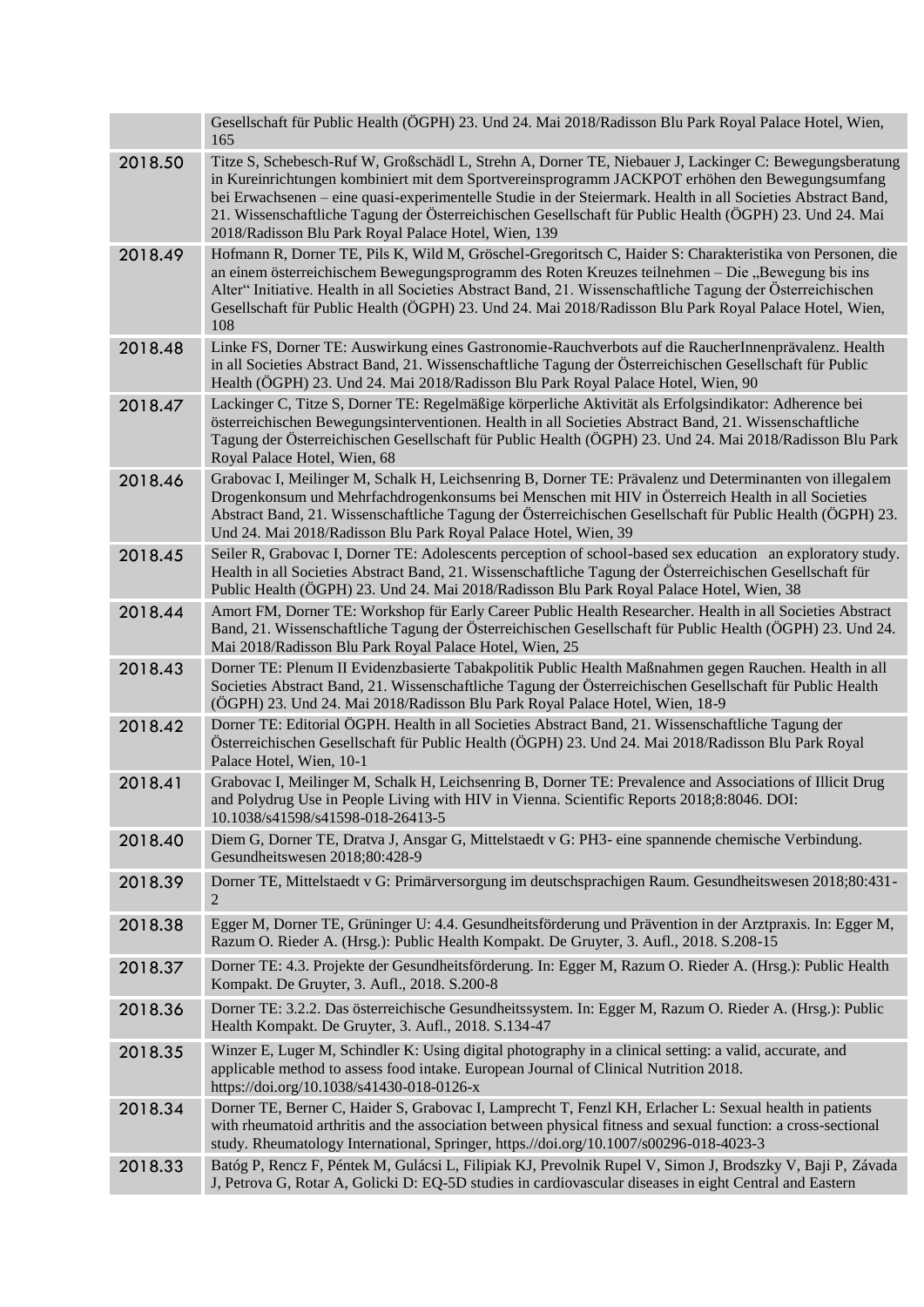|         | European contries: a systematic review of the literature. Kardiol Pol. 2018 Jan 19. Doi:<br>10.5603/KP.a2018.0033. PubMed PMID: 29350378                                                                                                                                                                                                                                                                                                              |
|---------|-------------------------------------------------------------------------------------------------------------------------------------------------------------------------------------------------------------------------------------------------------------------------------------------------------------------------------------------------------------------------------------------------------------------------------------------------------|
| 2018.32 | Laszewska A, Österle A, Wancata J. Simon J: Prevalence of mental diseases in Austria: systematic review of<br>the published evidence. Wiener klinische Wochenschrift 2018;130(3-4). DOI 10.1007/s00508-018-1316-1                                                                                                                                                                                                                                     |
| 2018.31 | Luger E, Aspalter R, Luger M, Longin R, Rieder A, Dorner TE: Changes of dietary patterns during<br>participation in a web-based weight reduction program. Public Health Nutrition. 2016 May; 19(7):1211-21.<br>doi: 10.1017/S1368980015002852                                                                                                                                                                                                         |
| 2018.30 | Lionis C, Petelos E; Mechili EA; Sifaki-Pistolla D; Chatzea VE; Angelaki A; Rurik I; Rotar-Pavlic D;<br>Dorwick C; Dückers M; Ajdukovic D; Bakic H; Jirovsky E; Mayrhuber ES; van den Muijsenbergh M;<br>Hoffmann K: Assessing refugee healthcare needs in Europe and implementing educational interventions in<br>primary care: a focus on methods. BMC International Health and Human Rights. 2018;18:11.<br>DOI: doi.org/10.1186/s12914-018-0150-x |
| 2018.29 | Luger M, Winzer E, Schätzer M, Dämon S, Moser N, Blagusz K, Rittmannsberger B, Schätzer J, Lechleitner<br>M, Rieder A, Hoppichler F: Gradual reduction of free sugars in beverages on sale by implementing the<br>beverage checklist as a public health strategy. European Journal of Public Health, 2018 March; 1-6; doi:<br>10.1093/eurpub/cky039                                                                                                   |
| 2018.28 | Kunze M, Haditsch M: TBE as a matter of public health. In: Dobler G, Erber W, Schmitt HJ: Tick-Borne<br>Encephalitis (TBE), Global Health Press, Singapore 2018, S.283-289                                                                                                                                                                                                                                                                            |
| 2018.27 | Kunze M: Medizinische Leitlinien - Anwendung, Hürden, Kritik. Österreichische Zeitschrift für das Ärztliche<br>Gutachten. Manz 2018/1:3-6 ISSN 2308-7552                                                                                                                                                                                                                                                                                              |
| 2018.26 | Kunze M: Erkältungskrankheiten: Wirkstoffe und Wechselwirkungen unter der Lupe. Apo punkte 2018;1:4-6                                                                                                                                                                                                                                                                                                                                                 |
| 2018.25 | Keilani M, Crevenna R. Dorner TE: Sleep quality in subjects suffering from chronic pain. Wien Klin<br>Wochenschr 2018;130:31-36. https//doi.org/10.1007/s00508-017-1256-1                                                                                                                                                                                                                                                                             |
| 2018.24 | Köppen PJ. Dorner TE, Stein KV, Simon J, Crevenna R: Health literacy, pain intensity and pain perception in<br>patients with chronic pain. Wien Klin Wochenschr 2018;130(1):23-30. https//doi.org/10.1007/s00508-017-<br>1309-5                                                                                                                                                                                                                       |
| 2018.23 | Mittendorfer-Rutz E, Dorner TE: Socio-economic factors associated with the 1-year prevalence of severe pain<br>and pain-related sickness absence in the Austrian population. Wien Klin Wochenschr 2018;130:4-13. DOI<br>10.1007/a00508-017-1222-y                                                                                                                                                                                                     |
| 2018.22 | Dorner TE: Pain and chronic pain epidemiology. Wien Klin Wochenschr 2018;130:1-3.<br>https://doi.org/10.1007/s00508-017-1301-0                                                                                                                                                                                                                                                                                                                        |
| 2018.21 | Haidinger G, Dorner T, Rieder A: 8.2. Herz-Kreislauf-Erkrankungen. In: Egger M, Razum O. Rieder A.<br>(Hrsg.): Public Health Kompakt. De Gruyter, 3. Aufl., 2018. S.373-83                                                                                                                                                                                                                                                                            |
| 2018.20 | Habermann-Horstmeier L, Dorner T, Rieder A: 5.7. Letzter Lebensabschnitt. In: Egger M, Razum O. Rieder<br>A. (Hrsg.): Public Health Kompakt. De Gruyter, 3. Aufl., 2018. S.262-5                                                                                                                                                                                                                                                                      |
| 2018.19 | Habermann-Horstmeier L; Dorner T, Rieder A: 5.6. Wann ist man heute alt? - Altern in einer modernen<br>Gesellschaft. In: Egger M, Razum O. Rieder A. (Hrsg.): Public Health Kompakt. De Gruyter, 3. Aufl., 2018.<br>S.255-61                                                                                                                                                                                                                          |
| 2018.18 | Habermann-Horstmeier L, Rieder A: 5.5. Erwachsenenalter. In: Egger M, Razum O. Rieder A. (Hrsg.): Public<br>Health Kompakt. De Gruyter, 3. Aufl., 2018. S.249-55                                                                                                                                                                                                                                                                                      |
| 2018.17 | Egger M, Razum O, Rieder A: 1. Public Health: Konzepte, Disziplinen und Handlungsfelder. In: Egger M,<br>Razum O. Rieder A. (Hrsg.): Public Health Kompakt. De Gruyter, 3. Aufl., 2018. S.1-30                                                                                                                                                                                                                                                        |
| 2018.16 | Egger M, Razum O, Rieder A (Hrsg): Public Health Kompakt. De Gruyter, 3. Aufl., 2018. 525 Seiten                                                                                                                                                                                                                                                                                                                                                      |
| 2018.15 | Rieder A, Dorner TE: Sozialmedizinische Aspekte der Rheumatologie. Universum Innere Medizin 1/2018:8-<br>11                                                                                                                                                                                                                                                                                                                                           |
| 2018.14 | Dorner TE: Prävention durch Bewegung für das – und im Alter. 4. Fachtag Prävention, Rehabilitation &<br>Physikalische Medizin. 9. März 2018                                                                                                                                                                                                                                                                                                           |
| 2018.13 | Simon J (2018): Public Health Economics: Gesundheitsökonomie zur Gesundheitsförderung und<br>Krankheitsvorbeugung. Gesundheit 2017. Jahrbuch für Gesundheitspolitik und Gesundheitswirtschaft in<br>Österreich. Sanofi 2017, 9. Ausgabe, Pages 64-65                                                                                                                                                                                                  |
| 2018.12 | Cheung KL, Evers S, de Vries H, Levy P, Pokhrel S, Jones T, Danner M, Wentlandt J, Knufinke L, Mayer S,<br>Hiligsmann M (2018, published online): Most important barriers and facilitators of HTA usage in decision-                                                                                                                                                                                                                                  |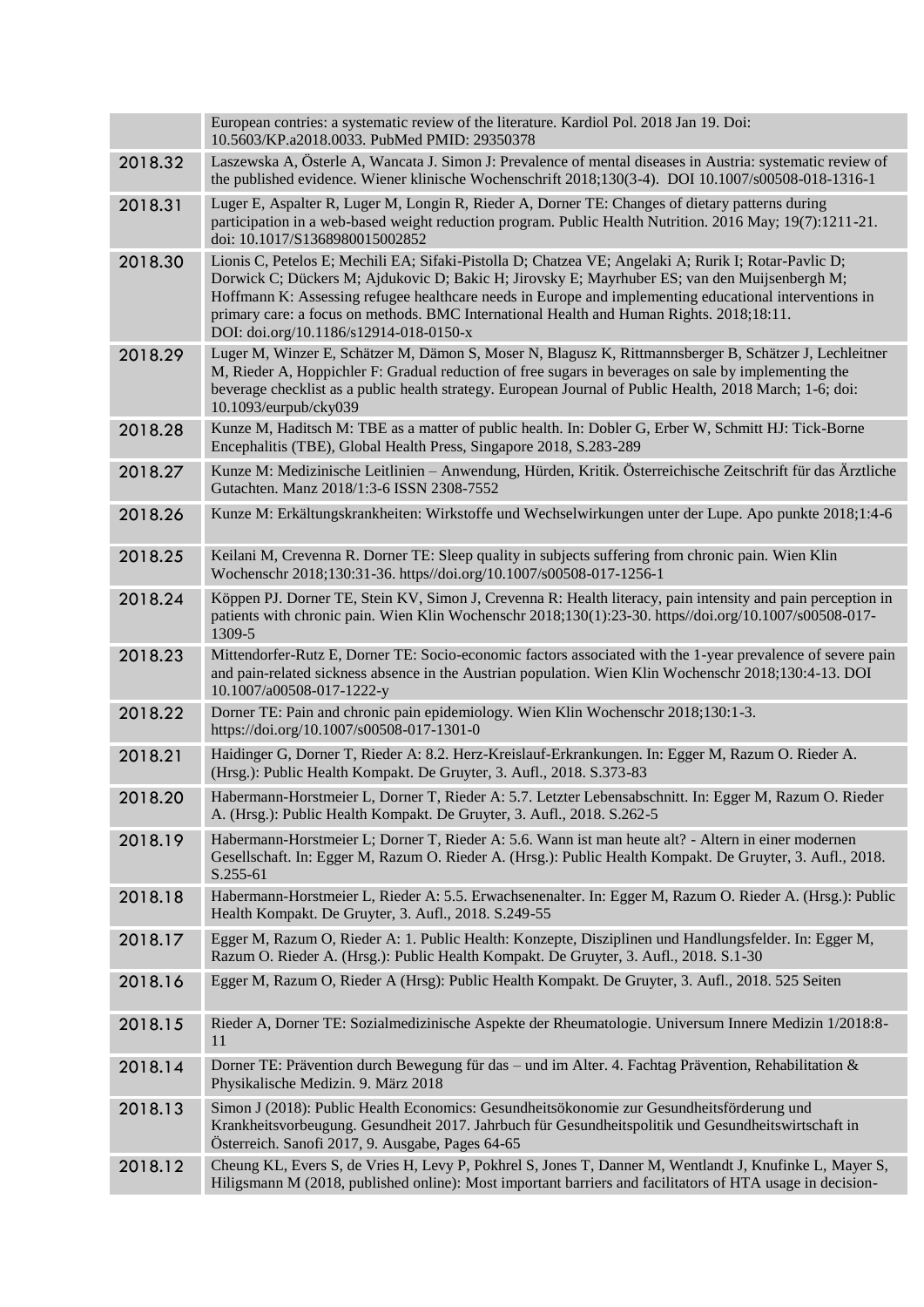|          | making in Europe. Expert Review of Pharmacoeconomics & Outcomes Research. DOI:<br>10.1080/14737167.2018.1421459                                                                                                                                                                                                                                                                                                                                                                                                                                                                                                                          |
|----------|------------------------------------------------------------------------------------------------------------------------------------------------------------------------------------------------------------------------------------------------------------------------------------------------------------------------------------------------------------------------------------------------------------------------------------------------------------------------------------------------------------------------------------------------------------------------------------------------------------------------------------------|
| 2018.11  | Kager J, Herwig C, Stelzer IV (2018): State estimation for a penicillin fed-batch process combining particle<br>filtering methods with online and time delayed offline measurements. Chemical Engineering Science, 177,<br>234-244. DOI: 10.1016/j.ces.2017.11.049                                                                                                                                                                                                                                                                                                                                                                       |
| 2018.10  | Larcher L: Rauchen und Ernährung in Österreich.<br>Diplomarbeit, Dr.med.univ.; Wien, Abteilung für Epidemiologie des Zentrums für Public Health,<br>Medizinische Universität Wien, 2018 (Betreuer: Haidinger)                                                                                                                                                                                                                                                                                                                                                                                                                            |
| 2018.9   | Deindl P, Waldhör T, Unterasinger L, Berger A, Keck M.: Arterial catheterisation in neonates can result in<br>severe ischaemic complications but does not impair long-term extremity function.<br>Acta Paediatrica 107(2018)2:240-248.                                                                                                                                                                                                                                                                                                                                                                                                   |
| 2018.8   | Blondel B, Cuttini M, Hindori-Mohangoo AD, Gissler M, Loghi M, Prunet C, Heino A, Smith L, van der Pal-<br>de Bruin K, Macfarlane A, Zeitlin J, the Euro-Peristat Scientific Committee, Haidinger G, Alexander S,<br>Pavlou P, Velebil P, Mortensen LH, Sakkeus L, Lack N, Antsaklis A, Berbik I, Ólafsdóttir HS, Bonham S,<br>Misins J, Jaselioniene J, Wagener Y, Gatt M, Nijhuis J: How do late terminations of pregnancy affect<br>comparisons of stillbirth rates in Europe? Analyses of aggregated routine data from the Euro-Peristat Project.<br>BJOG: An International Journal of Obstetrics and Gynaecology 125(2018)2:226-234 |
| 2018.7   | Rittenschober-Böhm J, Waldhoer T, Schulz SM, Stihsen B, Pimpel B, Goeral K, Hafner E, Sliutz G, Kasper<br>DC, Witt A, Berger A: First Trimester Vaginal Ureaplasma Biovar Colonization and Preterm Birth: Results of<br>a Prospective Multicenter Study.<br>Neonatology 113(2018)1:1-6                                                                                                                                                                                                                                                                                                                                                   |
| 2018.6   | Fellinger M, Waldhör T, Blüml V, Williams N, Vyssoki B: Influence of gender on inpatient treatment for<br>bipolar disorder: An analysis of 60,607 hospitalisations.<br>Journal of Affective Disorders 225(2018):104-107                                                                                                                                                                                                                                                                                                                                                                                                                  |
| 2018.5   | Mechili EA, Angelaki A, Petelos E, Sifaki-Pistolla D, Chatzea VE, Dowrick C, Hoffmann K, Jirovsky E et al.<br>Compassionate care provision: an immense need during the refugee crisis: Lessons learned from a European<br>capacity-building project. Journal of Compassionate Health Care. 2018; 5:2. DOI 10.1186/s40639-018-0045-<br>7.<br>Link: jcompassionatehc.biomedcentral.com/articles/10.1186/s40639-018-0045-7                                                                                                                                                                                                                  |
| 2018.4   | Kutalek, R., E. Jirovsky, and I. Grabovac. 2018. "From macro- to microfactors in health: Social science<br>approaches in research on sexually transmitted infections." PLoS Med 15 (1):e1002490.<br>doi: doi.org/10.1371/journal. pmed.1002490                                                                                                                                                                                                                                                                                                                                                                                           |
| 2018.3   | Dorner TE, Mayr V: Zusammenhang zwischen Dichte und AllgemeinmedizinerInnen und<br>soziodemographischen und gesundheitlichen Variblen in österreichischen Bezirken. Public Health<br>Wintertagung, Österreich/Deutschland/Schweiz 2018:10-1                                                                                                                                                                                                                                                                                                                                                                                              |
| 2018.2   | Lackinger C, Wilfinger J, Hoffmann K, Dorner TE: Die Inanspruchnahme von Primärversorgung und das<br>Erreichen der Bewegungsempfehlungen von erwachsenen Personen im Alter von 20 bis 79 Jahren. Public<br>Health Wintertagung, Österreich/Deutschland/Schweiz 2018:12                                                                                                                                                                                                                                                                                                                                                                   |
| 2018.1   | Diem G, Dorner T, Brettenhofer M, Jacq I, Dratva J, Gerhardus A, v. Mittelstaedt G: PH3 – eine spannende<br>chemische Verbindung. Public Health Wintertagung, Österreich/Deutschland/Schweiz 2018:1                                                                                                                                                                                                                                                                                                                                                                                                                                      |
| 2017.170 | De Brún T, O'Reilly-de Brún M, Van Weel-Baumgarten E, Burns N, Dowrick C, Lionis C, O'Donnell C,<br>Mair FS, Papadekaki M, Saridaki A, Spiegel W, Van Weel C, Van den Muijsenbergh M: Using Participatory<br>Learning & Action (PLA) research techniques for inter-stakeholder dialogue in primary healthcare: an analysis<br>of stakeholder experiences. Research Involvement and , Engagement 2017:3:28. DOI: 10.1186/s40900-017-<br>0077-8                                                                                                                                                                                            |
| 2017.169 | Luger M, Lafontan M, Bes-Rastrolle MB, Winzer E, Yumuk V, Farpour-Lambert N: Sugar-Sweetened<br>Beverages and Weight Gain in Children and Adults: A Systematic Review from 2013 to 2015 and a<br>Comparison with Previous Studies. In: Obesity Facts 2017;10:674-693. DOI: 10.1159/0004845666                                                                                                                                                                                                                                                                                                                                            |
| 2017.168 | Luger M, Kruschitz R, Luger E, Schindler K, Trauner M, Krebs M, Rieder A, Hoppichler F, Ludvik B:<br>Hepatic fibrosis is associated with lower BMI-reduction and muscle mass after gastric bypass. In: 24th<br>European Obesity Congress 2017, Porto, Portugal. 17.-20.5.2017. Obesity Facts 2017; 10(suppl1):182                                                                                                                                                                                                                                                                                                                        |
| 2017.167 | Luger M, Luger E, Schätzer M, Rust P; Wild B; Ladstätter A; Rieder A, Lechleitner M, Hoppichler F: Impact<br>of school environmental programs on anthropometry, nutrition-related knowledge, and fitness in Austrian<br>adolescents. In: 24th European Obesity Congress 2017, Porto, Portugal. 17-20.05.2017. Obesity Facts 2017;<br>10(suppl1): 127                                                                                                                                                                                                                                                                                     |
| 2017.166 | Hladschik-Kermer B, Leschnik M, Preusche I, Winter P (2017) Vetcom Vienna                                                                                                                                                                                                                                                                                                                                                                                                                                                                                                                                                                |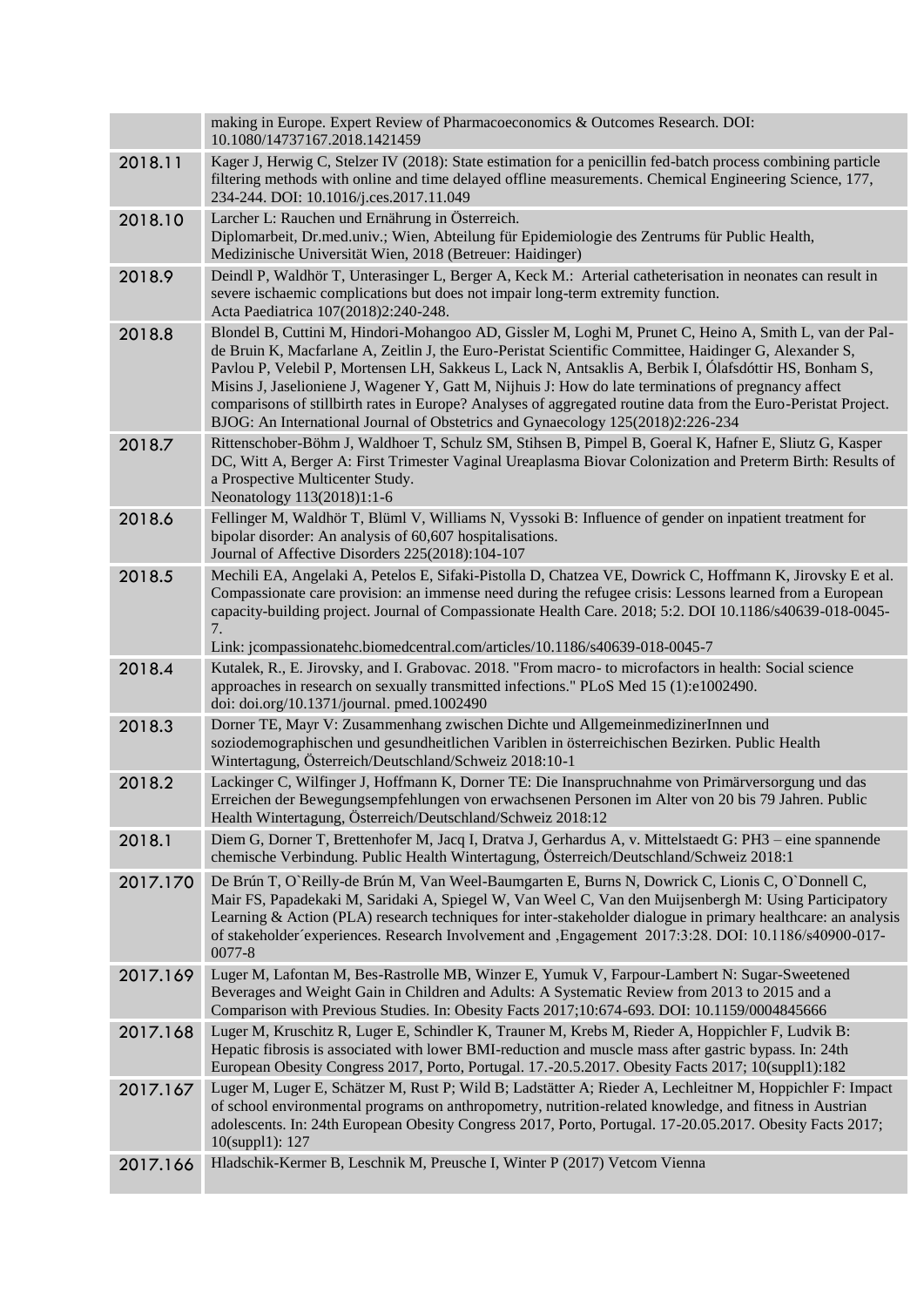| 2017.165 | Hladschik-Kermer B, Kirchheiner K, Watzke H (2017) Talking about dying and death from theory to practice<br>- elective course                                                                                                                                                                                                                                                                               |
|----------|-------------------------------------------------------------------------------------------------------------------------------------------------------------------------------------------------------------------------------------------------------------------------------------------------------------------------------------------------------------------------------------------------------------|
| 2017.164 | Hladschik-Kermer B, Wimmer S (2017). Talking to the Patient – Is There an Impact on the Physicians' Well -<br>Being?. ACTA MEDICO-BIOTECHNICA, 85-92. 10.18690/978-961-286-087-5.10                                                                                                                                                                                                                         |
| 2017.163 | Hofmarcher MM, Perić N, Simon J. (2017) Headline indicators for structured monitoring of health system<br>performance in Europe. Eurohealth, 23(4): 11-15                                                                                                                                                                                                                                                   |
| 2017.162 | Vergunst F, Jenkinson C, Burns T, Anand P, Gray A, Rugkåsa J, Simon J (2017). Psychometric validation of a<br>multi-dimensional capability instrument for outcome measurement in mental health research (OxCAP-MH).<br>Health and Quality of Life Outcomes, 15:250. DOI: 10.1186/s12955-017-0825-3                                                                                                          |
| 2017.161 | Kingslake J, Dias R, Dawson GR, Simon J, Goodwin GM, Harmer CJ, et al. (2017) The effects of using the<br>PReDicT Test to guide the antidepressant treatment of depressed patients: Study Protocol for a Randomised<br>Controlled Trial. Trials. DOI: 10.1186/s13063-017-2247-2                                                                                                                             |
| 2017.160 | Feig C, Cheung KL, Hiligsmann M, Evers S, Simon J, Mayer S (2017): Best-worst scaling to assess the most<br>important barriers and facilitators for the use of Health Technology Assessment in Austria. Expert Review of<br>Pharmacoeconomics & Outcomes Research. DOI: 10.1080/14737167.2017.1375407                                                                                                       |
| 2017.159 | Vergunst F, Rugkåsa J, Koshiaris C, Simon J, Burns T (2017). Community treatment orders and social<br>outcomes for patients with psychosis: a 48-month follow-up study. Social Psychiatry and Psychiatric<br>Epidemiology, 52(11), 1375-1384, Nov 2017. DOI: 10.1007/s00127-017-1442-5                                                                                                                      |
| 2017.158 | Zrubka Z, Rencz F, Závada J, Golicki D, Prevolnik Rupel V, Simon J, Brodszky V, Baji P, Petrova G, Rotar<br>A, Gulácsi L, Péntek M (2017): EQ-5D studies in musculoskeletal and connective tissue diseases in eight<br>Central and Eastern European countries: a systematic literature review and meta-analysis. Rheumatology<br>International, 37(12), 1957-1977, Dec 2017. DOI: 10.1007/s00296-017-3800-8 |
| 2017.157 | Mayer S, Kiss N, Łaszewska A, Simon J (2017): Costing evidence for health care decision-making in Austria:<br>A systematic review. PLOS ONE, 12(8): e0183116. DOI: 10.1371/journal.pone.0183116                                                                                                                                                                                                             |
| 2017.156 | Hiligsmann M, Wyers C E, Mayer S, Evers S M, Ruwaard D (2017). A systematic review of economic<br>evaluations of screening programs for cardiometabolic diseases. European Journal of Public Health, 27(4),<br>621-631. DOI: 10.1093/eurpub/ckw237                                                                                                                                                          |
| 2017.155 | Simon J, Budge K, Price J, Goodwin G M, Geddes J R (2017): Remote mood monitoring for adults with<br>bipolar disorder: an explorative study of compliance and impact on mental health service use. European<br>Psychiatry, 45C, pp. 14-19. DOI: 10.1016/j.eurpsy.2017.06.007                                                                                                                                |
| 2017.154 | Mayer S, Paulus A, Łaszewska A, Simon J, Drost R, Ruwaard D, Evers S. (2017): Health-related resource-use<br>measurement items for intersectoral costs and benefits (ICBs) in the education and criminal justice sector:<br>systematic review of instruments. PharmacoEconomics, 35(9), 895-908. DOI: 10.1007/s40273-017-0522-4                                                                             |
| 2017.153 | Czypionka T, Röhrling G, Mayer S (2017): The relationship between outpatient department utilisation and<br>non-hospital ambulatory care in Austria. European Journal of Public Health, 27(1), 20-25. DOI:<br>10.1093/eurpub/ckw153                                                                                                                                                                          |
| 2017.152 | Perić N, Hofmarcher-Holzhacker M M, Simon J (2017): Health system performance assessment landscape at<br>the EU level: A focused synthesis of actors and actions. Archives of Public Health, 75(5). DOI:<br>10.1186/s13690-016-0173-5                                                                                                                                                                       |
| 2017.151 | Simon J, Łaszewska A, Leutner E, Churchman D, Mayer S (2017): Inter-country Transferability of the<br>OxCAP-MH Well-being Questionnaire. J Ment Health Policy Econ 2017; 20(Suppl. 1): S31                                                                                                                                                                                                                  |
| 2017.150 | Hofmarcher M M, Simon J, Haidinger G (2017): Stroke-units in Austria: incubators for improved health<br>outcomes. in Braithwaite J. et al (Ed) Health Systems Improvement Across the Globe: Success Stories from 60<br><b>Countries, CRC Press</b>                                                                                                                                                          |
| 2017.149 | Spickschen J (2017). Direkte und indirekte Kosten für Patientinnen und Patienten mit chronischen Schmerzen<br>in Österreich. Diploma Thesis, Dr.med.univ. (Supervisors: Mayer S and Dorner T); Vienna: Department of<br>Health Economics and Institute of Social Medicine, Center for Public Health, Medical University of Vienna                                                                           |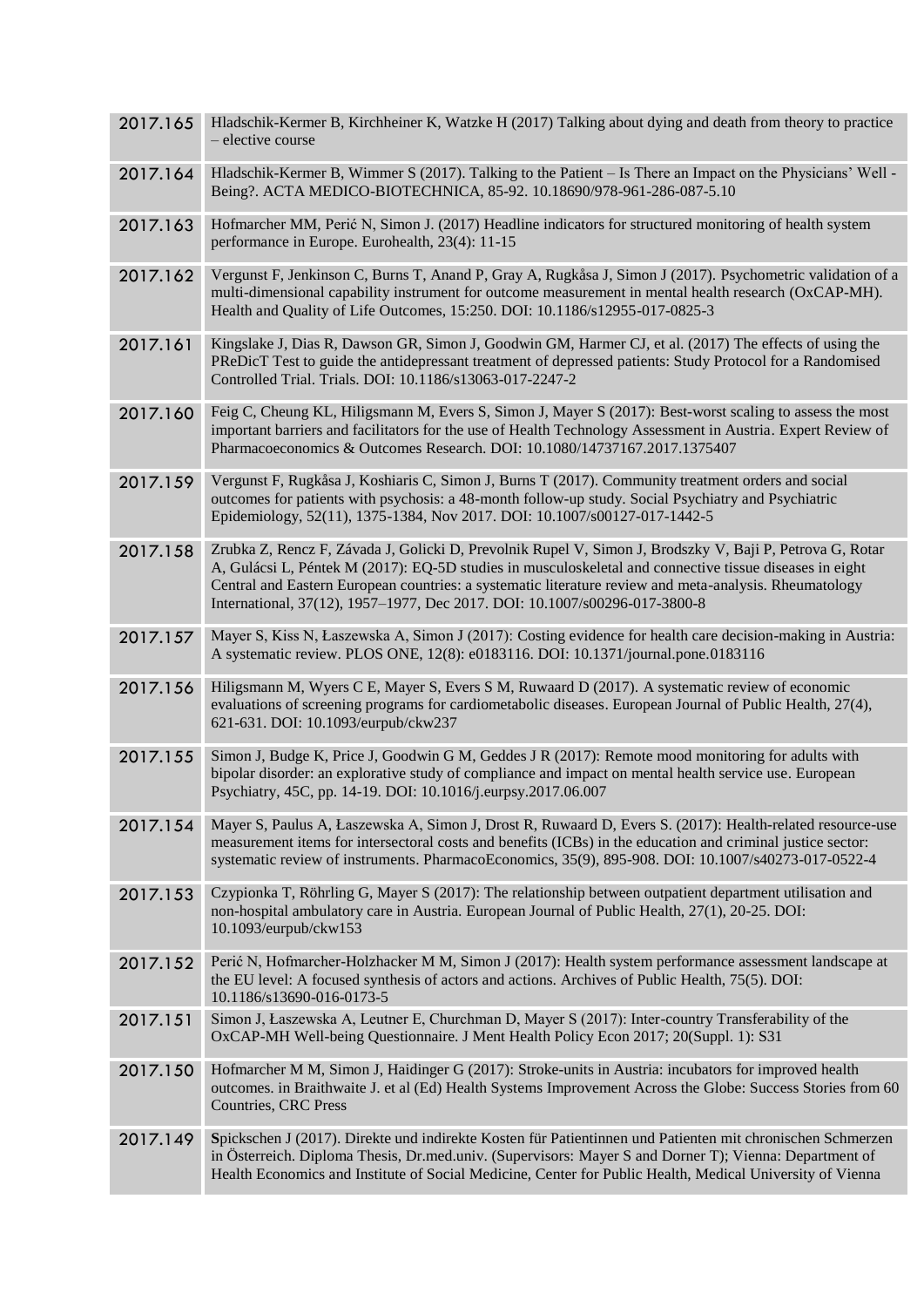| 2017.148 | Hofmarcher-Holzhacker M, Perić N, Simon J (2017): Schlüsselindikatoren für eine strukturierte Bewertung<br>der Leistungsfähigkeit von Gesundheitssystemen in Europa: ein Fortschrittsbericht des EU Projekts BRIDGE<br>Health. ÖGPH Newsletter March 2017                                                                                                                                                                                        |
|----------|--------------------------------------------------------------------------------------------------------------------------------------------------------------------------------------------------------------------------------------------------------------------------------------------------------------------------------------------------------------------------------------------------------------------------------------------------|
| 2017.147 | Hofmarcher M M, Perić N, Simon J on behalf of the BRIDGE Health working group for horizontal activity 6<br>(2017). Priority setting methods in health information, BRIDGE Health Technical Report 04/2017 on<br>Recommendations of priority setting methods for a European Research Infrastructure Consortium on Health<br>Information for Research and Evidence-based policy (HIREP-ERIC), HS&I and Medical University of<br>Vienna, April 2017 |
| 2017.146 | Bogaert P, Van Oyen H for BRIDGE Health (Hofmarcher M M, Simon J, Perić N) (2017). HIREP-ERIC: A<br>research infrastructure to advance public health monitoring and research on health and care. Technical and<br>Scientific Description, BRIDGE Health Technical Report 03/2017, Scientific Institute of Public Health,<br>Brussels, March 2017                                                                                                 |
| 2017.145 | Bogaert P, Van Oyen H for BRIDGE Health (Hofmarcher M M, Simon J) (2017). An ERIC on Health<br>Information for Research and Evidence-based Policy for targeted investments in people's health and wealth,<br>BRIDGE Health policy paper, Scientific Institute of Public Health, Brussels, January 2017                                                                                                                                           |
| 2017.144 | Wirgler PE: Ambulante Patienten am Landesklinikum Amstetten: Analyse der Gesundheitsstörungen bei<br>Patienten ohne ärztliche Zuweisung im Hinblick auf Versorgungsmöglichkeiten im primärmedizinischen<br>Bereich.<br>Diplomarbeit, Dr.med.univ.; Wien, Abteilung für Epidemiologie des Zentrums für Public Health,<br>Medizinische Universität Wien, 2017 (Betreuer: Haidinger)                                                                |
| 2017.143 | Waldhoer T, Heinzl H: Exploring the possible relationship between ambient heat and sudden infant death with<br>data from Vienna, Austria. PLoS ONE 12(2017)9:e0184312                                                                                                                                                                                                                                                                            |
| 2017.142 | Yang L, Hipp JA, Lee JA, Tabak RG, Dodson EA, Marx CM, Brownson RC: Work-related correlates of<br>occupational sitting in a diverse sample of employees in Midwest metropolitan cities. Preventive Medicine<br>Reports 6(2017):197-202                                                                                                                                                                                                           |
| 2017.141 | Hipp JA, Dodson EA, Lee JA, Marx CM, Yang L, Tabak RG, Hoehner C, Marquet O, Brownson RC: Mixed<br>methods analysis of eighteen worksite policies, programs, and environments for physical activity.<br>International Journal of Behavioral Nutrition and Physical Activity 14(2017):79                                                                                                                                                          |
| 2017.140 | Imm KR, Williams F, Housten AJ, Colditz GA, Drake BF, Gilbert KL, Yang L: African American Prostate<br>Cancer Survivorship: the role of social support after radical prostatectomy.<br>Journal of Psychosocial Oncology 35(2017)4:409-423                                                                                                                                                                                                        |
| 2017.139 | Hu L, Zhu L, Lyu J, Zhu W, Xu Y, Yang L: Benefits of Walking on Menopausal Symptoms and Mental<br>Health Outcomes among Chinese Postmenopausal Women.<br>International Journal of Gerontology 2017, doi: 10.1016/j.ijge.2016.08.002                                                                                                                                                                                                              |
| 2017.138 | Yang L, Toriola AT: Leisure-time physical activity and circulating 25-hydroxyvitamin D levels in cancer<br>survivors: a cross-sectional analysis using data from the US National Health and Nutrition Examination<br>Survey.<br>BMJ Open 7(2017)7:e016064                                                                                                                                                                                        |
| 2017.137 | Yang L, Kibel AS, Colditz GA, Pakpahan R, Imm KR, Izadi S, Grubb RL III, Wolin KY, Sutcliffe S: Caution<br>with Use of the Expanded Prostate Cancer Index Composite-50 Urinary Bother Scale: How Voiding<br><b>Dysfunction Modifies Its Performance.</b><br>Journal of Urology 2017, doi: 10.1016/j.juro.2017.07.041.                                                                                                                            |
| 2017.136 | Akkaya-Kalayci T, Kapusta ND, Waldhör T, Blüml V, Poustka L, Özlü-Erkilic Z: The association of monthly,<br>diurnal and circadian variations with suicide attempts by young people.                                                                                                                                                                                                                                                              |
|          | Child and Adolescent Psychiatry and Mental Health (2017)11:35                                                                                                                                                                                                                                                                                                                                                                                    |
| 2017.135 | Wisgrill L, Zizka J, Unterasinger L, Rittenschober-Böhm J, Waldhör T, Makristathis A, Berger A: Active<br>Surveillance Cultures and Targeted Decolonization Are Associated with Reduced Methicillin-Susceptible<br>Staphylococcus aureus Infections in VLBW Infants.<br>Neonatology 112(2017)3:267-273                                                                                                                                           |
| 2017.134 | Fellinger M, Waldhör T, Blüml V, Williams N, Vyssoki B: Influence of gender on inpatient treatment for<br>bipolar disorder: An analysis of 60,607 hospitalisations.<br>Journal of Affective Disorders 225(2017):104-107                                                                                                                                                                                                                          |
| 2017.133 | Hofmarcher-Holzhacker M, Simon J, Haidinger G: Stroke-Units in Austria: Incubators for Improved Health<br>Outcomes. In: Braithwaite J, Mannion R, Matsuyama Y, Shekelle P, Whittaker S, Al-Adawi S (Eds.): Health<br>Systems Improvement Across the Globe Success Stories from 60 Countries.<br>Boca Raton FL, CRC Press (2017), 1. Auflage, 127-132                                                                                             |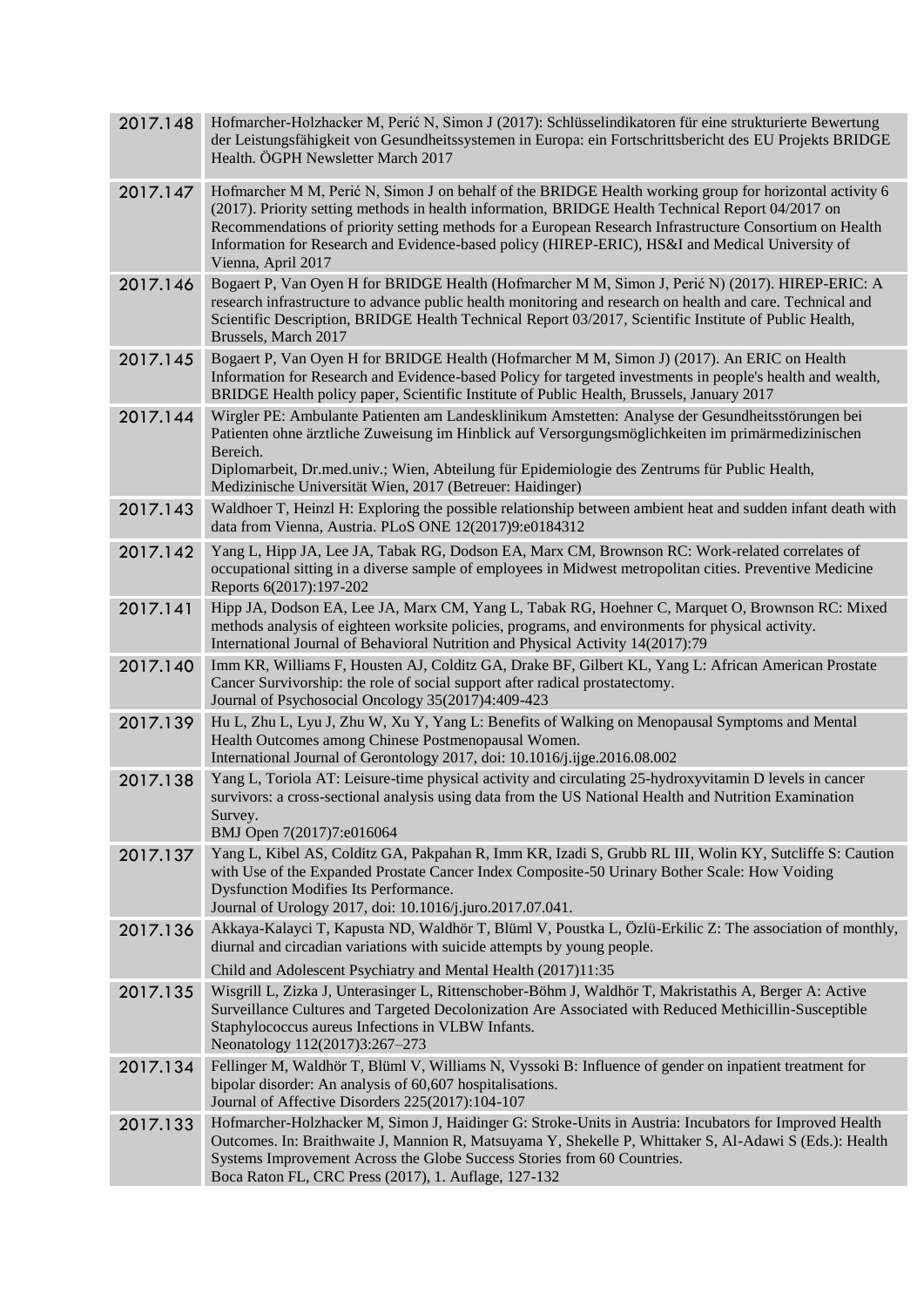| 2017.132 | Fujishiro K, Hibert EL, Schernhammer E, Rich-Edwards JW: Shift work, job strain and changes in the body<br>mass index among women: a prospective study.<br>Occupational and Environmental Medicine 74(2017)6:410-416                                                                                                                                                                                                                                                                                                                            |
|----------|-------------------------------------------------------------------------------------------------------------------------------------------------------------------------------------------------------------------------------------------------------------------------------------------------------------------------------------------------------------------------------------------------------------------------------------------------------------------------------------------------------------------------------------------------|
| 2017.131 | Williams F, Imm KR, Colditz GA, Housten AJ, Yang L, Gilbert KL, Drake BF: Physician role in physical<br>activity for African-American males undergoing radical prostatectomy for prostate cancer.<br>Supportive Care in Cancer 25(2017)4:1151-1158                                                                                                                                                                                                                                                                                              |
| 2017.130 | Mohamad Al-Ali B, Madersbacher S, Zielonke N, Schauer I, Waldhoer T, Haidinger G: Impact of gender on<br>tumor stage and survival of upper urinary tract urothelial cancer. A population-based study.<br>Wiener Klinische Wochenschrift 129(2017)11-12:385-390                                                                                                                                                                                                                                                                                  |
|          |                                                                                                                                                                                                                                                                                                                                                                                                                                                                                                                                                 |
| 2017.129 | Hu L, Zhu L, Xu Y, Lyu J, Imm K, Yang L: Relationship Between Air Quality and Outdoor Exercise<br>Behavior in China: a Novel Mobile-Based Study.<br>International Journal of Behavioural medicine 24(2017)4:520-527                                                                                                                                                                                                                                                                                                                             |
| 2017.128 | Heckman CJ, Kloss JD, Feskanich D, Culnan E, Schernhammer ES: Associations among rotating night shift<br>work, sleep and skin cancer in Nurses' Health Study II participants.<br>Occupational and Environmental Medicine 74(2017)3:169-175                                                                                                                                                                                                                                                                                                      |
| 2017.127 | Mischlinger J, Schernhammer E: A common trap of diagnostic tests: Disease prevalence and positive<br>predictive value.<br>Wiener Klinische Wochenschrift 2017                                                                                                                                                                                                                                                                                                                                                                                   |
| 2017.126 | Devore EE, Warner ET, Heather Eliassen A, Brown SB, Beck AH, Hankinson SE, Schernhammer ES: Urinary<br>melatonin in relation to postmenopausal breast cancer risk according to melatonin 1 receptor status.<br>Cancer Epidemiology Biomarkers and Prevention 26(2017)3:413-419                                                                                                                                                                                                                                                                  |
| 2017.125 | Heckman CJ, Kloss JD, Feskanich D, Culnan E, Schernhammer ES: Associations among rotating night shift<br>work, sleep and skin cancer in Nurses' Health Study II participants.<br>Occupational and Environmental Medicine 74(2017)3:169-175                                                                                                                                                                                                                                                                                                      |
| 2017.124 | Trudel-Fitzgerald C, Zhou ES, Poole EM, Zhang X, Michels KB, Eliassen AH, Chen WY, Holmes MD,<br>Tworoger SS, Schernhammer ES: Sleep and survival among women with breast cancer: 30 years of follow-up<br>within the Nurses' Health Study.<br>British Journal of Cancer 116(2017)9:1239-1246                                                                                                                                                                                                                                                   |
| 2017.123 | Akkaya-Kalayci T, Popow C, Waldhör T, Winkler D, Özlü-Erkilic Z:<br>Psychiatric emergencies of minors with and without migration background [Psychiatrische Akutvorstellungen<br>von Minderjährigen mit und ohne Migrationshintergrund]<br>Neuropsychiatrie 31(2017)1:1-7                                                                                                                                                                                                                                                                       |
| 2017.122 | Delnord M, Hindori-Mohangoo AD, Smith LK, Szamotulska K, Richards JL, Deb-Rinker P, Rouleau J,<br>Velebil P, Zile I, Sakkeus L, Gissler M, Morisaki N, Dolan SM, Kramer MR, Kramer MS, Zeitlin J, the Euro-<br>Peristat Scientific Committee, Haidinger G, Alexander S, Pavlou P, Mortensen L, Blondel B, Lack N:<br>Variations in very preterm birth rates in 30 high-income countries: are valid international comparisons<br>possible using routine data?<br>BJOG: An International Journal of Obstetrics and Gynaecology 124(2017)5:785-794 |
| 2017.121 | Haidinger G: Doppelt ist nicht doppelt gut. Grundlagen der Epidemiologie.<br>Ärzte-Woche 31(2017)16:10-12                                                                                                                                                                                                                                                                                                                                                                                                                                       |
| 2017.120 | Asher I, Haahtela T, Selroos O, Ellwood P, Ellwood E, the Global Asthma Network Study Group.*<br>Global Asthma Network survey suggests more national asthma strategies could reduce burden of asthma.<br>Allergologia et immunopathologia 2017, DOI:http://dx.doi.org/10.1016/j.aller.2016.10.013. (*Haidinger G)                                                                                                                                                                                                                               |
| 2017.119 | Papantoniou K, Castaño-Vinyals G, Espinosa A, Turner MC, Alonso-Aguado MH, Martin V, Aragonés N,<br>Pérez-Gómez B, Pozo BM, Gómez-Acebo I, Ardanaz E, Altzibar JM, Peiro R, Tardon A, Lorca JA, Chirlaque<br>MD, García-Palomo A, Jimenez-Moleon.<br>Shift work and colorectal cancer risk in the MCC-Spain case-control study.<br>Scandinavian Journal of Work, Environment & Health 43(2017)3:250-259                                                                                                                                         |
| 2017.118 | Mittermaier C, Schindler M, Loader B, Waldhoer T, Ambrozy C, Crevenna R, Pieber K:<br>Unique approach to sensorimotor training with a new device combining air cushion with stochastic<br>translations — A prospective randomized controlled clinical trial.<br>Gait & Posture 52(2017):153-158                                                                                                                                                                                                                                                 |
| 2017.117 | Papantoniou K, Vetter C, Schernhammer ES: Shift work practices and opportunities for intervention.<br>Occupational and Environmental Medicine 74(2017)1:2-3                                                                                                                                                                                                                                                                                                                                                                                     |
| 2017.116 | Oberaigner W, Haring C, Barbara Sperner-Unterweger B, Niederkrotenthaler T, Waldhör T.: Letter to the<br>Editor Re: "Suicide among 915,303 Austrian cancer patients: Who is at risk? Benjamin Vyssoki, Andreas                                                                                                                                                                                                                                                                                                                                  |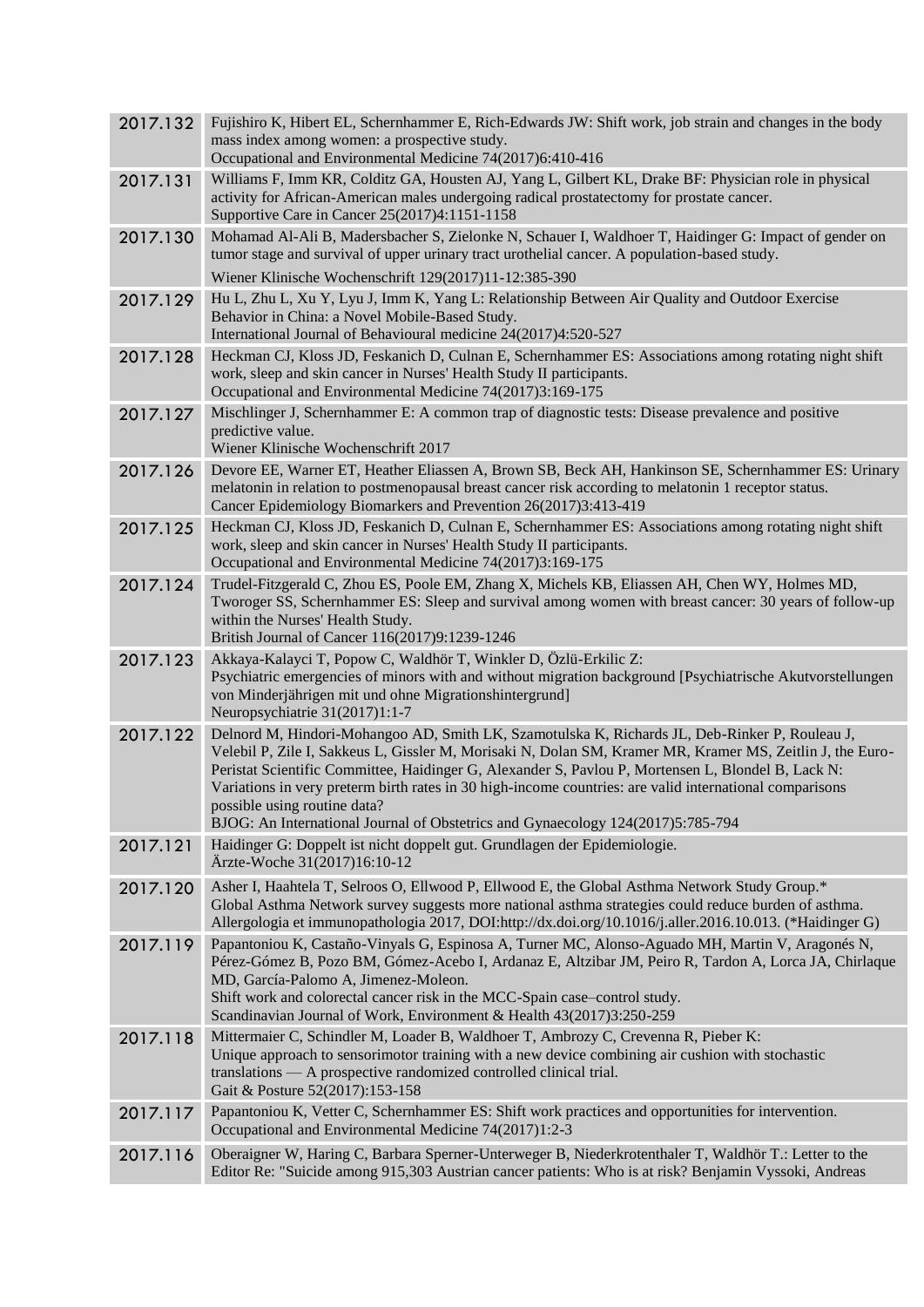|          | Gleiss, Ian R.H. Rockett, Monika Hackl, Barbara Leitner, Gernot Sonneck, Nestor D. Kapusta [J. Affective<br>Disord. $175(2015)287 - 291$ ]".<br>Journal of Affective Disorders 207(2017):320. (Letter)                                                                                                                                                                                         |
|----------|------------------------------------------------------------------------------------------------------------------------------------------------------------------------------------------------------------------------------------------------------------------------------------------------------------------------------------------------------------------------------------------------|
| 2017.115 | Sven S, Verschoor M, Rodondi N, Bonfim D, Burman R, Tuz C, Claire C, Gerasimovska-Kitanovska B,<br>Gintere S, Gómez Bravo R, Hoffmann K et al. Variation in GP decisions on antihypertensive treatment in<br>oldest-old and frail individuals across 29 countries. BMC Geriatr. 2017 Apr 20;17(1):93. DOI:<br>10.1186/s12877-017-0486-4<br>Link: www.ncbi.nlm.nih.gov/pmc/articles/PMC5399328/ |
| 2017.114 | Petrazzuoli F, Vinker S, Koskela T, Frese T, Buono N, Soler J, Ahrensberg J, Asenova R, Foguet B, Ceyhun<br>B, Collins C, Hanževački M, Hoffmann K et al. Exploring dementia management attitudes in primary care: a<br>key informant survey in 25 European countries. Int Psychogeriatr. 2017 Sep;29(9):1413-1423. DOI:<br>10.1017/S1041610217000552                                          |
| 2017.113 | Schaffler, Yvonne; Ramirez Castillo, Nora; Jirovsky, Elena. 2017. "Das Warten bringt uns wirklich um":<br>Gesundheitliche und psychologische Aspekte von Flucht und Leben im Exil. In: Susanne Binder & Gebhard<br>Fartacek (Hg.): Facetten von Flucht aus dem Nahen und Mittleren Osten. Facultas, Wien: pp. 227-250                                                                          |
| 2017.112 | Köppen PJ, Dorner TE, Stein KV, Simon J, Crevenna R: Health literacy, pain intensity and pain perception in<br>patients with chronic pain. Wien Klin Wochenschr. Accepted 21 December 2017.<br>https:///doi.org/10.1007/s00508-017-1309-5                                                                                                                                                      |
| 2017.111 | Titze S, Lackinger C, Grossschaedl L, Strehn A, Dorner TE, Niebauer J, Schebesch-Ruf W.: How Does<br>Counselling in a Stationary Health Care Setting Affect the Attendance in a Standardised Sports Club<br>Programme? Process Evaluation of a Quasi Experimental Study. International Journal of Environmental<br>Research and Public Health, 2018; 15(134).                                  |
| 2017.110 | Gundacker C, Kutalek R, Glaunach R, Deweis C, Hengstschläger M, Prinz A: Geophagy during pregnancy: Is<br>there a health risk for infants? Environmental Research 2017;156:145-7. DOI: 10.1016/j.envres.2017.03.028                                                                                                                                                                            |
| 2017.109 | Oberaigner W, Haring C, Sperner-Unterweger B, Niederkrotenthaler T, Waldhör T: Letter to the Editor Re:<br>"Suicide among 915, 303 Austrian cancer patients: Who is at risk? Journal of Affective Disorders<br>2017;207:320. DOI: 10.1016/j.jad.2016.08.045                                                                                                                                    |
| 2017.108 | Ucsnik L, Langer F, Kotmel A, Dorner TE, Bitzer J, Prager G: Self-assessment of bariatric Surgeons for the<br>Care of sexual-medical Irritations/Problems in Female Patients. Wiener Klinische Wochenschrift 129(19-<br>20):738-9                                                                                                                                                              |
| 2017.107 | Winzer E, Luger M, Schaetzer M, Blagusz K, Moser N, Rittmannsberger B, Lechleitner M, Rieder A,<br>Hoppichler F: Reduction of added Sugars with the help of school Nutritional Interventions. Wiener Klinische<br>Wochenschrift 2017;129(19-20):734                                                                                                                                            |
| 2017.106 | Winzer E, Luger M, Schaetzer M, Putzhammer C, Moser N, Blagusz K, Rittmannsberger B, Lechleitner M,<br>Rieder A, Hoppichler F: Sugar Reduction with the help of a school Nutrition Education Program. Wiener<br>Klinische Wochenschrift 2017;129:161-2                                                                                                                                         |
|          | 2017.105 Luger M, Winzer E, Schaetzer M, Moser N, Rittmannsberger B, Lechleitner M, Rieder A, Hoppichler F:<br>Reduction of Sugar Content in Beverages by using a Public Health Strategy. Wiener Klinische Wochenschrift<br>2017;129(19-20):734-5                                                                                                                                              |
| 2017.104 | Till B, Tran U, Voracek M, Niederkrotenthaler T: Beneficial and harmful effects of educative suicide<br>prevention websites: randomised controlled trial exploring Papageno v. Werther effects. British Journal of<br>Psychiatry 2017;211(2): 109-115. DOI: 10.1192/bjp.bp.115.177394                                                                                                          |
| 2017.103 | Berner C, Lamprecht T, Fenzi KH, Erlacher L, Dorner TE: Workability in Patients with Seropositive<br>Rheumatoid Arthritis. Annals of the Rheumatic Diseases 2017;76:1154. DOI: 10.1136/annrheumdis-2017-<br>eular.3567                                                                                                                                                                         |
| 2017.102 | Luger M, Winzer E, Schaetzer M, Putzhammer C, Moser N, Rittmannsberger B, Lechleitner M, Rieder A,<br>Hoppichler F: Sugar Reduction in Beverages with the help of a Public Health Strategy. Wiener klinische<br>Wochenschrift 2017;129;161                                                                                                                                                     |
| 2017.101 | Wutzler P., Knuf M, Kunze U, Leischker A, Wahle K: Grippe-Impfung. Warum brauchen wir<br>Vierfachimpfstoffe? Der Allgemeinarzt 19/2017;39:62-64                                                                                                                                                                                                                                                |
| 2017.100 | Kunze U: Wirksamkeit von Influenza und Pneumokokkenimpfung. Fokus Lunge, Ärzte Krone 18, 22.9.2017                                                                                                                                                                                                                                                                                             |
| 2017.99  | Kunze U:Tick-borne Encephalitis. The Institute for Biomedical Science Congress 2017. Abstract Book.<br>Birmingham 24.-27.9.2017                                                                                                                                                                                                                                                                |
| 2017.98  | Kunze U: Krone Gesund: Lungenentzündung ist nicht harmlos. 9.9.2017                                                                                                                                                                                                                                                                                                                            |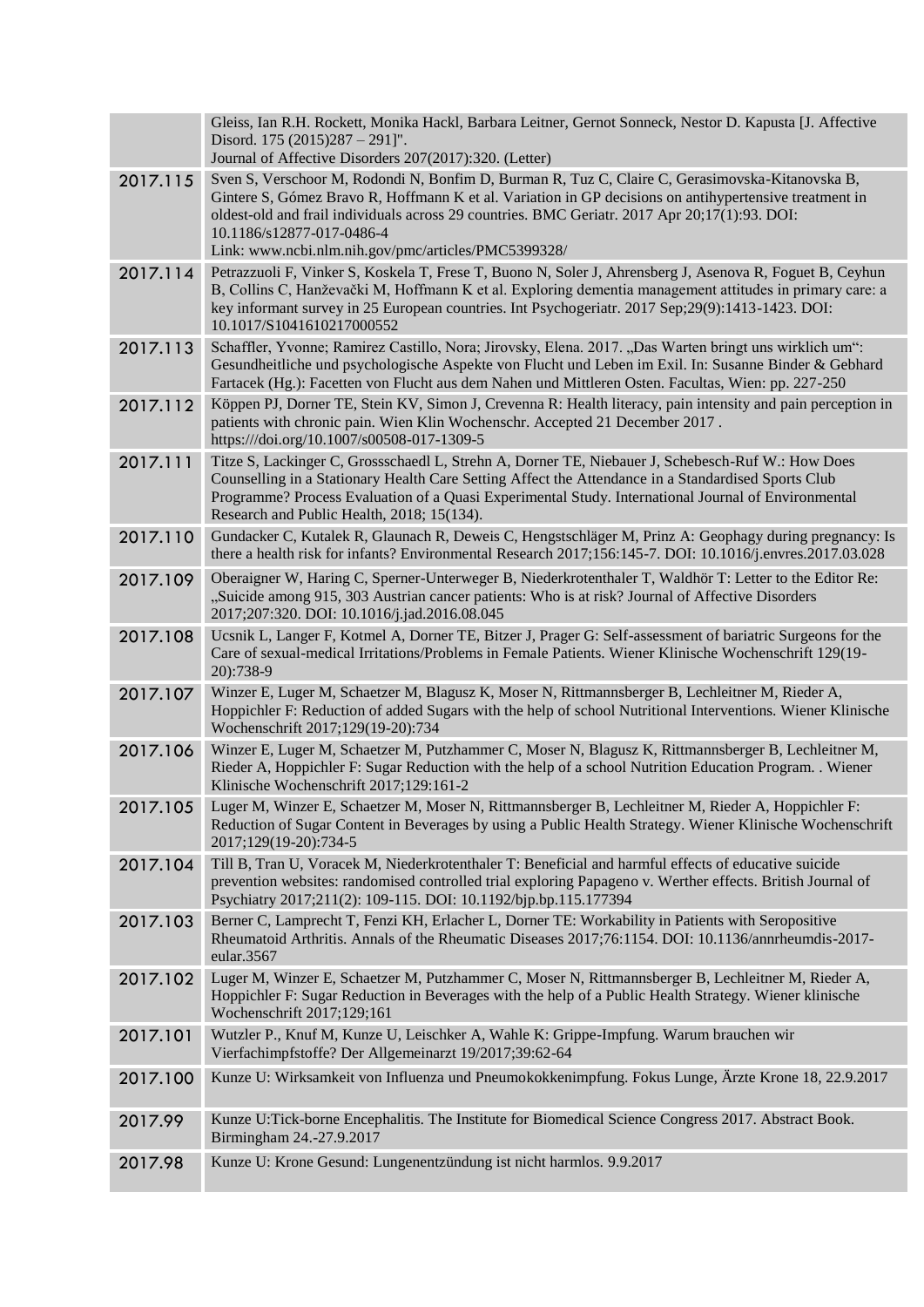| 2017.97 | Kunze U and the ISW-TBE: Report of the 19th Annual Meeting of the International Scientific Working Group<br>on Tick-Borne Encephalitis (ISW-TBE) – TBE in a changing world. Ticks and Tick-borne Diseases, 2017.<br>https://doi.org/10.1016/j.ttbdis.2017.08.009                                                                                                                                                                       |
|---------|----------------------------------------------------------------------------------------------------------------------------------------------------------------------------------------------------------------------------------------------------------------------------------------------------------------------------------------------------------------------------------------------------------------------------------------|
| 2017.96 | Kunze U, Groman E: Impfen ist nicht nur Kindersache! Warum Impfungen auch für Erwachsene wichtig sind.<br>Wien Med Wochenschr 201. https://doi.org/10.1007/s10354-017-0598-7                                                                                                                                                                                                                                                           |
| 2017.95 | Dorner TE: Pain and chronic pain epidemiology, Implications for clinical and public health fields. Wien Klein<br>Wochenschr accepted Dec, 07, 2017. DOI: 10.1007/s00508-017-1301-0                                                                                                                                                                                                                                                     |
| 2017.94 | Köppen PJ, Dorner TE, Stein KV, Simon J, Crevenna R: Health literacy, pain intensity and pain perception in<br>patients with chronic pain. Wien Klin Wochenschr. accepted Dec. 20, 2017                                                                                                                                                                                                                                                |
| 2017.93 | Dorner T: We are Europe. Jahresbericht ÖGPH 2016. Österreichische Gesellschaft für Public Health,<br>Newsletter 4/2017- Seite 12-17                                                                                                                                                                                                                                                                                                    |
| 2017.92 | Haider S, Grabovac I, Luger E, Kapan A, Schindler K, Lackinger C, Dorner TE: Veränderungen der<br>Inflammationsparameter durch Hausbesuche mit Training- und Ernährungsintervention von geschulten Laien<br>bei gebrechlichen Personen. 57. Kongress der österreichischen Gesellschaft für Geriatrie und Gerontologie;<br>2017, Wien, Austria                                                                                          |
| 2017.91 | Haider S, Schindler K, Luger E, Grabovac I, Dorner TE: Das Buddy -Projekt: Gesund fürs Leben. DAM<br>2017:5                                                                                                                                                                                                                                                                                                                            |
| 2017.90 | Till B, Niederkrotenthaler T: Suizid im Internet. Invited presentation at the Interdisciplinary Workshop of the<br>University of Erfurt and the University of Jena: "Jugend - Medien - Devianz", 2017, Jan 19-20, Erfurt,<br>Germany                                                                                                                                                                                                   |
| 2017.89 | Till B: Suizid und Medien: Neue Erkenntnisse zum Papageno-Effekt. Invited oral presentation at the 6th<br>conference of the Clinical Psychological Committee of the Vienna General Hospital and the Medical<br>University of Vienna: "Klinische Psychologie in Wissenschaft, Lehre und Versorgung" 2017, Vienna, Feb 15                                                                                                                |
| 2017.88 | Till B: Suizid und Medien. Invited oral presentation at the workshop pogram "Medizin im Museum: Neues<br>aus den medizinischen Gesellschaften im Kunsthistorischen Museum", 2017, Vienna, March 25                                                                                                                                                                                                                                     |
| 2017.87 | Till B, Niederkrotenthaler T: Die Wirkung von edukativen Webseiten über Suizidprävention auf<br>Suizidrisikofaktoren von Unserinnen und Usern: Ein randomisierte kontrollierte Studie. Oral presentation at<br>the 20th scientific conference of the Austrian Association of Public Health: "Gesellschaft und Gesundheit –<br>aktuelle und zukünftige Herausforderungen", 2017, Eisenstadt, Austria May 11-12 (Book of Abstract p. 19) |
| 2017.86 | Till B: Suicide in films: A qualitative study on the impact of suicide portrayals in fictional films on audiences.<br>Oral presentation at the 67th Annual Conference of the International Communication Association -<br>Interventions: Communication Research and Practice, San Diego, CA, 2017, May 25-29                                                                                                                           |
| 2017.85 | Till B, Niederkrotenthaler T:Depiction of suicidality, stressors and psychological improvement: Content<br>analysis of pro-suicide, neutral, and anti-suicide message boards. Oral presentation at the XXIX World<br>Congress of the International Association for Suicide Prevention – Preventing suicide: A global commitment,<br>from communities to continents. Kuching, Malaysia, 2017, July 28-22                                |
| 2017.84 | Till B: Suizid und Internet. Invited oral presentation at the symposium "Suicide Prevention", 2017, Klagenfurt<br>Austria, September 14                                                                                                                                                                                                                                                                                                |
| 2017.83 | Till B, Niederkrotenthaler T: Protective Media Impacts: An Update on the Papageno Effect. Oral presentation<br>at the IASR/AFSP International Summit on Suicide Research: New Horizons for Suicide Research: From<br>Genes to Communities, Las Vegas, NV, 2017 Nov 5-8                                                                                                                                                                 |
| 2017.82 | Till B: The impact of suicide portrayals in films on audiences: A qualitative study. In: Niederkrotenthaler T.<br>Stack S (Eds): Media & suicide: International perspectives on research, theory & policy 2017:171-181.<br>Piscataway, NJ: Transaction Books                                                                                                                                                                           |
| 2017.81 | Cwik JC, Till B, Bieda A, Blackwell S, Walter C, Teismann T: Measuring attitudes towards suicide:<br>Preliminary evaluation of an attitude towards suicide scale. Comprehensive Psychiatry, 2017, 72:56-65. DOI:<br>10.1016/j.comppsych.2016.09.008                                                                                                                                                                                    |
| 2017.80 | Krysinska K, Westerlund M, Niederkrotenthaler T, Andriessen K, Carli V, Hadlaczky G, Till B, Wasserman<br>D: A mapping study on the Internet and suicide. Crisis 2017, 38(4):217-226. DOI: 10.1027/0227-<br>5910/a000444                                                                                                                                                                                                               |
| 2017.79 | Till B, Tran US, Niederkrotenthaler T: Relationship satisfaction and risk factors for suicide. Crisis 2017,<br>38(1):7-16. DOI: 10.1027/0227-5910/a000407                                                                                                                                                                                                                                                                              |
| 2017.78 | Stack S, Niederkrotenthaler T: Conclusion: In: Niederkrotenthaler T, Stack S. (editors). Media and Suicide:<br>International Perspectives on Research, Theory and Policy. New York, Taylos & Francis, 2017                                                                                                                                                                                                                             |
| 2017.77 | Niederkrotenthaler T, Stack S: Introduction. In: Niederkrotenthaler T, Stack S. (editors). Media and Suicide:<br>International Perspectives on Research, Theory and Policy. New York, Taylos & Francis, 2017                                                                                                                                                                                                                           |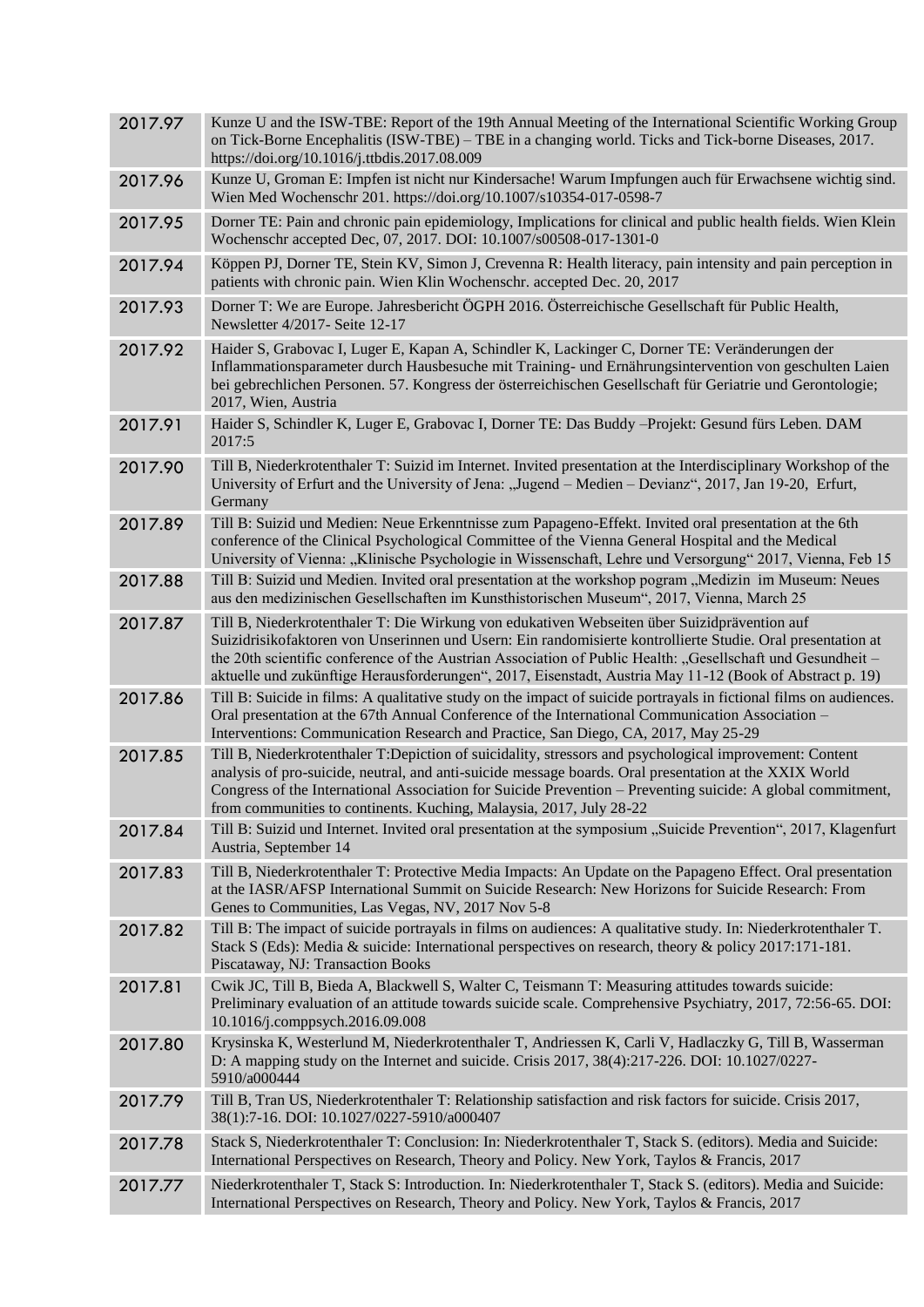| 2017.76 | Niederkrotenthaler T: Papageno effects: Its progress in research and contextualization with findings on<br>harmful media effects: In: Niederkrotenthaler T, Stack S (editors). Media and Suicide: International<br>Perspectives on Research, Theory and Policy. New York; Taylor & Francis, 2017                                   |
|---------|------------------------------------------------------------------------------------------------------------------------------------------------------------------------------------------------------------------------------------------------------------------------------------------------------------------------------------|
| 2017.75 | Banzer R, Niederkrotenthaler T, Sansone P: Empfehlung zum Umgang mit der Netflix-Serie 13 REASONS<br>WHY - TOT MÄDCHEN LÜGEN NICHT in der Schule. Innsbruck, Wien: Österreichische Gesellschaft für<br>Suizidprävention, 2017. Availableat:<br>https://www.bmgf.gv.at/home/Gesundheit/Kinder_und_Jugendgesundheit/Schulgesundheit/ |
| 2017.74 | Niederkrotenthaler T, Stack S: Media and Suicide: International Perspectives on Research, Theory and Policy.<br>New York: Taylor & Francis; 2017                                                                                                                                                                                   |
| 2017.73 | Helgesson M, Tinghög P, Niederkrotenthaler T, Saboonchi F, Mittendorfer Rutz E: Labour market<br>marginalisation after methal disorders among young natives and immigrats living in Sweden. BMC Public<br>Health 2017,23;17(1):593. DOI: 10.1186/S12889-017-4504-4                                                                 |
| 2017.72 | Tran US, Andel R, Niederkrotenthaler T, Till B, Ajdacic-Gross V, Voracek M: Low validity of Google Trends<br>for behavioral forecasting of national suicide rates. PLOS One 2017, 16;12(8):e0183149. DOI:<br>10.1371/journal.pone.0183149                                                                                          |
| 2017.71 | Niederkrotenthaler T, Haider T, Till B, Mok K. Pirkis J: Comparison of Suicidal People Who Use the Internet<br>for Suicide-Related Reasons and Those Who Do Not Survey Study in Austria. Crisis 2017, 38(2):131-135.<br>DOI: 10.1027/0227-5910/a000432                                                                             |
| 2017.70 | Laido Z, Voracek M, Till B, Pietschnig J, Eisenwort B, Dervic K, Sonneck G, Niederkrotenthaler T:<br>Epidemiology of suicide among children and adolescents in Austria, 2001-2014. Wiener Klinische<br>Wochenschrift 2017, 129(3-4):121-128. DOI: 10.1007/S00508-016-1092-8                                                        |
| 2017.69 | Niederkrotenthaler T, Wang M, Helgesson M, Wilcox H, Gould M, Mittendorfer-Rutz E: Labour market<br>marginalisation subsequent to suicide attempt in young migrants and native Swedes. Social Psychiatry &<br>Psychiatric Epidemiology 2017, 52(5):549-558. DOI: 10.007/S00127-017-1344-6                                          |
| 2017.68 | Strauss M, Klimek P, Sonneck G, Niederkrotenthaler T: Suicides on the Austrian Railway Network: Hotspot<br>Analysis and Effect of Proximity to Psychiatric Institutions. Royal Society Open Science 2017;4(3):160711.<br>DOI:10.1098/rsos.160711                                                                                   |
| 2017.67 | Till B, Tran U, Voracek M, Niederkrotenthaler T: papageno vs. Werther Effect Online: Randomized<br>Controlled Trial of Beneficial and Harmful Impacts of Educative Suicide Prevention Websites. British Journal<br>of Psychiatry 2017, 211(2):109-115. DOI: 10.1192/bjp.bp.114.152827                                              |
| 2017.66 | Arendt F, Scherr S, Till B, Prinzellner Y, Hines K, Niederkrotenthaler T: Suicide on TV: minimising the risk<br>to vulnerable viewers. BMJ 2017;22;358:j3876. DOI:10.1136/bmj.j3876                                                                                                                                                |
| 2017.65 | Haidinger G, Dorner TE, Rieder A: 8.2. Herz-Kreislauf-Erkrankungen. In: Egger M, Razum Om Rieder A<br>(Hrsg): Public Health Kompakt: Sozial- und Präventivmedizin kompakt. De Gruyter: 3. Auflage, Dezember<br>2017. Seiten 373-383.                                                                                               |
| 2017.64 | Habermann-Horstmeier L, Dorner TE, Rieder A: 5.7. Letzter Lebensabschnitt. In: Egger M, Razum Om<br>Rieder A (Hrsg): Public Health Kompakt: Sozial- und Präventivmedizin kompakt. De Gruyter: 3. Auflage,<br>Dezember 2017. Seiten 262-265.                                                                                        |
| 2017.63 | Habermann-Horstmeier L, Dorner TE, Rieder A: 5.6. Wann ist man heute alt? - Altern in einer modernen<br>Gesellschaft. In: Egger M, Razum Om Rieder A (Hrsg): Public Health Kompakt: Sozial- und<br>Präventivmedizin kompakt. De Gruyter: 3. Auflage, Dezember 2017. Seiten 256-261.                                                |
| 2017.62 | Egger M, Dorner TE, Grüninger U: 4.4. Gesundheitsförderung und Prävention in der Arztpraxis. In: Egger M,<br>Razum Om Rieder A (Hrsg): Public Health Kompakt: Sozial- und Präventivmedizin kompakt. De Gruyter: 3.<br>Auflage, Dezember 2017. Seiten 208-215                                                                       |
| 2017.61 | Dorner TE: 4.3. Projekte der Gesundheitsförderung. In: Egger M, Razum Om Rieder A (Hrsg): Public Health<br>Kompakt: Sozial- und Präventivmedizin kompakt. De Gruyter: 3. Auflage, Dezember 2017. Seiten 200-208                                                                                                                    |
| 2017.60 | Dorner TE: 3.2.2 Das österreichische Gesundheitssystem. In: Egger M, Razum O, Rieder A (Hrsg): Public<br>Health Kompakt: Sozial- und Präventivmedizin kompakt. De Gruyter: 3. Auflage, Dezember 2017. Seiten<br>134-147                                                                                                            |
| 2017.59 | Dorner TE, Schindler K: Gesundheit im Alter. Selbstständigkeit erhalten, Gebrechlichkeit vorbeugen.<br>Medizinische Universität Wien, Manz Verlag, Juli 2017, 192 Seiten. ISBN: 978-3-214-08467-7                                                                                                                                  |
| 2017.58 | Dorner TE: Pain and chronic pain epidemiology: implications for clinical and public health fields.<br>WienKlinWochenschr accepted Dec, 07, 2017.                                                                                                                                                                                   |
| 2017.57 | Dorner TE: Versorgung. Von Virustherapie zu Personen-zentriertem Krankheitsmanagement. Wiener AIDS<br>Tag 2017 "HIV im Wandel der Zeit" Nov 30, 2017; Vienna, Austria. Abstractband                                                                                                                                                |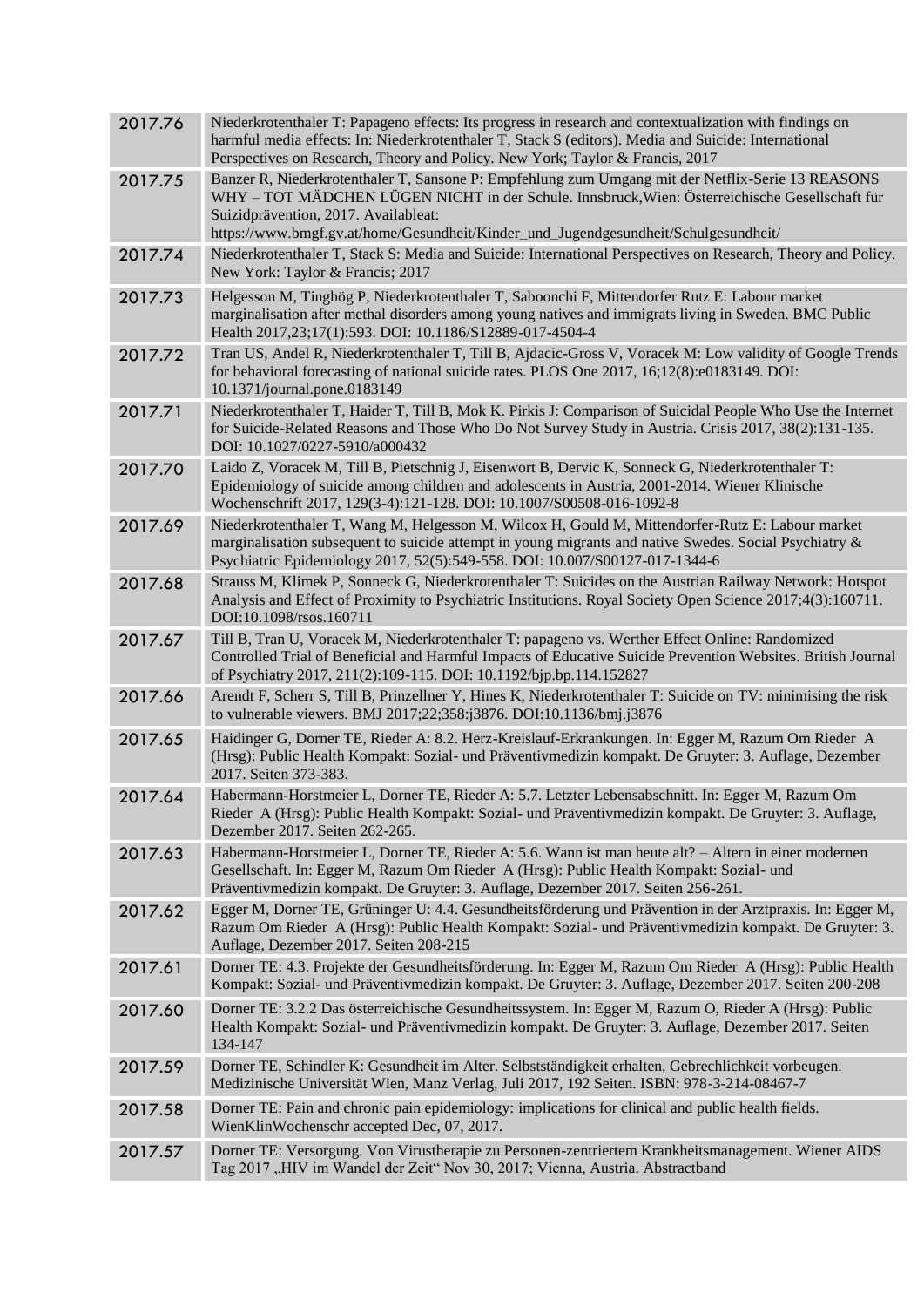| 2017.56 | Ucsnik L, Langer F, Kotmel A, Dorner T, Bitzer J, Prager G: Selbsteinschätzung von bariatrischen<br>ChirurgInnen zur Versorgung sexualmedizinischer Irritationen/Probleme bei PatientInnen. 18. Jahrestagung<br>der Österreichischen Adipositas Gesellschaft. Chancen und Limits in der Adipositastherapie – zwischen Life-<br>Style und chirurgischer Intervention. Oct 20-21 2017, Vienna, Austria. WienKlinWochenschr                                                                                                      |
|---------|-------------------------------------------------------------------------------------------------------------------------------------------------------------------------------------------------------------------------------------------------------------------------------------------------------------------------------------------------------------------------------------------------------------------------------------------------------------------------------------------------------------------------------|
| 2017.55 | Dorner TE, Berner C, Haider S, Grabovac I, Lamprecht T, Fenzl KH, Erlacher L: Work ability in patients with<br>rheumatoid athritis: A cross sectional study on the role of muscle strength and lower extremity function.<br>Jahrestagung der Österreichischen Gesellschaft für Rheumatologie & Rehabilitation, Dec 1-3 2017, Vienna,<br>Austria. Abstractband.                                                                                                                                                                |
| 2017.54 | Mayer S, Spickschen J, Dorner T, Simon J: Direct Costs, Indirect Costs, Out-of-pocket Expenses and Health<br>Literacy of Chronic Pain Patients in Austria: Results from a Cost-of-illness Study. European Network for<br>Social Policy Analysis, Apr 21 2017, Vienna, Austria. Abstractbooklet.                                                                                                                                                                                                                               |
| 2017.53 | Haider S, Luger E, Grabovac I, Kapan A, Schindler J, Lackinger C, Titze S, Dorner TE: Change in<br>inflammatory parameters in prefrail and frail persons obtaining physical training and nutritional support.<br>International conference on frailty & sarcopenia research. Apr 27-29, 2017 Barcelona, Spain. JFA<br>2017;6(Suppl 1):16-7                                                                                                                                                                                     |
| 2017.52 | Wilhelm W, Eibl I, Schmied B, Schmid D, Knoll C, Dorner TE: 20 Jahre Aids Hilfe Haus Wien - HIV im<br>Wandel der Zeit. Wiener Aids Tag 30. November 2017, Präventionsabteilung der Aids Hilfe Wien                                                                                                                                                                                                                                                                                                                            |
| 2017.51 | Haider S, Winzer E, Grabovac I, Dorner TE: Effekte von Hausbesuchen mit Krafttraining bei gebrechlichen<br>Personen. Perfecthealth, 6-9                                                                                                                                                                                                                                                                                                                                                                                       |
| 2017.50 | Grabovac I, Haider S, Dorner TE: Correlation of aerobic physical activity and frailty prevalence in elderly in<br>8. European countries. European Journal of Public Health, Volume 27 Supplement 3, 411-2                                                                                                                                                                                                                                                                                                                     |
| 2017.49 | Wang M, Vaez M, Dorner TE, Tiihpmem K. Voss M, Ivert T, Mittendorfer-Rutz E: Trakectories and<br>characteristics of work disability before and after acute ,yocardial infarction. BMJ 2017                                                                                                                                                                                                                                                                                                                                    |
| 2017.48 | Mayrhuber AE, Niederkrotenthaler T, Kutalek R: "We are survivors and not a virus: "Content analysis of<br>media reporting on Ebola survivors in Liberia. PLOS 2017,                                                                                                                                                                                                                                                                                                                                                           |
| 2017.47 | Dorner TE: Gesellschaft und Gesundheit - aktuelle und zukünftige Herausforderungen Gesundheit fördert<br>Beschäftigung. 2/2017.                                                                                                                                                                                                                                                                                                                                                                                               |
| 2017.46 | Mayrhuber EAS, Niederkrotenthaler T, Kutalek R: We are survivors and not a virus: Content analysis of<br>media reporting on Ebola survivors in Liberia. PLOS Neglected Tropical Diseases, August 24, 2017.<br>https://doi.org/10.1371/journal.pntd.0005845                                                                                                                                                                                                                                                                    |
| 2017.45 | Wang M, Vaez M, Dorner TE, Tiihonen J, Voss M, Ivert T, Mittendorfer-Rutz E: Trajectories and<br>characteristics of work disability before and after acute myocardial infarction. Heart Online First, published on<br>September 1, 2017 as 10.1136/heartjnl-2017-311950.                                                                                                                                                                                                                                                      |
| 2017.44 | Dorner TE: Gesellschaft unde Gesundheit - aktuelle und zzukünftige Herausforderungen. 20.<br>Wissenschaftliche Tagung der Österreichischen Gesellschaft für Public Health. Gesundheit fördert<br>Beschäftigung aktuell 2/2017                                                                                                                                                                                                                                                                                                 |
| 2017.43 | Keilani M, Crevenna R, Dorner TE: Sleep quality in subjects suffering from chronic pain. Win Klin<br>Wochenschr 2017. https://doi.org/10.1007/s00508-017-1256-1                                                                                                                                                                                                                                                                                                                                                               |
| 2017.42 | Schoberberger R, Brenne M, Höfer S: Das Berufsbild der Gesundheitspsychologie in Österreich: Status quo.<br>Psychologie in Österreich 4, 2017. 276-97                                                                                                                                                                                                                                                                                                                                                                         |
| 2017.41 | Haider S, Grabovac I, Winzer E, Kapan A, Schindler KE, Lackinger Cm Titze S, Dorner TE: Change in<br>inflammatory parameters in prefrail and frail persons obtaining physical training and nutritional support<br>provided by lay volunteers: A randomized controlled trial. PLOS ONE October 12, 2017.<br>https://doi.org/10.1371/journal.pone.0185879                                                                                                                                                                       |
| 2017.40 | Teunissen E, Gravenhorst K, Dowrick C, Van Weel-Baumgarten E, Van den Driessen Mareeuw F, de Brún T,<br>Burns N, Lionis C, O'Donnell C, Mair FS, O'Reilly-de Brún M, Papadakaki M, Saridaki A, Spiegel W, Van<br>Weel C, Van den Muijsenbergh M, MacFarlane A: Implementing guidelines and training initiatives to improve<br>cross-cultural communication in primary care consultations: a qualitative participatory European study.<br>International Journal for Equity in Health 2017;16:32. DOI 10.1186/s12939-017-0525-y |
| 2017.39 | Papadakaki M, Lionis C, Saridaki A, Dowrick C, de Brún T, O'Reily de Brún M, O'Donnell CA, Burns N,<br>van Weel-Baumgarten E, van den Muijsenbergh M, Spiegel W, MacFarlane A: Exploring service providers'<br>perspective on barriers to primary care for migrants: A qualitative study in the Greek primary care in times of<br>austerity. European Journal of General Practice 2017;23:128-134                                                                                                                             |
| 2017.38 | O Donnell CA, Mair FS, Dowrick C, O'Reilly-de Brún M, de Brún T, Burns N, Lionis C, Saridaki A,<br>Papadakaki M, Van den Muijsenbergh M, Van Weel-Baumgarten E, Gravenhorst K, Cooper L, Princz C,<br>Teunissen E, Van den Driessen Mareeuw F, Vlahadi M, Speigel W, MacFarlane A: Supporting the use of                                                                                                                                                                                                                      |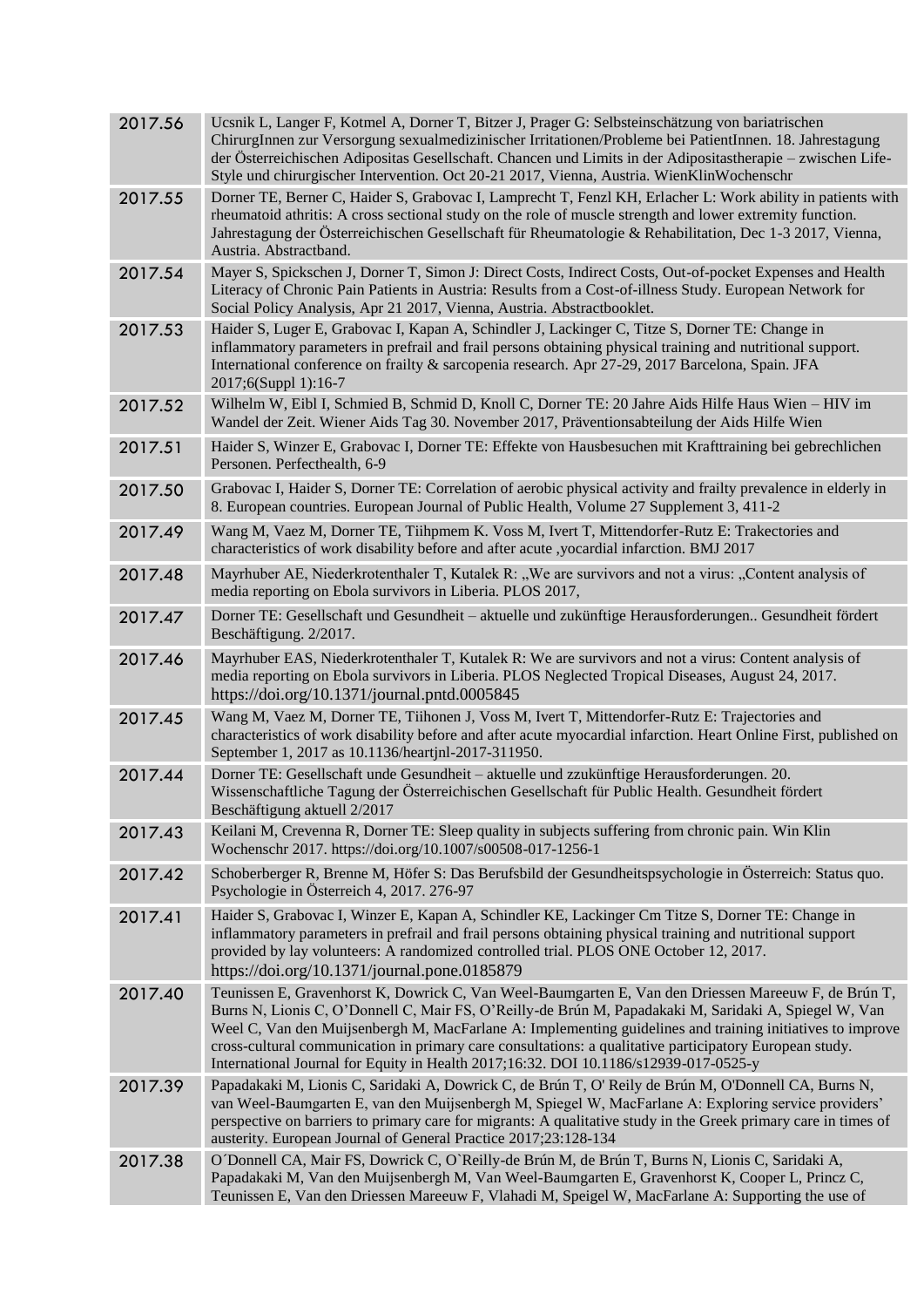|         | theory in cross-country health services research: a participatory qualitative approach using Normalisation<br>Process Theory as an example. BMJ Open 2017;7:e014289. DOI: 10.1136/bmjopen-2016.014289                                                                                                                                                                                                            |
|---------|------------------------------------------------------------------------------------------------------------------------------------------------------------------------------------------------------------------------------------------------------------------------------------------------------------------------------------------------------------------------------------------------------------------|
| 2017.37 | Kruschitz R, Luger M, Kienbacher C, Trauner M, Klammer C, Schindler K, Langer FB, Prager G, Krebs M,<br>Ludvik B: The Effect of Roux-en-Y vs. Omega-Loop Gastric Bypass on Liver, Metabolic Parameters, and<br>Weight Loss. Obesity Surgery 2016;26:2204-2212. DOI:10.1007/s11695-016-2083-6                                                                                                                     |
| 2017.36 | Kapan A, Winzer E, Haider S, Titze S, Schindler K, Lackinger C, Dorner TE: Impact of a lay-led home based<br>intervention programme on quality of life in community-dwelling pre-frail and frail older adults: a randomized<br>controlled trial. BMC Geriatrics 2017;17:154. DOI: 10.1186/s12877-017-0548-7                                                                                                      |
| 2017.35 | Mittendorfer-Rutz E, Dorner TE: Socio-economic factors associated with the 1-year prevalence of severe pain<br>and pain-related sickness absence in the Austrian population. Wiener klinische Wochenschrift June 2017. DOI<br>10.1007/s00508-017-1222-y                                                                                                                                                          |
| 2017.34 | Dorner TE, Stein KV, Hahne J, Wepner F, Friedrich M, Mittendorfer-Rutz E: How are socio-demographic and<br>psycho-social factors associated with the prevalence and chronicity of severe pain in 14 different body sites? A<br>cross-sectional population – based survey. Wiener klinische Wochenschrift 2017;11-12. DOI:<br>10.1007/s00508-017-1223-x. ISSN: 0043-5325                                          |
| 2017.33 | Luger M, Kruschitz R, Kienbacher C, Traussnigg S, Langer FB, Schindler K, Würger T, Wrba F, Trauner M,<br>Prager G, Ludvik B: Prevalence of Liver Fibrosis and its Association with Non-invasive Fibrosis and<br>Metabolic Markers in Morbidly Obese Patients with Vitamin D Deficiency. Obesity Surgery 2016;26:2425-<br>2432. DOI:10.1007/s11695-016-2123-2                                                    |
| 2017.32 | Blasche G, Pasalic S, Bauböck VM, Haluza D, Schoberberger R: Effects of Rest-Break Intention on Rest-<br>Break Frequency and Work-Related Fatigue. Human Factors. 2017 Mar;59(2):289-298. DOI:<br>10.1177/0018720816671605. Epub 2016 Oct                                                                                                                                                                        |
| 2017.31 | Grabovac I, Stefanac S, Mustajbegovic J: Unified Algorithm as an Ergonomic Solution for Safe Patient<br>Transfers Unificirani algoritam kao ergonomsko rjesenjeza siguran transfer pacijenata. SG/NJ 2017;22:37-43<br>DOI: 10.11608/sgnj.2017.22.008                                                                                                                                                             |
| 2017.30 | Luger M, Kruschitz R, Kienbacher C, Traussnigg S, Langer F, Prager G, Schindler K, Kallay E, Hoppichler F,<br>Trauner M, Krebs M, Marculescu R, Ludvik B: Vitamin D3 Loading Is Superior to Conventional<br>Supplementation After Weight Loss Surgery in Vitamin D-Deficient Morbidly Obese Patients: a Double-Blind<br>Randomized Placebo-Controlled Trial. Obesity Surgery 2016; DOI:10.1007/s11695-016-2437-0 |
| 2017.29 | Hoffmann K, Wojczewski S, Aarendonk D, Maier M, Dorner TE, De Maeseneer J: No common understanding<br>of profession terms utilized in health services research. An add-on qualitative study in the context of the<br>QUALICOPC project in Austria. Wien Klin Wochenschr Dec. 2017;129(1-2):52-8. DOI: 10.1007/s00508-<br>016-1146-y. Epub 2016 Dec 19.                                                           |
| 2017.28 | Spickschen J, Mayer S, Dorner TE: Direkte und indirekte Kosten für Patientinnen und Patienten mit<br>chronischen Schmerzen in Österreich. Gesellschaft und Gesundheit – aktuelle und zukünftige Herausforderung<br>Abstract Band, 20. Wissenschaftliche Tagung der ÖGPH, 11 und 12. Mai 2017 Eisenstadt, S.38                                                                                                    |
| 2017.27 | Mayr V, Dorner TE: Zusammenhang zwischen Gesundheitsversorgung im niedergelassenen Bereich und<br>Gesundheitszustand der Bevölkerung. Gesellschaft und Gesundheit - aktuelle und zukünftige Herausforderung<br>Abstract Band, 20. Wissenschaftliche Tagung der ÖGPH, 11 und 12. Mai 2017 Eisenstadt, S.44                                                                                                        |
| 2017.26 | Wilfinger J, Lackinger C, Hoffmann K, Dorner TE: Zusammenhang zwischen körperlicher Aktivität und der<br>Inanspruchnahme der ärztlichen Primärversorgung in Österreich. Gesellschaft und Gesundheit – aktuelle und<br>zukünftige Herausforderung Abstract Band, 20. Wissenschaftliche Tagung der ÖGPH, 11 und 12. Mai 2017<br>Eisenstadt, S.45                                                                   |
| 2017.25 | Dorner TE: Sexualität als Public Health Thema? Gesellschaft und Gesundheit – aktuelle und zukünftige<br>Herausforderung Abstract Band, 20. Wissenschaftliche Tagung der ÖGPH, 11 und 12. Mai 2017 Eisenstadt,<br>S.61                                                                                                                                                                                            |
| 2017.24 | Seiler-Ramadas R, Grabovac I, Dorner TE: The significance of sex education in schools in developing healthy<br>sexuality, HIV/STI awareness and prevention among adolescents in Vienna – A protocol for a prospective<br>study in two parts. Gesellschaft und Gesundheit - aktuelle und zukünftige Herausforderung Abstract Band, 20.<br>Wissenschaftliche Tagung der ÖGPH, 11 und 12. Mai 2017 Eisenstadt, S.62 |
| 2017.23 | Haider S, Grabovac I, Dorner TE: Prävalenz von Frailty bei Personen über 65 Jahren anhand des SHARE-FIs<br>in 11 verschiedenen Ländern. Gesellschaft und Gesundheit - aktuelle und zukünftige Herausforderung<br>Abstract Band, 20. Wissenschaftliche Tagung der ÖGPH, 11 und 12. Mai 2017 Eisenstadt, S.81                                                                                                      |
| 2017.22 | Grabovac I, Luger E, Haider S, Migschitz M, Schnitter C. Dorner TE: Zusammenhang zwischen<br>Arbeitsumgebung und subjektiver Arbeitsfähigkeit in Kleinunternehmen im Burgenland. Gesellschaft und<br>Gesundheit – aktuelle und zukünftige Herausforderung Abstract Band, 20. Wissenschaftliche Tagung der<br>ÖGPH, 11 und 12. Mai 2017 Eisenstadt, S.97                                                          |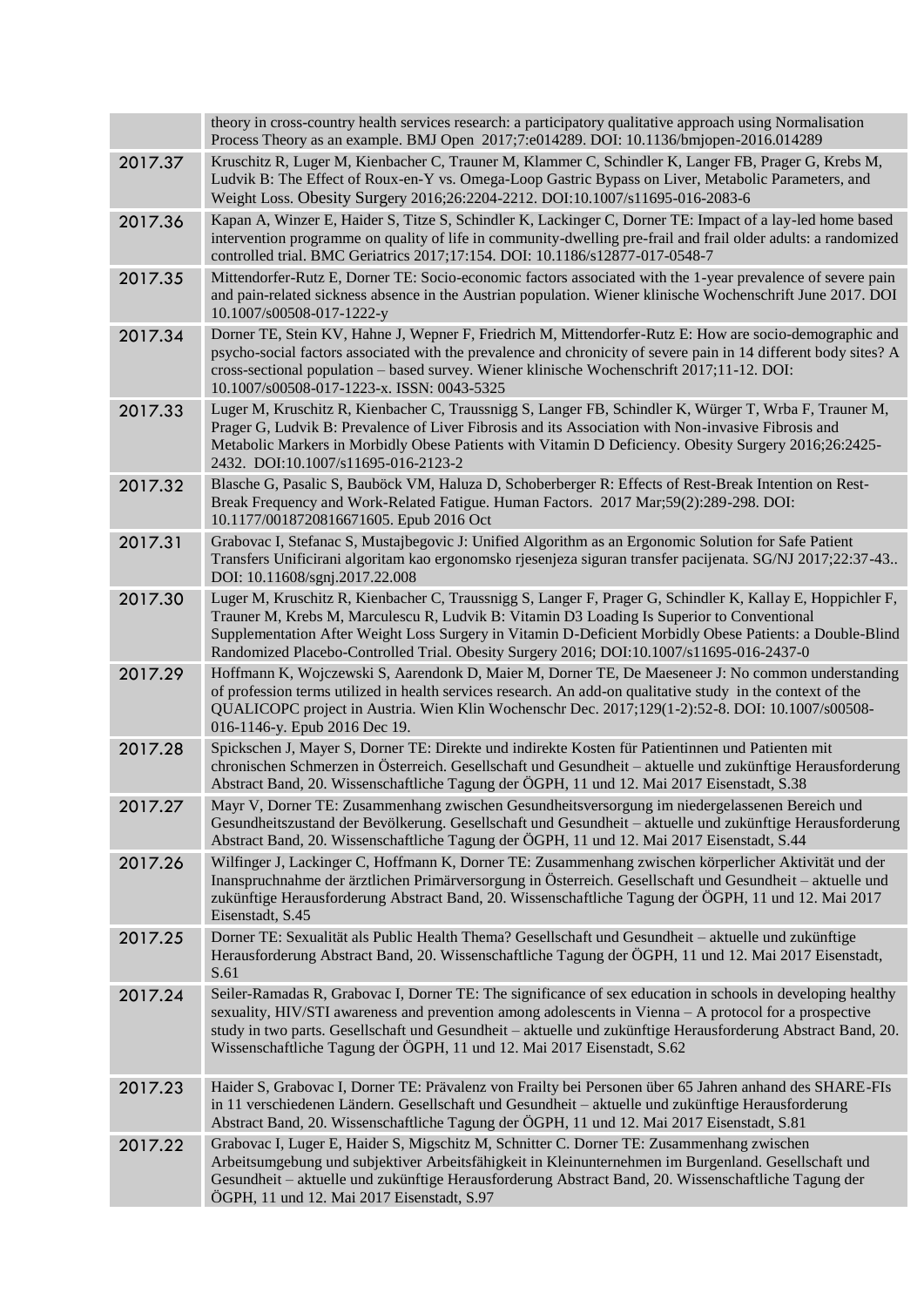| 2017.21 | Berner C, Erlacher L, Lamprecht T, Fenzl KH, Dorner TE: Arbeitsfähigkeit und Muskelkraft bei Patienten und<br>Patientinnen mit Rheumatoider Arthritis. Gesellschaft und Gesundheit – aktuelle und zukünftige<br>Herausforderung Abstract Band, 20. Wissenschaftliche Tagung der ÖGPH, 11 und 12. Mai 2017 Eisenstadt,<br>S.98                |
|---------|----------------------------------------------------------------------------------------------------------------------------------------------------------------------------------------------------------------------------------------------------------------------------------------------------------------------------------------------|
| 2017.20 | Linke FS, Pavelka P, Dorner TE, Praschinger A, Kainberger F, Karanikas G: Bewegung und Lernen.<br>Gesellschaft und Gesundheit - aktuelle und zukünftige Herausforderung Abstract Band, 20. Wissenschaftliche<br>Tagung der ÖGPH, 11 und 12. Mai 2017 Eisenstadt, S.30                                                                        |
| 2017.19 | Lackinger C, Wilfinger J, Strehn A, Dick D, Dorner TE: Nachhaltige Aktivierung zu körperlicher Aktivität<br>von Personen mit Adipositas. Gesellschaft und Gesundheit - aktuelle und zukünftige Herausforderung<br>Abstract Band, 20. Wissenschaftliche Tagung der ÖGPH, 11 und 12. Mai 2017 Eisenstadt, S.28                                 |
| 2017.18 | Dorner TE: Editorial Gesellschaft und Gesundheit. Gesellschaft und Gesundheit - aktuelle und zukünftige<br>Herausforderung Abstract Band, 20. Wissenschaftliche Tagung der ÖGPH, 11 und 12. Mai 2017 Eisenstadt,<br>$S.8-9$                                                                                                                  |
| 2017.17 | Schoberberger R, Rieder A: Rauchen als Risikofaktor für COPD und Asthma sowie die Möglichkeiten zur<br>Rauchertherapie bei selbst stark nikotinabhängigen Rauchern. J. Pneumolog 2017;5(1):13-6                                                                                                                                              |
| 2017.16 | Dorner TE, Mittendorfer-Rutz E: Socioeconomic inequalities in treatment of individuals with common mental<br>disorders regarding subsequent development of mental illness. Soc Psychiatry Psychiatr Epidemiol May 2017.<br>DOI: 10.1007/s00127-017-1389-6                                                                                    |
| 2017.15 | Grabovac Igor, Dorner TE: Clinical setting based smoking cessation program and the quality of life in people<br>living with HIV. 25th international conference on health promoting hospitals and health services. 12.-14. April<br>2017:20                                                                                                   |
| 2017.14 | Mittendorfer-Rutz E, Ivert T. Vaez M, Dorner TE: Synergistic effect between ischaemic heart disease and<br>common mental disorders and the risk of premature exit from the labour market: a nationwide register based<br>study from Sweden. European Heart Journal 2017;0:1-8. DOI:10.1093/eurheartj/ehx183                                  |
| 2017.13 | Grabovac I, Brath H, Schalk H, Degen O, Dorner TE: Clinical setting-based smoking cessation programme<br>and the quality of life in people living with HIV in Austria and Germany. Qual Life Res 4/2017. DOI:<br>10.1007/s11136-017-1580-y                                                                                                   |
| 2017.12 | Kapan A, Luger E, Haider S, Titze S, Schindler K, Dorner TE, Lackinger C: Impact of a lay led home-based<br>intervention programme on quality of life and fear of falling in community-dwelling pre-frail or frail older<br>adults: a randomised controlled trial. The Journal of Frailty & Aging, ICFSR 2017, Vol 6, Suppl. 1:12            |
| 2017.11 | Luger E, Grabovac I, Kapan A, Schindler K, Lackinger C, Titze S, Dorner TE: Change in inflammatory<br>parameters in prefrail and frail persons obtaining physical training and nutritional support. The Journal of<br>Frailty & Aging, ICFSR 2017, Vol 6, Suppl. 1:16-7                                                                      |
| 2017.10 | Rader S, Dorner TE, Schoberberger R, Wolf H: Effects of a web-based follow-up intervention on self-efficacy<br>in obesity treatment for women. Wien Klin Wochenschr 2017. DOI: 10.1007/s00508-017-1198-7                                                                                                                                     |
| 2017.9  | Lackinger C, Wilfinger J, Mayerhofer J, Strehn A, Dick D, Dorner TE: Adherence to and effects on physical<br>function parameters of a community-based standardised exercise programme for overweight or obese patients<br>carried out by local sports clubs. Public Health 2017;147:109-118.<br>http://dx.doi.org/10.1016/j.puhe.2017.01.029 |
| 2017.8  | Kunze M: Grippe oder grippaler Infekt? Apo punkte 2/2017:3-6. ISSN 2223-6821                                                                                                                                                                                                                                                                 |
| 2017.7  | Berner C, Erlacher L, Quittan M, Fenzl KH, Dorner TE: Workability and Muscle Strength in Patients With<br>Seropositive Rheumatoid Arthritis: Survey Study Protocol. JMIR Research Protocols 2017;6(3):e36. DOI:<br>10.2196/resprot.6449                                                                                                      |
| 2017.6  | Dorner TE: Workability: Individuelle und Public Health Aspekte. 3 Fachtag Prävention, Rehabilitation und<br>Physikalische Medizin. 10. März 2017                                                                                                                                                                                             |
| 2017.5  | Dorner TE: Österreichische Gesellschaft für Public Health (ÖGPH), Perfect Health 2017;20-1                                                                                                                                                                                                                                                   |
| 2017.4. | Dratva J, Von Mittelstaedt G, Dorner T: All for health, health for all. Schweizerische Ärztezeitung<br>2017;98(3):54-5                                                                                                                                                                                                                       |
| 2017.3  | Siegel C, Dorner TE: Information technologies for active and assisted living-Influences to the quality of life<br>of an ageing society. International Journal of Medical Informatics 2017; 100:32-45                                                                                                                                         |
| 2017.2  | Kapan A, Luger E, Haider S, Titze S, Schindler K, Lackinger C, Dorner TE: Fear of falling reduced by a lay<br>led home-based program in frail community-dwelling older adults: A randomised controlled trial. Archives of<br>Gerontology and Geriatrics 2017;68:25-32. http://dx.doi.org/10.1016/j.archger.2016.08.009                       |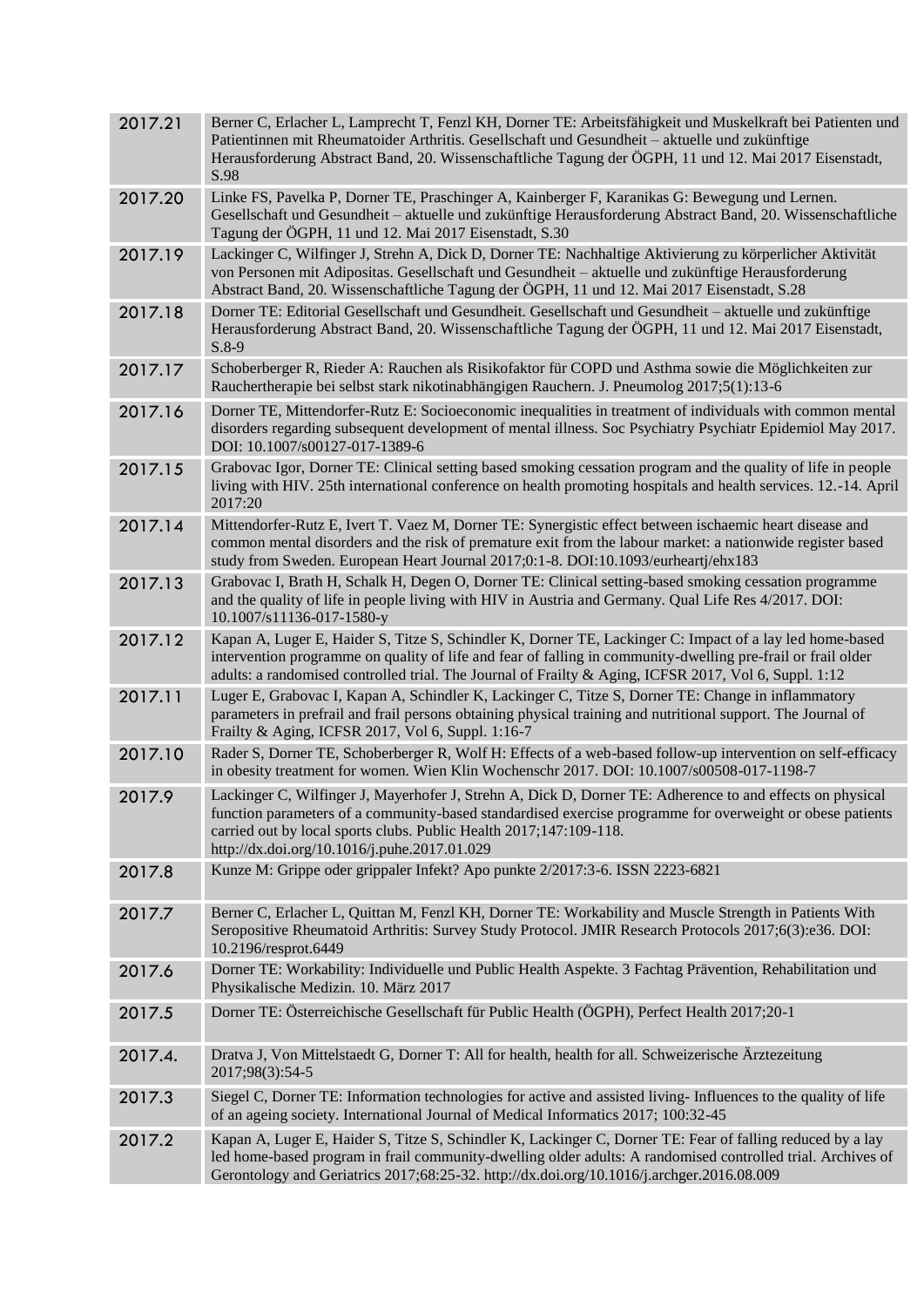| 2017.1   | Haider S, Dorner TE, Luger E, Kapan A, Titze S, Lackinger C, Schindler KE: Impact of a Home-Based<br>Physical and Nutritional Intervention Program Conducted by Lay-Volunteers on Handgrip Strength in Prefrail<br>and Frail Older Adults: A Randomized Control Trial. PLOS one, January 13, 2017.<br>DOI:10.1371/journal.pone.0169613 |
|----------|----------------------------------------------------------------------------------------------------------------------------------------------------------------------------------------------------------------------------------------------------------------------------------------------------------------------------------------|
| 2016.145 | Niederkroenthaler T, Gould M, Sonneck G, Stack S. Till B: Predictors of psychological improvement on non-<br>professional suicide message boards: content analysis. Psychological Medicine 2016;46(16):3429-42                                                                                                                         |
| 2016.144 | Till B, Truong F, Mar R, Niederkrotenthaler T: Blurred world view: A study on the relationship between<br>television viewing and the perception of the justice system. Death Studies 2016;40(9)538-46                                                                                                                                  |
| 2016.143 | Luger M, Rittmannsberger B, Luger E: Measures in the Situational Prevention for Optimizing and Improving<br>the Supply of Beverage Vending Machines and Schoolbuffets. Wiener Klinische Wochenschrift<br>2016;128:402-3                                                                                                                |
| 2016.142 | Luger E, Luger M: Effect of the Drinking and Chewing Guide on the Nutritional Behavior and Knowledge – a<br>Teaching Program for the 5th School Level. Wiener klinische Wochenschrift 2016;128:403                                                                                                                                     |
| 2016.141 | Kutalek R: Medical Anthropology, Migration and Health. Pädagogik im Spannungsfeld von Krankheit,<br>Migration und Mehrsprachigkeit. 10. Internationaler HOPE Kongress, Wien, 10.-13. Mai 2016                                                                                                                                          |
| 2016.140 | Mayrhuber E. Kutalek R, Allex B. et al: Heat Vulnerabilities in Urban Migrant Communities: A Mixed-<br>Methods Study from Vienna. 3rd ISA (International Sociological Association) Forum of Sociology, 10.-14.<br>July 2016, Vienna.                                                                                                   |
| 2016.139 | Kutalek R: Ebola, Poverty and Inequality – The case of West Africa 30th International Congress of the<br>Medical Women's International Association (MWIA), 28.-31. July 2016, Vienna                                                                                                                                                   |
| 2016.138 | Kutalek R, De Jong Esmee: Anthropology in global public health emergencies: the case of Ebola response.9th<br>European Public Health Conference, 9-12 November 2016. Vienna.                                                                                                                                                           |
| 2016.137 | Lionis C, Papadakaki M, , Spiegel W, MacFarlane A.: Engaging migrants and other stakeholders to improve<br>communication in cross-cultural consultation in primary care: a theoretically informed participatory study.<br>BMJ Open 2016;6:e010822                                                                                      |
| 2016.136 | Cichocki M, Princz C, Baumgartner C, Spiegel W: Improving Primary Health care in South Sudan -<br>experiences from the implementation of a community outreach program (POSTER). 9th European Public<br>Health Conference; November $9 - 12$ , 2016. Vienna (Austria)                                                                   |
| 2016.135 | Luger E, Dorner TE: Gesundheitsförderungsprojekt "Gesund fürs Leben" – Krafttraining und<br>Ernährungsoptimierung sind auch im höheren Alter ratsam. ÖKZ. 2016; Ausgabe 1/16                                                                                                                                                           |
| 2016.134 | Luger M, Kruschitz R, Kienbacher C, Traussnigg S, Trauner M, Schindler K, Luger E, Langer F, Prager G,<br>Hoppichler F, Krebs M, Ludvik B: Liver Fibrosis and their predictive Markers in morbid obese Patients.<br>Wiener klinische Wochenschrift 2016; 128(19-20):742                                                                |
|          | 2016.133 Luger M, Blagusz K, Luger E, Schaetzer M, Moser N, Rittmannsberger B, Daemon S, Lechleitner M,<br>Hoppichler F: Initiatives in the Situation-based Prevention to the Optimization of the Offer of Beverage<br>Machines and Tuck Shops. Wiener klinische Wochenschrift 2016; 128(19-20):742                                    |
| 2016.132 | Luger E, Luger M, Schaetzer M, Blagusz K, Moser N, Rittmannsberger B, Daemon S, Lechleitner M,<br>Hoppichler F: Improving the Nutritional Behavior and the nutritional Knowledge with help of "Drinking and<br>Snack Driving License". Wiener klinische Wochenschrift 2016; 128(19-20):741                                             |
| 2016.131 | Dorner TE: Epidemiology of obesity in Austria. Wiener klinische Wochenschrift 2016; 166(3-4):79-87. DOI:<br>10.1007/s10354-015-0409-y                                                                                                                                                                                                  |
| 2016.130 | Haider S, Lamprecht T, Dick D, Lackinger C: Baseline- and health enhancing physical activity in adults with<br>obesity. Wiener Medizinische Wochenschrift 2016; 166(3-4):102-10. DOI: 10.1007/s10354-016-0438-1                                                                                                                        |
| 2016.129 | Kunze U: Tick-borne encephalitis-still on the map Report of the 18th annual meeting of the international<br>scientific working group on tick-borne encephalitis (ISW-TBE). Ticks and Tick-borne Diseases 2016;<br>7(5):911-4. DOI: 10.1016/j.ttbdis.2016.04.009                                                                        |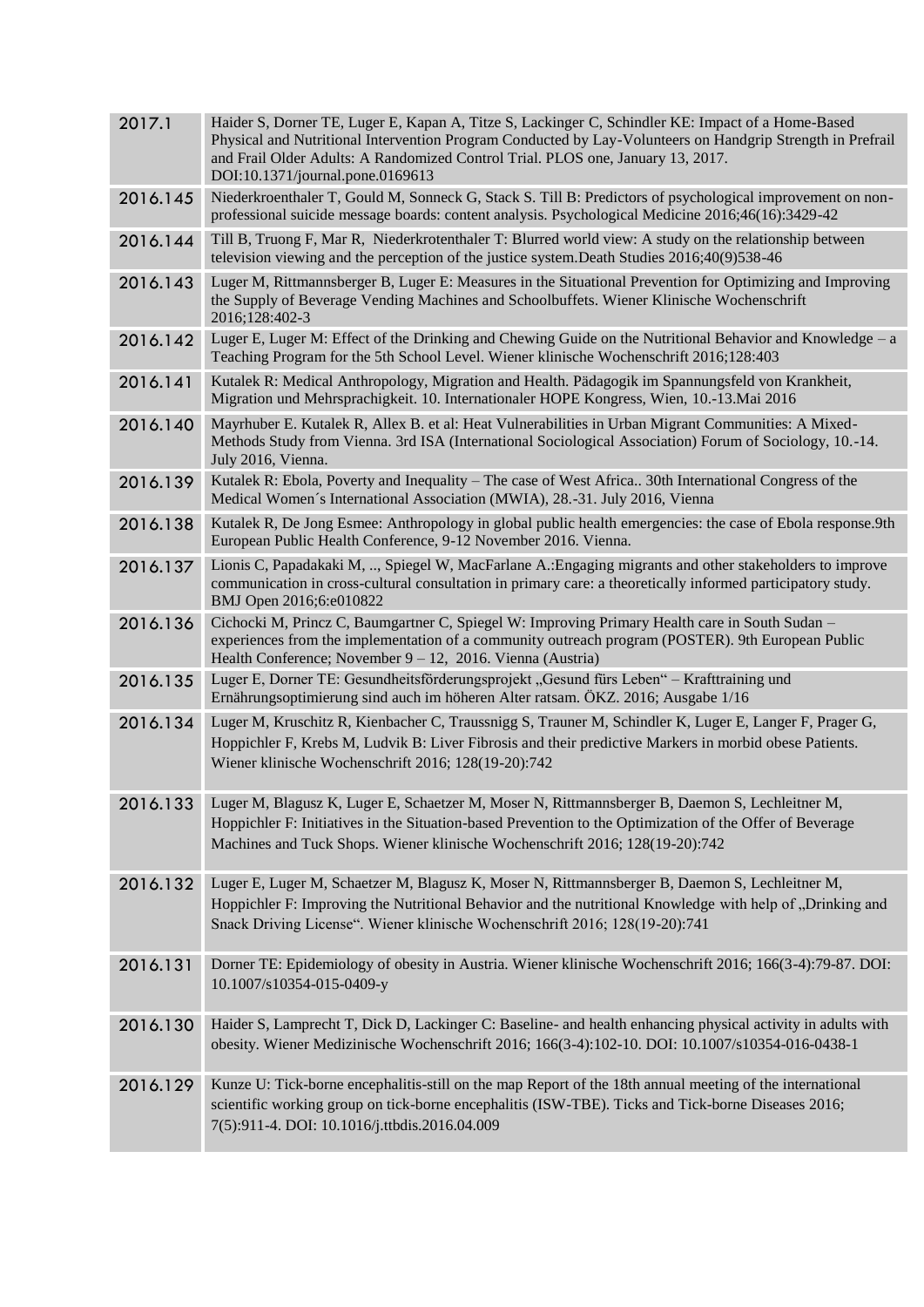| 2016.128 | Niederkrotenthaler T, Tinghog P, Goldman-Mellor S, Wilcox H, Madelyn G, Mittendorfer-Rutz E: Medical<br>and Social Determinants of Subsequent Labour Market Marginalization in Young Hospitalized Suicide<br>Attempters. Plos ONE 2016; 11(1):0146130. DOI: 10.1371/journal.pone.0146130                                      |
|----------|-------------------------------------------------------------------------------------------------------------------------------------------------------------------------------------------------------------------------------------------------------------------------------------------------------------------------------|
| 2016.127 | Till B, Tran U, Voracek M, Niederkrotenthaler T: Music and Suicidality: A Study on Associations Between<br>Music Preferences and Risk Factors of Suicide. Omega- Journal of Death and Dying 2016; 72(4):340-56. DOI:<br>10.1177/0030222815575284                                                                              |
| 2016.126 | Chen YY, Tsai CW, Biddle L, Niederkrotenthaler T, Wu K, Gunnell D: Newspaper reporting and the<br>emergence of charcoal burning suicide in Taiwan: A mixed methods approach. Journal of Affective Disorders<br>2016; 193:355-61. DOI: 10.1016/j.jad.2015.12.041                                                               |
| 2016.125 | Arendt F, Till B, Niederkrotenthaler T: Effects of Suicide Awareness Material on Implicit Suicide Cognition:<br>A Laboratory Experiment. Health Communication 2016;31(6):718-26. DOI: 10.1080/10410236.2014.993495                                                                                                            |
| 2016.124 | Neuberger M: Tobacco Control in Central European Countries. J Thor Oncol 2016;12(S1):77 (extended<br>abstract) http://www.aerzteinitiative.at/WCLC16Neub.pdf                                                                                                                                                                  |
| 2016.123 | Pötschke-Langer M, Neuberger M: Strategies to improve tobacco control in Central European countries. J<br>Thor Oncol 12, S1, S77 (abstract) http://wclc2016.iaslc.org/wp-content/uploads/2016/12/WCLC2016-<br>Abstract-Book_vF-WEB_revDec12.pdf                                                                               |
| 2016.122 | Scheitel M, Stanic M, Neuberger M: PM10, PM2.5, PM1, number and surface of particles at the child's seat<br>when smoking a cigarette in a car. AIMS Environmental Science 2016; 3(4):582-91 doi:<br>10.3934/environsci.2016.4.582. http://www.aimspress.com/article/10.3934/environsci.2016.4.582/fulltext.html               |
| 2016.121 | Neuberger M: Better help to stop the ritual of using cigarettes and stop nicotine use. Comment to Yeh et al. E-<br>Cigarettes and Smoking Cessation. New Engl J Med 374:2172-2174, 2016. DOI: 10.1056/NEJMclde1602420.<br>http://www.nejm.org/doi/full/10.1056/NEJMclde1602420?query=TOC                                      |
| 2016.120 | Neuberger M: Best Practice-Modelle der Tabakkontrolle. CliniCum PNEUMO 03/2016:28-9                                                                                                                                                                                                                                           |
| 2016.119 | Neuberger M: Das Österreichische Tabakgesetz hinkt der europäischen Entwicklung hinterher. Universum<br>Innere Medizin 02/2016:66-7. http://www.medmedia.at/univ-innere-medizin/das-oesterreichische-tabakgesetz-<br>hinkt-der-europaeischen-entwicklung-hinterher/. http://www.aerzteinitiative.at/UnivInnereMed16TabGes.pdf |
| 2016.118 | Neuberger M: The future of lung cancer. PCS 2nd International Lung Cancer Symposium, Budapest 2016,<br>Abstract Book, page 19                                                                                                                                                                                                 |
| 2016.117 | Neuberger M: Die neue Tabakprodukte-Direktive der EU. Atemwegs- und Lungenkrankheiten<br>2016;42(9):455-7                                                                                                                                                                                                                     |
| 2016.116 | Neuberger M: Zweierlei Maß für die Luftqualität außen und innen? Atemwegs- und Lungenkrankheiten<br>2016;42(9):458-61                                                                                                                                                                                                         |
| 2016.115 | Neuberger M: Tabakgesetznovelle: Der Zeit hinterher. CliniCum PNEUMO 01/2016: 20-23                                                                                                                                                                                                                                           |
| 2016.114 | Cichocki M, Princz C, Baumgartner C, Spiegel W: Improving Primary Health care in South Sudan -<br>experiences from the implementation of a community outreach program (POSTER). 9th European Public<br>Health Conference; November 9 - 12, 2016. Vienna (Austria)                                                             |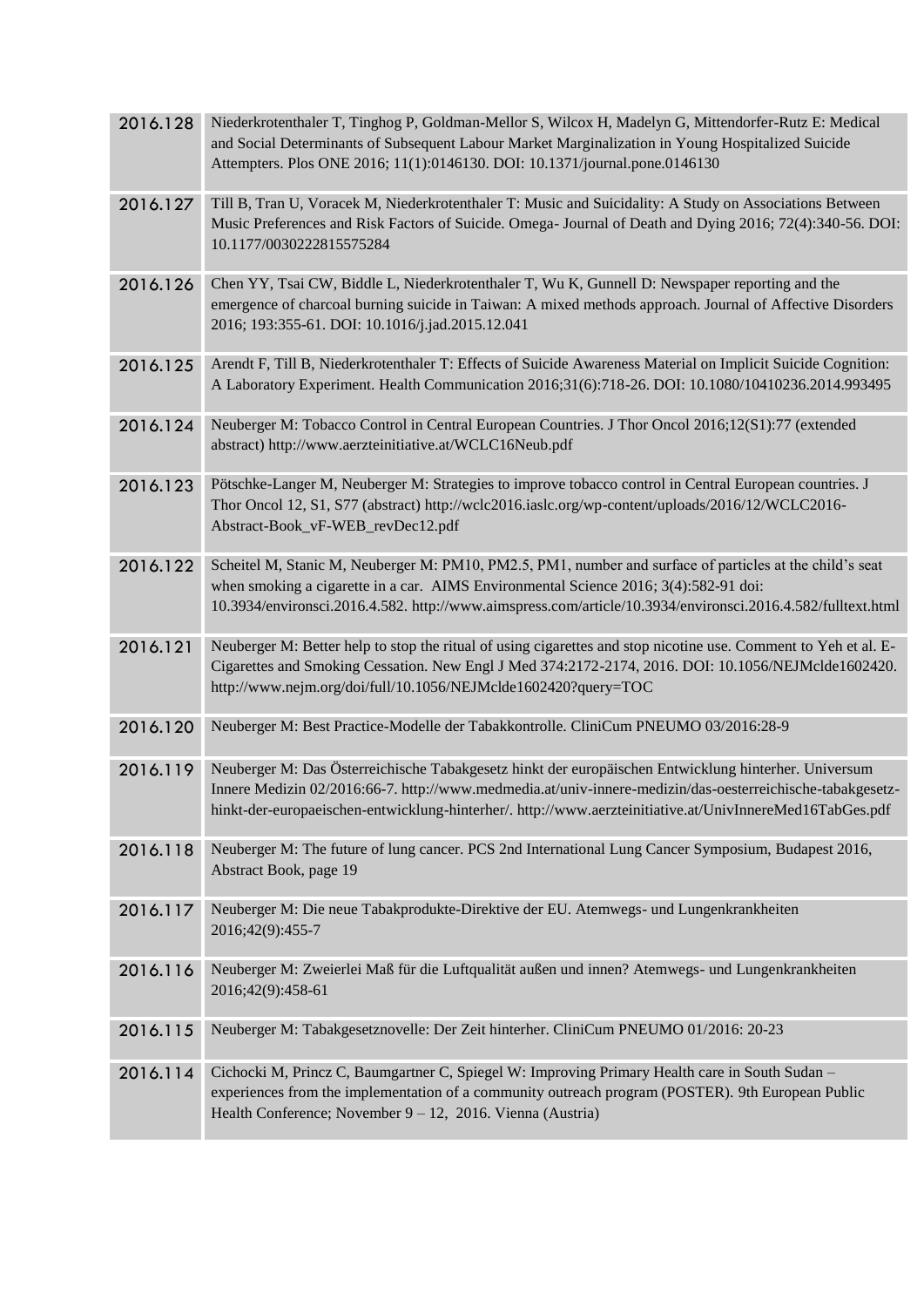| 2016.113 | Lionis C, Papadakaki M, , Spiegel W, MacFarlane A.: Engaging migrants and other stakeholders to improve<br>communication in cross-cultural consultation in primary care: a theoretically informed participatory study.<br>BMJ Open 2016;6:e010822                                                                                                                                                                                                                                  |
|----------|------------------------------------------------------------------------------------------------------------------------------------------------------------------------------------------------------------------------------------------------------------------------------------------------------------------------------------------------------------------------------------------------------------------------------------------------------------------------------------|
| 2016.112 | Luger M: Beverage-induced caloric intake by SSBs leading to weight gain & obesity risks: a systematic<br>review from 2013 - 2015. In: European Obesity Summit 2016, Göteborg, Schweden. 02.06.2016                                                                                                                                                                                                                                                                                 |
| 2016.111 | Luger M: What is a successful school intervention and how can they be set up. European Association for the<br>Study of Obesity (EASO) 2016 Train the Trainer Summer School, Divonne-Les-Bains, Frankreich. 26-<br>29.06.2016                                                                                                                                                                                                                                                       |
| 2016.110 | Luger M: Zusammenhang zwischen zuckerhaltigen Getränken und Körpergewicht bei Kindern und<br>Erwachsenen. In: "Vergebene Chancen in der Ernährungstherapie", 17. Jahrestagung der Österreichischen<br>Adipositas Gesellschaft, Innsbruck, 22.10.2016                                                                                                                                                                                                                               |
| 2016.109 | Luger E: Verbesserung der Ernährungswissens und des Ernährungs- und Trinkverhaltens in Schulen durch ein<br>schulisches Gesundheitsförderungsprogramm. In: "Adipositas bei Kindern und Jugendlichen", 17.<br>Jahrestagung der Österreichischen Adipositas Gesellschaft, Innsbruck, 22.10.2016                                                                                                                                                                                      |
| 2016.108 | Kruschitz R, Wallner-Liebmann SJ, Lothaller H, Luger M, Ludvik B: Long-term weight-loss maintenance of a<br>meal replacement based weight management program in primary care. 17. Jahrestagung der Österreichischen<br>Adipositas Gesellschaft, Innsbruck, 21.-22.10.2016. Wien klin Wochenschr, 128(19-20): 742                                                                                                                                                                   |
| 2016.107 | Kruschitz R, Luger M, Schindler K, Ludvik B: Der Effekt eines Omega-Loop-Gastric-Bypass auf<br>kardiovaskuläre Risikofaktoren. 17. Jahrestagung der Österreichischen Adipositas Gesellschaft, Innsbruck,<br>21.-22.10.2016. Wien klin Wochenschr, 128(19-20): 742                                                                                                                                                                                                                  |
| 2016.106 | Luger M, Kruschitz R, Kienbacher C, Traussnigg S, Trauner M, Schindler K, Luger E, Langer F, Prager G,<br>Hoppichler F, Krebs M, Ludvik B: Leberfibrose und ihre prädiktiven Marker bei morbid adipösen<br>PatientInnen. In: 17. Jahrestagung der Österreichischen Adipositas Gesellschaft, 2016, Innsbruck, 21.-<br>22.10.2016. Wien klin Wochenschr, 128(19-20): 742.                                                                                                            |
| 2016.105 | Luger M, Blagusz K, Luger E, Schätzer M, Moser N, Rittmannsberger B, Dämon S, Lechleitner M,<br>Hoppichler F: Initiativen in der Verhältnisprävention zur Optimierung des Angebots von Getränkeautomaten<br>und Schulbuffets. In: 17. Jahrestagung der Österreichischen Adipositas Gesellschaft, Innsbruck, 2016, 21.-<br>22.10.2016. Wien klin Wochenschr, 128(19-20): 742                                                                                                        |
| 2016.104 | Luger M, Kruschitz R, Kienbacher C, Traussnigg, S, Trauner M, Schindler K, Luger E, Langer F, Prager G,<br>Kallay E, Hoppichler F, Krebs M, Marculescu R, Ludvik B: Der Einfluss einer Leberfibrose auf die Vitamin D<br>Supplementierung mittels LOADing Dosierung bei morbid adipösen PatientInnen nach Magenbypass-<br>Operation. In: 17. Jahrestagung der Österreichischen Adipositas Gesellschaft, 2016, Innsbruck, 21.-<br>22.10.2016. Wien klin Wochenschr, 128(19-20): 741 |
| 2016.103 | Luger E, Luger M, Schätzer M, Blagusz K, Moser N, Rittmannsberger B, Dämon S, Lechleitner M,<br>Hoppichler F: Verbesserung der Ernährungsverhaltens und des ernährungsbezogenen Wissens mit Hilfe des<br>"Trink und Jausenführerscheins". In: 17. Jahrestagung der Österreichischen Adipositas Gesellschaft, 2016,<br>Innsbruck, 21.-22.10.2016. Wien klin Wochenschr, 128(19-20): 741                                                                                             |
| 2016.102 | Luger M, Blagusz K, Luger E, Schätzer M, Moser N, Rittmannsberger B, Dämon S, Lechleitner M,<br>Hoppichler F: Maßnahmen in der Verhältnisprävention zur Optimierung und Verbesserung des Angebots von<br>Getränkeautomaten und Schulbuffets. In: 19. wissenschaftliche Tagung der Österreichischen Gesellschaft für<br>Public Health (ÖGPH), 2016, Wien, 9.-10.11.2016. Abstract-Band. ISBN: 978-3-200-04757-0. S.24                                                               |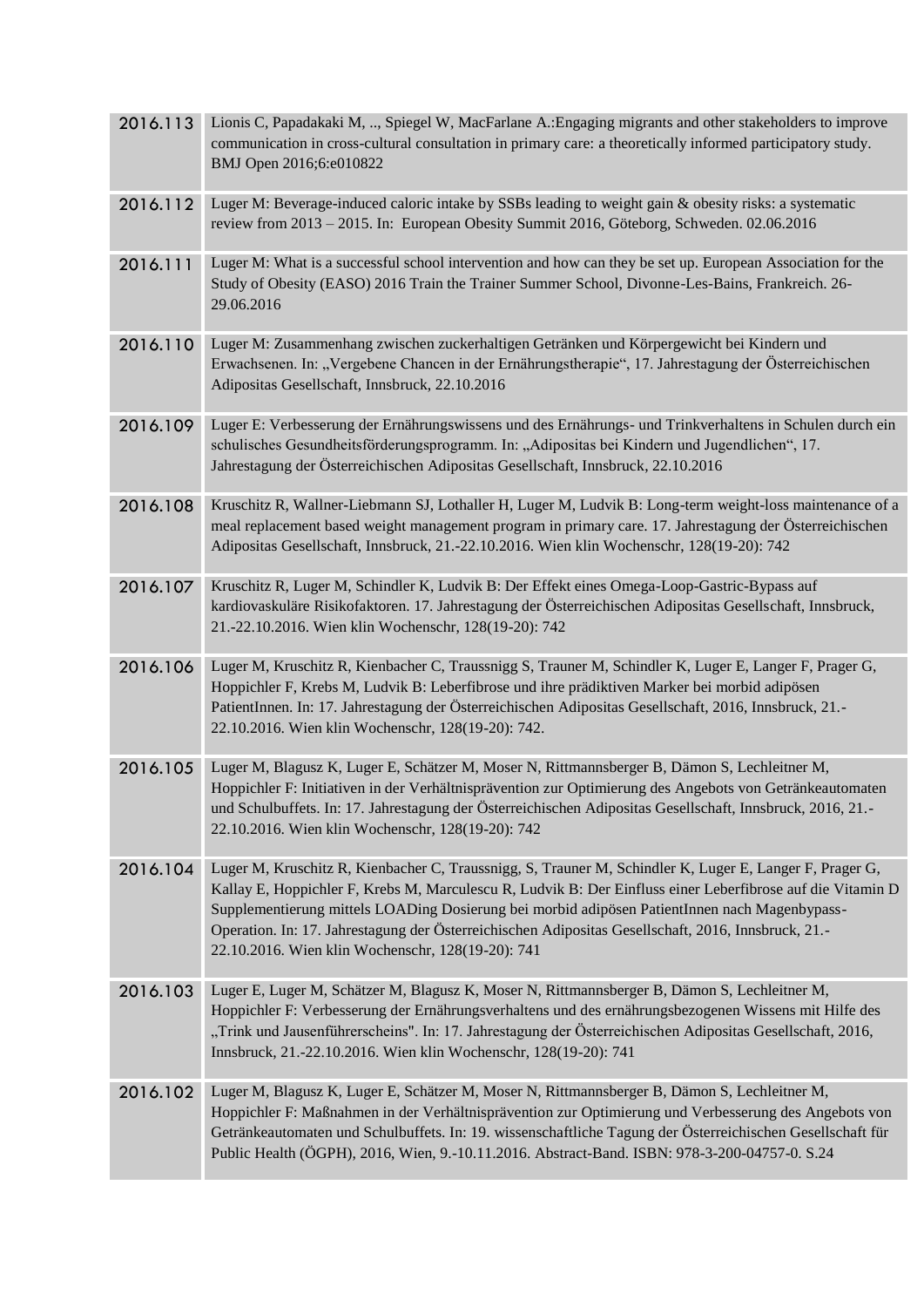| 2016.101 | Luger E, Blagusz K, Luger M, Schätzer M, Moser N, Rittmannsberger B, Dämon S, Lechleitner M,<br>Hoppichler F: Effekt des Trink und Jausenführerscheins auf das Ernährungsverhalten und Wissen – ein<br>Unterrichtsprogramm für die 5. Schulstufe. In: 19. wissenschaftliche Tagung der Österreichischen Gesellschaft<br>für Public Health (ÖGPH), 2016, Wien, 9.-10.11.2016. Abstract-Band. ISBN: 978-3-200-04757-0. S.25                             |
|----------|-------------------------------------------------------------------------------------------------------------------------------------------------------------------------------------------------------------------------------------------------------------------------------------------------------------------------------------------------------------------------------------------------------------------------------------------------------|
| 2016.100 | Luger E, Haider S, Kapan A, Schindler K, Lackinger C, Dorner TE: Krafttraining und Ernährungsoptimierung<br>durch Hausbesuche von geschulten Laien können den Ernährungsstatus bei älteren Personen verändern. In: 19.<br>wissenschaftliche Tagung der Österreichischen Gesellschaft für Public Health (ÖGPH), 2016, Wien, 9.-<br>10.11.2016. Abstract-Band. ISBN: 978-3-200-04757-0. S.26                                                            |
| 2016.99  | Luger M, Rittmannsberger B, Luger E, Schätzer M, Blagusz K, Moser N, Dämon S, Lechleitner M,<br>Hoppichler F: Maßnahmen in der Verhältnisprävention zur Optimierung und Verbesserung des Angebots von<br>Getränkeautomaten und Schulbuffets. In: 44. Jahrestagung der Österreichischen Diabetes Gesellschaft (ÖDG),<br>2016, Salzburg, 17.-19.11.2016                                                                                                 |
| 2016.98  | Luger E, Rittmannsberger B, Luger M, Schätzer M, Blagusz K, Moser N, Dämon S, Lechleitner M,<br>Hoppichler F: Effekt des Trink und Jausenführerscheins auf das Ernährungsverhalten und Wissen - ein<br>Unterrichtsprogramm für die 5. Schulstufe. In: 44. Jahrestagung der Österreichischen Diabetes Gesellschaft<br>(ÖDG), 2016, Salzburg, 17.-19.11.2016                                                                                            |
| 2016.97  | Haider S, Luger E, Kapan A, Lackinger C, Schindler K, Dorner TE. A home-based strength training and<br>nutritional program effectively improves handgrip strength and physical performance in prefrail and frail older<br>adults, even when carried out by lay volunteers. In: International Conference on Frailty & Sarcopenia<br>Research, 2016, Philadelphia, USA, 28.-29.04.2016. The Journal of Frailty and Aging, 5(2).                         |
| 2016.96  | Luger E, Luger M, Schätzer M, Blagusz K, Rittmannsberger B, Dämon S, Lechleitner M, Hoppichler F:<br>Improving the nutrition-related knowledge and dietary pattern with the "Drinking and Break Time Snack<br>License" – a teaching package for fifth grade students. In: European Obesity Summit, 2016, Göteborg,<br>Sweden. 01.-04.06.2016; Obes Facts 2016;9(suppl 1):1-376; DOI:10.1159/000446744                                                 |
| 2016.95  | Luger M, Kruschitz R, Kienbacher C, Traussnigg S, Langer F, Prager G, Schindler K, Kallay E, Hoppichler F,<br>Trauner M, Krebs M, Marculescu R, Ludvik B: Vitamin D3 LOADing is superior to conventional<br>supplementation after weight loss surgery in vitamin D-deficient morbidly obese patients: a double-blind<br>randomized placebo-controlled trial. Obesity Surgery 2016; DOI:10.1007/s11695-016-2437-0                                      |
| 2016.94  | Schoberberger R, Brenner M, Schwerdtfeger A, Klinser N, Willis C, Höfer S: Gesundheitspsychologie in<br>Österreich. Bundesverband Österreichischer PsychologInnen, Fachsektion Gesundheitspsychologie                                                                                                                                                                                                                                                 |
| 2016.93  | Cohn S, Kutalek R: Historical Parallels, Ebola Virus Disease and Cholera: Understanding Community Distrust<br>and Social Violence with Epidemics. PLOS Currents Outbreaks. 2016 Jan 26. Edition 1. DOI:<br>10.1371/currents.outbreaks.aa1f2b60e8d43939b43fbd93e1a63a94.                                                                                                                                                                               |
| 2016.92  | Wiesböck L, Wanka A, Mayrhuber E, Allex B, Kolland F, Hutter HP, Wallner P, Arnberger A, Eder R,<br>Kutalek R: Heat vulnerability, poverty and health inequalities in urban migrant communities: A pilot study<br>from Vienna. In: Filho, Walter Leal; Azeiteiro, Ulisses; Alves, Fátima (eds.), Climate Change and Health:<br>Improving Resilience and Reducing Risks. London/New York: Springer, 2016;389-401, DOI 10.1007/978-3-<br>319-24660-4_22 |
| 2016.91  | Nkomazana O, Wojczewski S, Phaladze N, Kutalek R, Mash B: How to create more supportive supervision<br>for primary healthcare: lessons from Ngamiland district of Botswana: Co-operative inquiry group. Global<br>Health Action 2016;9:31263, http://dx.doi.org/10.3402/gha.v9.31263                                                                                                                                                                  |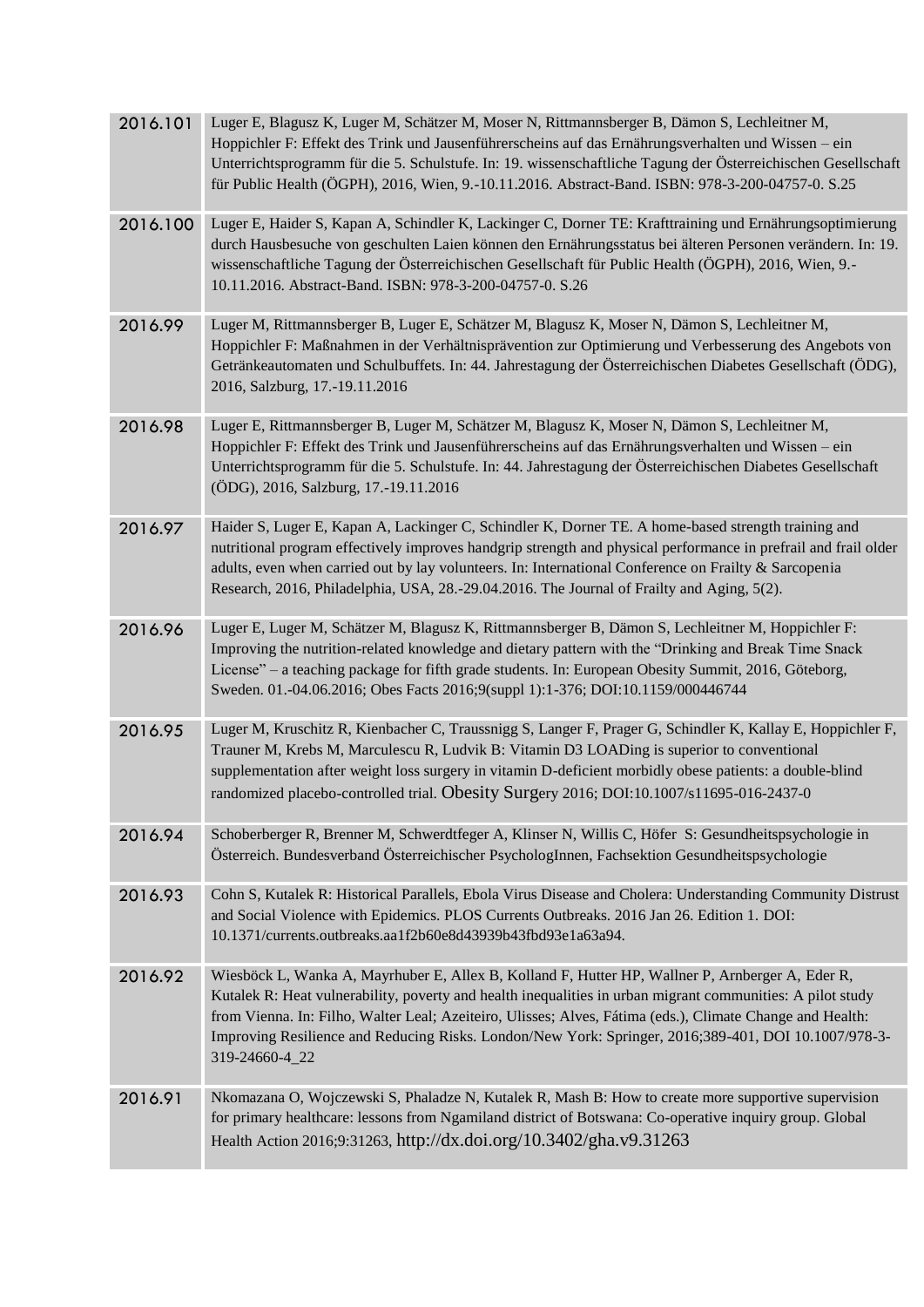| 2016.90 | Huebl L, Leick S, Guettl L, Akello G, Kutalek R: Geophagy in Northern Uganda: Perspectives from<br>consumers and clinicians. American Journal of Tropical Medicine & Hygiene 2016;15. DOI:<br>10.4269/ajtmh.15-0579                                                                                                                                                                   |
|---------|---------------------------------------------------------------------------------------------------------------------------------------------------------------------------------------------------------------------------------------------------------------------------------------------------------------------------------------------------------------------------------------|
| 2016.89 | Holt D, Bouder F, Elemuwa C, Gaedicke G, Khamesipour A, Kisler B, Kochhar S, Kutalek R, Maurer W,<br>Obermeier P, Seeber L, Trusko B, Gould S, Rath B: The importance of the patient voice in vaccination and<br>vaccine safety - are we listening? Clinical Microbiology and Infection 2016,<br>http://dx.doi.org/10.1016/j.cmi.2016.09.027                                          |
| 2016.88 | Brath H, Grabovac I, Schalk H, Degen O, Dorner TE: Prevalence and Correlates of Smoking and Readiness to<br>Quit Smoking in People Living with HIV in Austria and Germany. PLoS One. 2016;11(2):e0150553. doi:<br>10.1371/journal.pone.0150553                                                                                                                                        |
| 2016.87 | Grabovac I, Mustajbegovic J, Milosevic M: Are Patients Ready for LGB Physicians? A Croatian Study. Coll<br>Antropol. 2016;40(2):83-90                                                                                                                                                                                                                                                 |
| 2016.86 | Grabovac I, Jordakieva G, Stefanac S, Godnic - Cvar J: Workability Management following Cardiac<br>Transplantation. Medicus. 2016;25(2):243-8                                                                                                                                                                                                                                         |
| 2016.85 | Grabovac I, Stefanac S, Mustajbegovic J: Unified Algorythm for Safe Patient Transfers: An Ergonomic<br>Solution. Nursing Journal. 2016                                                                                                                                                                                                                                                |
| 2016.84 | Spiess K, Strecker L: The Hour of the Analyst Dog. The Lancet Psychiatry                                                                                                                                                                                                                                                                                                              |
| 2016.83 | Spiess K, Strecker L: In/valuable Hare's Blood - Performing with living relics of animals. Performance<br>Research                                                                                                                                                                                                                                                                    |
| 2016.82 | Spiess K, Strecker L, Kimmel M, Martes M, Pietschmann P: Modeling the Immune System with Gestures: A<br>Choreographic View of Embodiment in Science. Leonardo Journal of Arts Sciences and Technology                                                                                                                                                                                 |
| 2016.81 | Spiess K, Strecker L: Transmaterial becomings: Performance Research 2016;21(5):78-80                                                                                                                                                                                                                                                                                                  |
| 2016.80 | Haider S., Luger E, Kapan A, Schindler K, Lackinger C, Grabovac I. Dorner TE: Effects of physical &<br>nutritional interventions on chronic infkammation in prefrail/frail persons. 9th European Public Health<br>Conference, Nov 09-12, Vienna, Austria. Eur J Publ Health, 2016; 26(Suppl 1):83                                                                                     |
| 2016.79 | Vallant M., Lackinger M, Dorner TE: Beitrag von Gehen zum Erreichen der Bewegungsempfehlungen bei<br>Personen ab dem 50. Lebensjahr: In Dorner TE (Hg). Integrierte Gesundheit – Integrierte Versorgung.<br>Abstractband zur 19. Wissenschaftlichen Tagung der Österreichischen Gesellschaft für Public Health, Nov 09-<br>10 2016, Vienna, Austria Seite 50. ISBN: 978-3-200-04757-0 |
| 2016.78 | Dorner TE: Petersen P. Editorial. Österreichische Gesellschaft für Public Health. Newsletter 9/2016. Seite 2.<br>ISSN: 2309-2246                                                                                                                                                                                                                                                      |
| 2016.77 | Hoffmann K, Wojczewski S, Aarendonk D, Maier M, Dorner TE, De Maeseneer J: No common understanding<br>of profession terms utilized in health services research. An add-on qualitative study in the context of the<br>QUALICOPC project in Austria. Wien Klin Wochenschr Dec. 2016. DOI: 10.1007/s00508-016-1146-y                                                                     |
| 2016.76 | Kapan A, Luger E, Haider S, Schindler KE, Lackinger C, Dorner TE: Fear of falling reduced by a lay led<br>home based program in frail community-dwelling older adults. Arch Gerontol Geriatr. 2016 Aug 28;68:25-32<br>DOI: 10.1016/j.archger.2016.08.009                                                                                                                              |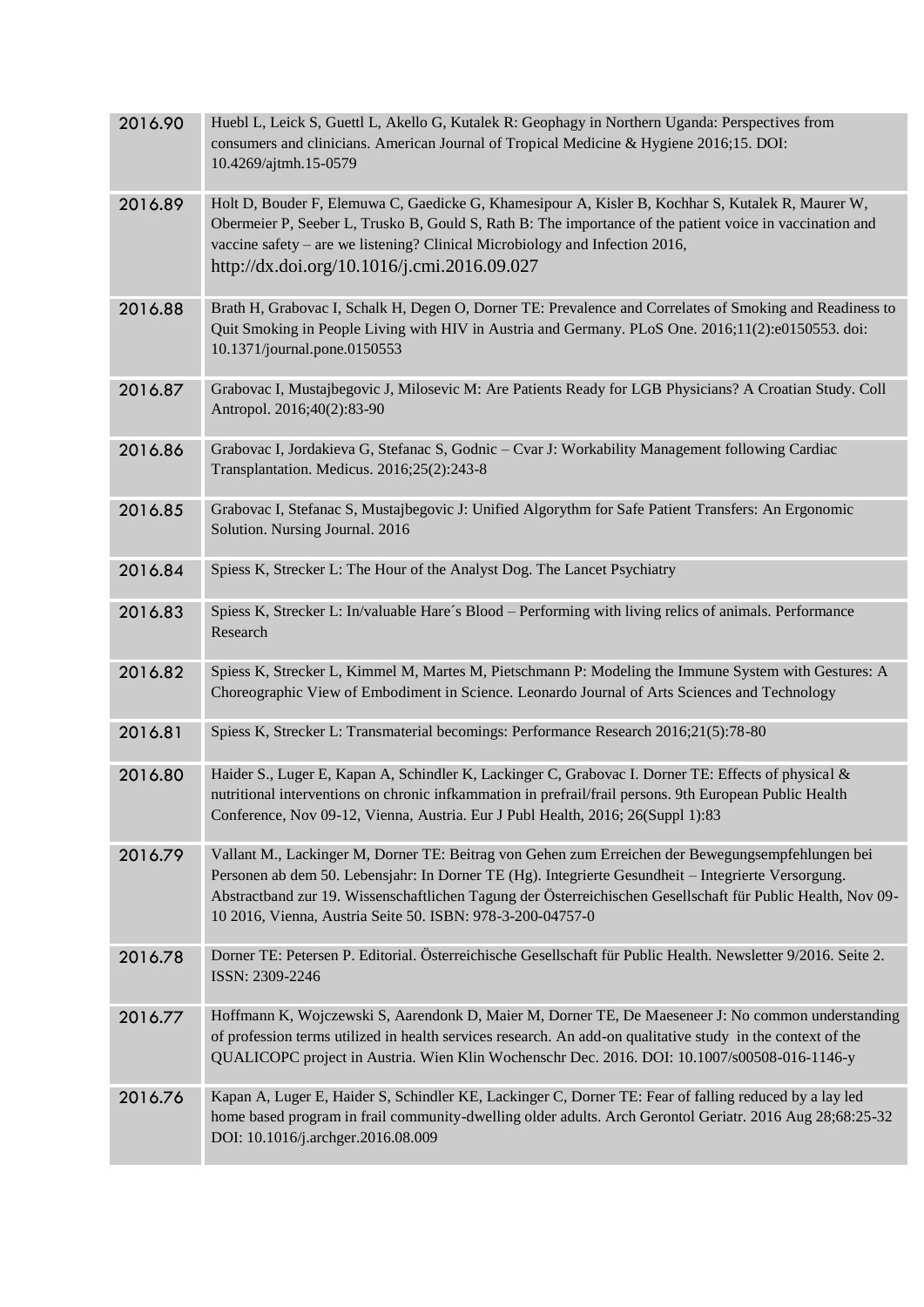| 2016.75 | Dorner TE. Editorial. Integer – Integral – Integration. In: Dorner TE (Hg): Integrierte Gesundheit – Integrierte<br>Versorgung. Abstractband zur 19. Wissenschaftlichen Tagung der Österreichischen Gesellschaft für Public<br>Health, Nov. 09-10 2016, Vienna, Austria. Seite 6. ISBN: 978-3-200-04757-0                                                                 |
|---------|---------------------------------------------------------------------------------------------------------------------------------------------------------------------------------------------------------------------------------------------------------------------------------------------------------------------------------------------------------------------------|
| 2016.74 | Dorner TE (Hg) Public Health. Von den Gesundheitsbedürfnissen der Gesellschaft zu klinischen<br>Implikationen. MCW Block 22/23. Facultas Verlags- und Buchhandels AG. 4. Aufl, Wien 2016; 369 Seiten.<br>ISBN 978-3-7089-1419-0                                                                                                                                           |
| 2016.73 | Dorner T, Ricciardi W, Zeegers Pated D (Guest editors). Supplement 9 th European Public Health Conference<br>All for Health, Health for All. Eur J Public Health 2016;26(Suppl 1): 1-517                                                                                                                                                                                  |
| 2016.72 | Pucher I: Bekanntes neu entdecken - Die transdiagnostische Perspektive in der Verhaltenstherapie.<br>Verhaltenstherapie 2016;26:1-3                                                                                                                                                                                                                                       |
| 2016.71 | Pucher-Matzner I: Posttraumatische Belastungsstörungen. In: E. Parfy, B. Schuch, G. Lenz (Hg): (2016).<br>Verhaltenstherapie. Moderne Ansätze für Theorie und Praxis. 2. vollst. überarbeitete Auflage, Wien: Facultas<br>Verlag, 196-204                                                                                                                                 |
| 2016.70 | Haider S, Luger E, Kapan A, Schindler K. Lackinger C, Dorner TE: Hausbesuche mit Krafttraining und<br>Ernährungsoptimierung von geschulten Laien können den Frailty Status sowie die Handkraft bei älteren<br>Personen verbessern. . Gesundheitswesen 2016;78-A79. DOI: 10.1055/s-0036-1586589                                                                            |
| 2016.69 | Luger E, Dorner TE, Haider S, Kapan A, Lackinger C, Schindler K: Effects of a home-based training,<br>nutritional and social support program carried out by lay volunteers on nutritional and frailty status in<br>community-dwelling older persons. . The Journal of Frailty & Aging, 2016:5 (Supplement 1):49-50                                                        |
| 2016.68 | Kapan A, Lackinger C, Schindler K, Dorner TE: A home-based strength training and nutritional program<br>effectively improves handgrip strength ans physical performance in prefrail and frail older adults, even when<br>carried out by lay volunteers. The Journal of Frailty & Aging, 2016:5 (Supplement 1):127-8                                                       |
| 2016.67 | Grabovac I, Dorner TE: Die Implementierung eines ambulanten Raucherentwöhnungsprogramms und sein<br>Einfluss auf die Lebensqualität von Menschen die mit HIV leben. Gesundheitswesen 2016;78-A166. DOI:<br>10.1055/s-0036-1586715I                                                                                                                                        |
|         | 2016.66 Halbwachs C, Titze S, Dorner T. - Kompetenzgruppe Körperliche Aktivität: Entwicklung eines<br>Bewegungsmonitorings für Österreich. Gesundheit - Integrierte Versorgung. 19. Wissenschaftliche Tagung<br>der Österreichischen Gesellschaft für Public Health, 9 & 10. November 2016 Wien:54                                                                        |
| 2016.65 | Fenzl KH, Lamprecht T, Berner C, Erlacher L, Dorner TE: Arbeitsfähigkeit bei Patientinnen und Patienten mit<br>rheumatoider Arthritis. Gesundheit - Integrierte Versorgung. 19. Wissenschaftliche Tagung der<br>Österreichischen Gesellschaft für Public Health, 9 & 10. November 2016 Wien:70                                                                            |
| 2016.64 | Lackinger C, Grossschädl L, Ruf W, Strehn A, Dorner TE, Titze S: Analyse von Personen, die ein stationäres<br>Heilverfahren in Anspruch nehmen. Gesundheit – Integrierte Versorgung. 19. Wissenschaftliche Tagung der<br>Österreichischen Gesellschaft für Public Health, 9 & 10. November 2016 Wien:16                                                                   |
| 2016.63 | Luger E, Schindler K, Haider S, Kapan A, Lackinger C, Dorner TE: Krafttraining und Ernährungsoptimierung<br>durch Hausbesuche von geschulten Laien können den Ernährungsstatus bei älteren Personen verändern.<br>Gesundheit - Integrierte Versorgung. 19. Wissenschaftliche Tagung der Österreichischen Gesellschaft für<br>Public Health, 9 & 10. November 2016 Wien:26 |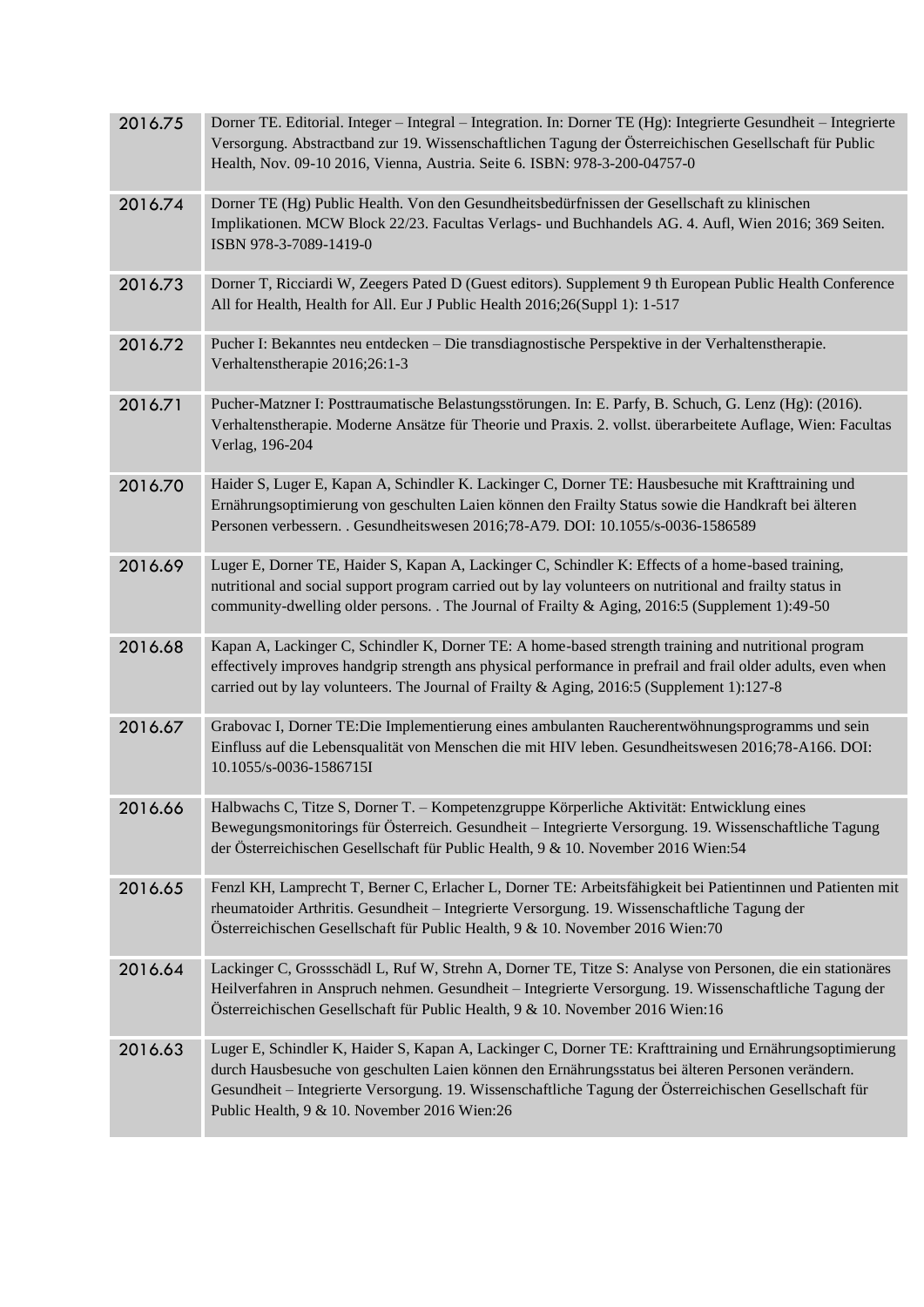| 2016.62 | Grabovac I, Dorner T: Die Implementierung eines Raucherentwöhnungsprogramms und sein Einfluss auf die<br>Lebensqualität von Menschen die mit HIV leben. Gesundheit - Integrierte Versorgung. 19. Wissenschaftliche<br>Tagung der Österreichischen Gesellschaft für Public Health, 9 & 10. November 2016 Wien:28 |
|---------|-----------------------------------------------------------------------------------------------------------------------------------------------------------------------------------------------------------------------------------------------------------------------------------------------------------------|
| 2016.61 | Vallant M, Lackinger C, Dorner TE: Beitrag von Gehen zum Erreichen der Bewegungsempfehlungen bei<br>Personen ab dem 50. Lebensjahr. Gesundheit – Integrierte Versorgung. 19. Wissenschaftliche Tagung der<br>Österreichischen Gesellschaft für Public Health, 9 & 10. November 2016 Wien:50                     |
| 2016.60 | Dorner TE: Editorial. Integrierte Gesundheit - Integrierte Versorgung. 19. Wissenschaftliche Tagung der<br>Österreichischen Gesellschaft für Public Health, 9 & 10. November 2016 Wien:6                                                                                                                        |
| 2016.59 | Dorner T: Wie viel Public Health brauchen Ärzte? Medical Tribune Nr 48, 30 November 2016:18                                                                                                                                                                                                                     |
| 2016.58 | Hoffmann K, Wojczewski S, Aarendonk D, Maier M, Dorner TE: Terminology matters                                                                                                                                                                                                                                  |
|         | European Journal of Public Health, Vol 26/Supp1, 9-12 November 2016 Vienna:268                                                                                                                                                                                                                                  |
| 2016.57 | Hertling I, Ramskogler K, Dvorak A, Klingler A, Saletu-Zyhlarz G, Schoberberger R, Walter H, Kunze M,<br>Lesch M: Craving and other characteristics of the co-morbidity of alcohol and nicotine dependence. Revista<br>argentina de psiquiatria biologica, Vol XXIII-N° 194 – Pág 5 -2016:5-13                  |
| 2016.56 | Dorner TE: Delivering lifestyle intervention at home: Physical training and nutrition optimisation for<br>community dwelling frail people delivered by lay volunteers                                                                                                                                           |
|         | European Journal of Public Health, Vol 26/Supp1, 9-12 November 2016 Vienna:54                                                                                                                                                                                                                                   |
| 2016.55 | Grabovac I, Dorner TE: Clinical setting based smoking cessation program and the quality of life in people<br>living with HIV.                                                                                                                                                                                   |
|         | European Journal of Public Health, Vol 26/Supp1, 9-12 November 2016 Vienna:76                                                                                                                                                                                                                                   |
| 2016.54 | Haider S, Luger E, Kapan A, Schindler K, Lackinger C, Grabovac I, Dorner TE: Oral presentations: Physical<br>activity and lifestyle in later life                                                                                                                                                               |
|         | European Journal of Public Health, Vol 26/Supp1, 9-12 November 2016 Vienna:83                                                                                                                                                                                                                                   |
| 2016.53 | Dratva J, Dorner T:Workshop: Approaches towards health literacy: experiences from German speaking<br>countries                                                                                                                                                                                                  |
|         | European Journal of Public Health, Vol 26/Supp1, 9-12 November 2016 Vienna:140                                                                                                                                                                                                                                  |
| 2016.52 | McKee M, Stuckler D, Zeegers Paget D, Dorner T: The Vienna Declaration on Public Health. Eur J Public<br>Health. 2016 Oct 15. pii: ckw194                                                                                                                                                                       |
| 2016.51 | Dorner TE: Bewegungsförderung bei älteren Menschen: Krankenhäuser als Vermittler?21. Österreichische<br>Konferenz Gesundheitsfördernder Krankenhäuser und Gesundheitseinrichtungen. 17.-18. November 2016,<br>Klinikum am Kurpark Baden: 25-6                                                                   |
| 2016.50 | McKee M, Stuckler D, Paget DZ, Dorner T: The Vienna Declaration on Public Health. European Journal of<br>Public Health 1-2, October 15, 2016                                                                                                                                                                    |
| 2016.49 | Schoberberger R: Lebensstilmedizin. In: Dorner TE: Public Health, Facultas 2016:182-94                                                                                                                                                                                                                          |
| 2016.48 | Kunze M: Increasing life expectancy and public health: the need to reconsider demographic, biological,<br>functional and retirement age. Archives of Hellenic Medicine 2016;33(Supplement 2):17-8. ISSN 1105-3992                                                                                               |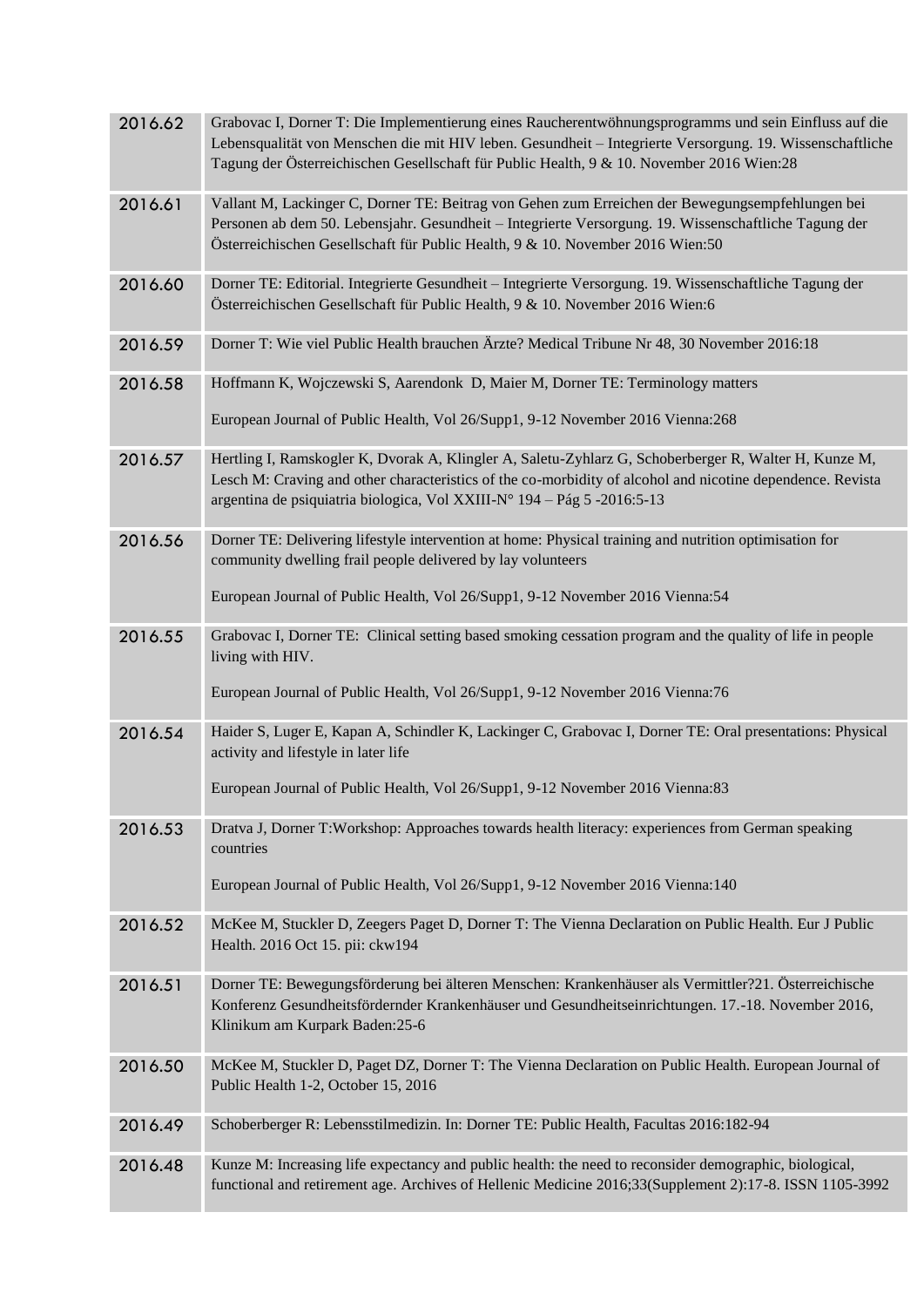| 2016.47 | Hoffmann K: Primary Health Care. Österreich im internationalen Vergleich. Zukunftskonferenz: Innovative<br>Modelle in der Primärversorgung. Key Note Speech. Graz; 2016 Apr 08. Available from:<br>https://vimeo.com/162488301                                                                                                                                                                                                                                                                                                                                               |
|---------|------------------------------------------------------------------------------------------------------------------------------------------------------------------------------------------------------------------------------------------------------------------------------------------------------------------------------------------------------------------------------------------------------------------------------------------------------------------------------------------------------------------------------------------------------------------------------|
| 2016.46 | Hoffman RD, Thielmann A, Buczkowski K, Czachowski S, Edirne T, Hoffmann K et al: European Study on<br>Self-care for Common Colds: Gender differences in primary care practice samples from 14 European nations<br>(COCO study). European General Practice Research Network Conference. Tel Aviv-Jaffa; 2016 May 20 - 24.<br>Available from: http://meeting.egprn.org/images/call_prog/EGPRN%20TelAviv-Israel2016.pdf (p 73)                                                                                                                                                  |
| 2016.45 | Lionis C, Hoffmann K, Rurik I, Salvadori P, Rotar D, van Loenen T, van Veldhuizen M, de Graaf P.<br>EUropean Refugees -HUman Movement and Advisory Network (EUR-HUMAN). Oral presentation (day 1,<br>round 3, session 1). European Forum for Primary Care Riga Conference. Riga; 2016 Sept 05 - 06. Available<br>from: http://www.euprimarycare.org/sites/default/files/programmebook_final_2.pdf                                                                                                                                                                            |
| 2016.44 | Fischer T, Hoffmann K. The "Austrian Patient" 2.0 – The latest primary care developments in Austria. Oral<br>presentation (day 1, round 1, session 5). European Forum for Primary Care Riga Conference. Riga; 2016 Sept<br>05 - 06. Available from: http://www.euprimarycare.org/sites/default/files/programmebook_final_2.pdf                                                                                                                                                                                                                                               |
| 2016.43 | Enkeleint-Aggelos M, Angelaki A, Chatzea V, Sifaki-Pistolla D, Rotar-Pavlic D, Hoffmann K et al:<br>Enhancing Primary Health Care (PHC) services for refugees and migrants reaching EU countries. The EUR-<br>HUMAN project. Oral presentation. European General Practice Research Network conference. Leipzig; 2016<br>Oct 12-16: page 41. Available from:<br>http://meeting.egprn.org/images/call_prog/EGPRN_leipzig_germany2016.pdf                                                                                                                                       |
| 2016.42 | Gerasimovska-Kitanovska B, Thielmann A, Buczkowski K, Petrazzuoli F, Pirrotta E, Hoffman RD, Uludag A,<br>Hoffmann K, Czachowski S, Edirne T, Koselka T, Lingner H: European Study on Self-care for Common<br>Colds: An analysis of self-care and potential medication interactions (COCO study). European General<br>Practice Research Network conference. Leipzig; 2016 Oct 12-16:page 48. Available from:<br>http://meeting.egprn.org/images/call_prog/EGPRN_leipzig_germany2016.pdf                                                                                      |
| 2016.41 | Hoffmann K, Maier M: Fehler- und Qualitätsmanagement in der ambulanten Versorgung. In: Dorner TE,<br>editor. Public Health. Von den Gesundheitsbedürfnissen der Gesellschaft zu klinischen Implikationen. 4th ed.<br>Vienna: Facultas Verlag; 2016. p. 115-119. ISBN 978-3-7089-1419-0                                                                                                                                                                                                                                                                                       |
| 2016.40 | Hoffmann K: Ebenen der Gesundheitsversorgung mit Fokus medizinische Primärversorgung. In: Dorner TE,<br>editor. Public Health. Von den Gesundheitsbedürfnissen der Gesellschaft zu klinischen Implikationen. 4th ed.<br>Vienna: Facultas Verlag; 2016. p. 34-45. ISBN 978-3-7089-1419-0                                                                                                                                                                                                                                                                                      |
| 2016.39 | Thielmann A, Gerasimovska-Kitanovska B, Buczkowski K, Koskela T, Mevsim V, Czachowski S, Petrazzuoli<br>F, Petek-Šter M, Lingner H, Hoffman RD, Tekiner S, Chambe J, Edirne T, Hoffmann K et al: Self-Care for<br>Common Colds by Primary Care Patients: a European Multicenter Survey on the Prevalence and Patterns of<br>Practices - The Coco Study. Evidence-Based Complementary and Alternative Medicine. 2016;2016. Article<br>ID 6949202, 9 pages. DOI http://dx.doi.org/10.1155/2016/6949202. Link:<br>https://www.hindawi.com/journals/ecam/2016/6949202/ (IF 1.88) |
| 2016.38 | Hoffmann K, Paget J, Wojczewski S, Katic M, Maier M, Soldo D: Influenza vaccination prevalence and<br>demographic factors of patients and GPs in primary care in Austria and Croatia. A cross-sectional comparative<br>study in the framework of the APRES-project. Eur J Public Health. 2016;1-6. Epub ahead of print. DOI:<br>10.1093/eurpub/ckw006 (IF 2.59)                                                                                                                                                                                                              |
| 2016.37 | Luger E, Dorner TE, Haider S, Kapan A, Lackinger C, Schindler K: Effects of a Home-Based and Volunteer-<br>Administered Physical Training, Nutritional, and Social Support Program on Malnutrition and Frailty in Older<br>Persons: A Randomized Controlled Trial. Jamda 2016;17:671.e9-671.e16<br>http://dx.doi.org/10.1016/j.jamda.2016.04.018                                                                                                                                                                                                                             |
| 2016.36 | Schoberberger R: Gute Gespräche schaffen Vertrauen. Ärzte Exklusiv 2016                                                                                                                                                                                                                                                                                                                                                                                                                                                                                                      |
| 2016.35 | Haider S, Luger E, Kapan A, Titze S, Lackinger C, Schindler KE, Dorner TE: Associations between daily<br>physical activity, handgrip strength, muscle mass, physical performance and quality of life in prefrail and frail<br>community-dwelling older adults.<br>Qual Life Res 2016                                                                                                                                                                                                                                                                                         |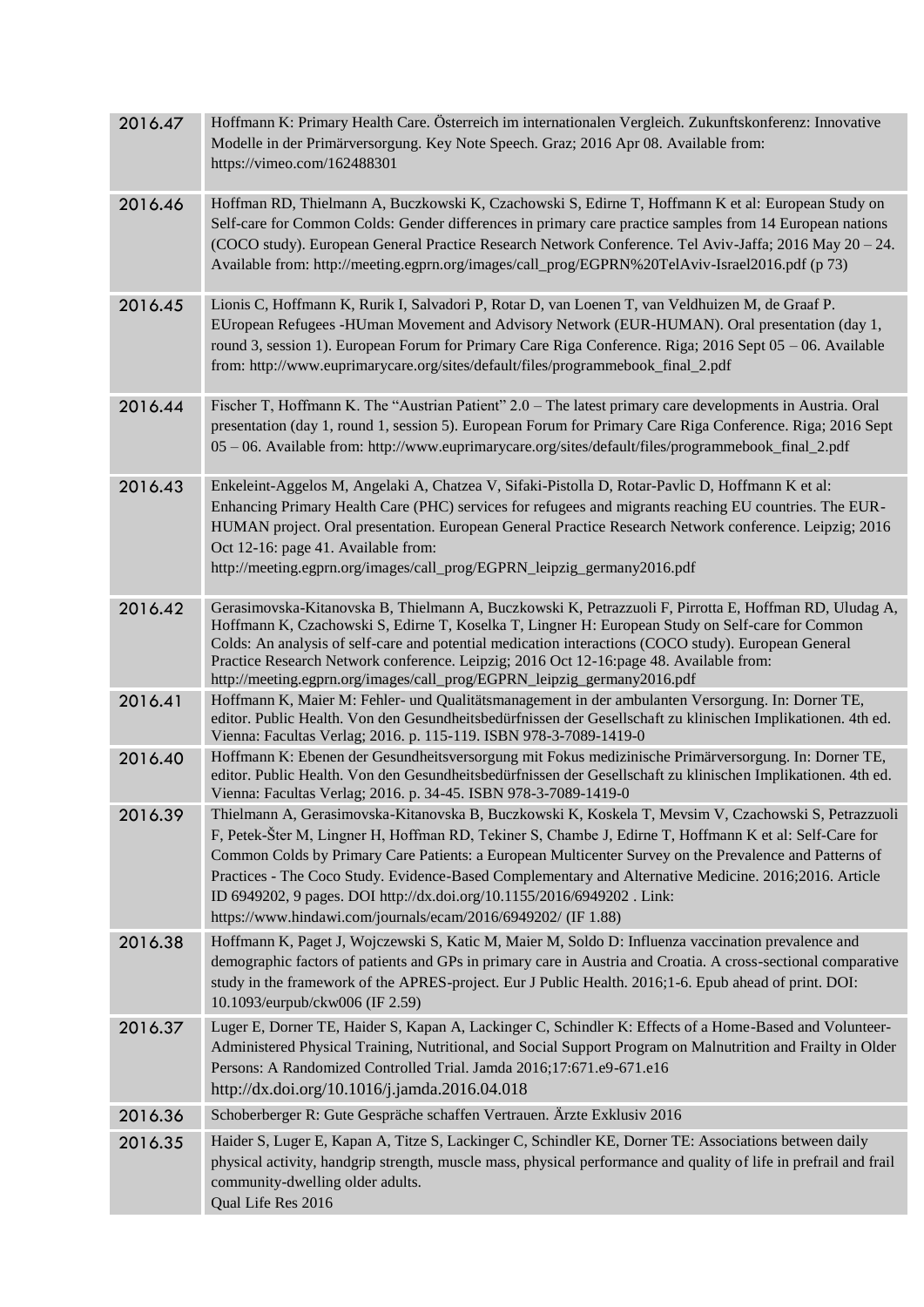|         | DOI: 10.1007/s11136-016-1349-8                                                                                                                                                                                                                                                                                                                                                                                                 |
|---------|--------------------------------------------------------------------------------------------------------------------------------------------------------------------------------------------------------------------------------------------------------------------------------------------------------------------------------------------------------------------------------------------------------------------------------|
| 2016.34 | Schoberberger R: Obesity among farmers and an effective public health approach for weight reduction.<br>European Health Psychology Society & BPS Division of Health Psychology Annual Conference 2016, 247                                                                                                                                                                                                                     |
| 2016.33 | Muckenhuber J, Pollak L, Stein KV, Dorner TE: Individual Cognitive Social Capital and Its Relationship with<br>Pain and Sick Leave Due to Pain in the Austrian Population. PLOS one 2016; June 20.<br>DOI: 10.1371/journal.pone.0157909                                                                                                                                                                                        |
| 2016.32 | Wieczorek C, Dietscher C, Dorner T: Critical conditions for implementing the Baby-friendly Hospital<br>Initiative in Austria: results of a qualitative interview study. The 24th International Conference on Health<br>Protion. 2016;6 (Suppl 1):13                                                                                                                                                                            |
| 2016.31 | Spiegel W: Enhancing the use of theory in practice: Recommendations for training and support in cross-<br>country implementation research using Normalisation Process Theory as an example. Implementation Science,<br>submitted May 1, 2016                                                                                                                                                                                   |
| 2016.30 | Spiegel W: Engaging migrants and other stakeholders to improve communication in cross-cultural<br>consultation in primary care: a theoretically informed participatory study". BMJ Open, accepted May 11, 2016                                                                                                                                                                                                                 |
| 2016.29 | Barnes TRE, Leeson VC, Paton C, Costelloe C, Simon J, Kiss N, Osborn D, Killaspy H, Craig TKJ, Lewis S,<br>Keown P, Ismail S, Crawford M, Baldwin D, Lewis G, Geddes J, Kumar M, Pathak R, Taylor S (2016)<br>Antidepressant Controlled Trial For Negative Symptoms In Schizophrenia (ACTIONS): a double-blind,<br>placebo-controlled, randomised clinical trial. Health Technology Assessment, 20(29). DOI: 10.3310/hta20290. |
| 2016.28 | Faria R, Kiss N, Aspinal F, Harden M, Weatherly H (2016) Economic Evaluation of Social Care<br>Interventions: Lessons Drawn from a Systematic Review of the Methods Used to Evaluate Reablement. Health<br>Economics & Outcome Research: Open Access                                                                                                                                                                           |
| 2016.27 | Geddes J, Gardiner A, Rendell J, Voysey M, Tunbridge E, Hinds C, Yu L-M, Hainsworth J, Attenburrow M-J,<br>Simon J, Goodwin G, Harrison P (2016) Comparative evaluation of quetiapine-lamotrigine combination<br>versus quetiapine monotherapy (and folic acid versus placebo) in bipolar depression: a 2x2 factorial<br>randomised trial (CEQUEL). The Lancet Psychiatry, 3(1):31-39. DOI: 10.1016/S2215-0366(15)00450-2.     |
| 2016.26 | Cohn S, Kutalek R: Historical parallels, Ebola virus disease and Cholera. Understanding community distrust<br>and social violence with epidemics. PLOS Currents Outbreaks. 2016, Edition 1. doi:<br>10.1371/currents.outbreaks.aa1f2b60e8d43939b43fbd93e1a63a94                                                                                                                                                                |
| 2016.25 | Haider S, Lamprecht T, Dick D, Lackinger C: Alltagsaktivität und gesundheitswirksame körperliche Aktivität<br>bei erwachsenen Menschen mit Adipositas. Wien Med Wochenschr 2016;166:102-110. DOI: 10.1007/s10354-<br>016-0438-1                                                                                                                                                                                                |
| 2016.24 | Dorner TE: Adipositasepidemiologie in Österreich. Wien Med Wochenschr 2016;166:79-87. DOI:<br>10.1007/s10354-015-0409-y                                                                                                                                                                                                                                                                                                        |
| 2016.23 | Schoberberger R: Enhanced lifestyle satisfaction in severely dependent smokers after quitting. Atlas of<br>Science, March 19, 2016                                                                                                                                                                                                                                                                                             |
| 2016.22 | Kunze U, Borsoi L: Prinzip der primären Prävention am Beispiel Impfungen. Einführung in die Prävention<br>und Soziogenese von Krankheiten. In: Wittmann K/Schoberberger R: Der Mensch in Umwelt, Familie und<br>Gesellschaft, 12. Aufl., 2016, Facultas Wien, 232-3                                                                                                                                                            |
| 2016.21 | Schoberberger R, Siuda K: Medizinapps - Erdsatzdoktor oder Helferlein. ÖDG-Jahrestagung. Jatros,<br>2016;19:18-20                                                                                                                                                                                                                                                                                                              |
| 2016.20 | Till B, Niederkrotenthaler T: Suizidalität und Suizidprävention. Einführung in die Prävention und Soziogenese<br>von Krankheiten. In: Wittmann K/Schoberberger R: Der Mensch in Umwelt, Familie und Gesellschaft, 12.<br>Aufl. 2016, Facultas, Wien, 236-40                                                                                                                                                                    |
| 2016.19 | Schwaz B: Soziogenese und Prävention am Beispiel Arbeitsmedizin. Einführung in die Prävention und<br>Soziogenese von Krankheiten. In: Wittmann K/Schoberberger R: Der Mensch in Umwelt, Familie und<br>Gesellschaft, 12. Aufl. 2016, Facultas, Wien, 235-6                                                                                                                                                                     |
| 2016.18 | Rieder A, Dorner TE: Prinzip der Prävention am Beispiel von Herz- Kreislauferkrankungen. Einführung in die<br>Prävention und Soziogenese von Krankheiten. In: Wittmann K/Schoberberger R: Der Mensch in Umwelt,<br>Familie und Gesellschaft, 12. Aufl. 2016, Facultas, Wien, 232-3                                                                                                                                             |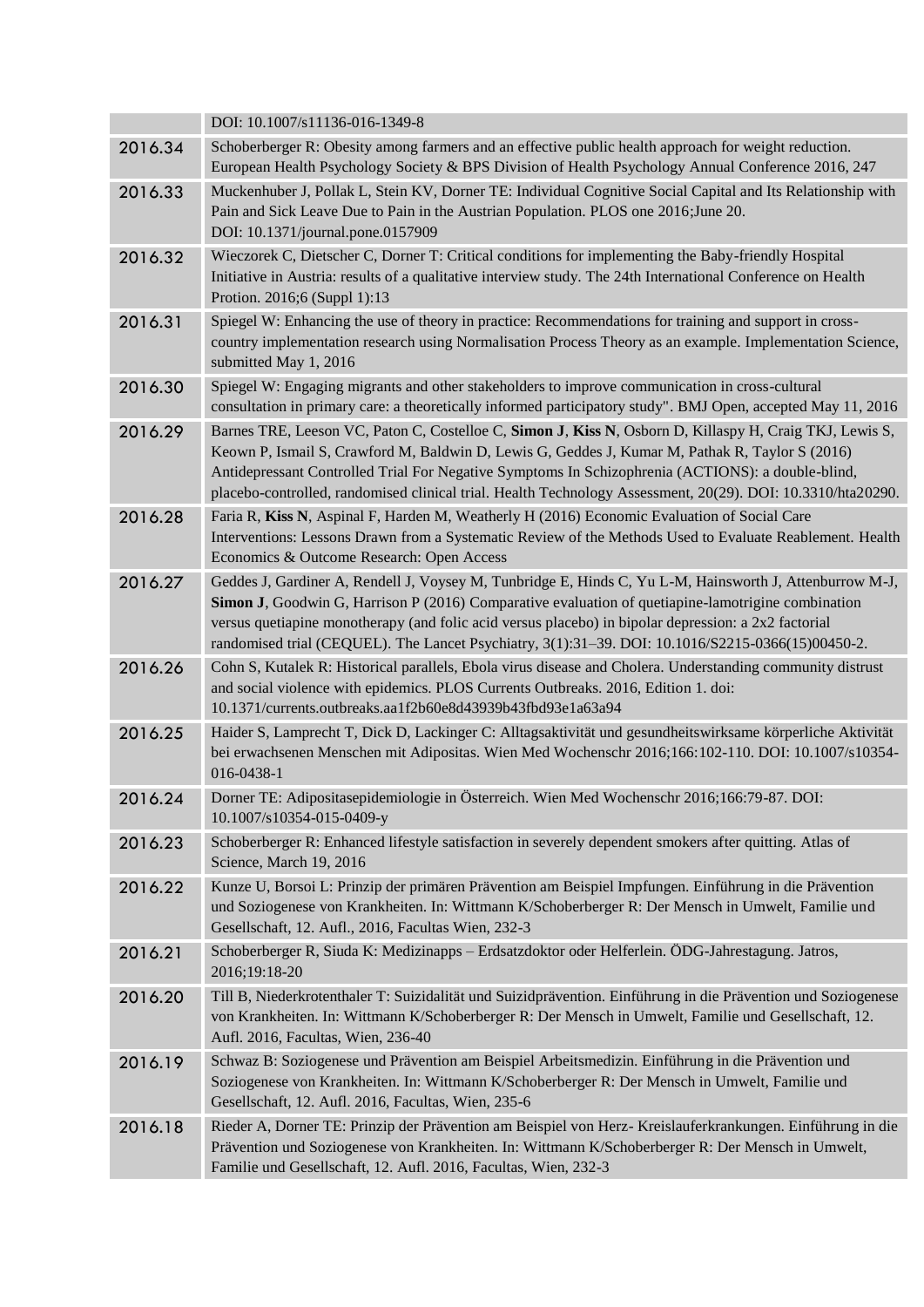| 2016.17  | Schoberberger R: Reduktion von Risikofaktoren am Beispiel Rauchen. Einführung in die Prävention und<br>Soziogenese von Krankheiten. In: Wittmann K/Schoberberger R: Der Mensch in Umwelt, Familie und<br>Gesellschaft, 12. Aufl. 2016, Facultas, Wien, 214-20                                                                                                                                  |
|----------|------------------------------------------------------------------------------------------------------------------------------------------------------------------------------------------------------------------------------------------------------------------------------------------------------------------------------------------------------------------------------------------------|
| 2016.16  | Dorner TE, Rieder A: Soziogenese am Beispiel Bewegung. Einführung in die Prävention und Soziogenese von<br>Krankheiten. In: Wittmann K/Schoberberger R: Der Mensch in Umwelt, Familie und Gesellschaft, 12. Aufl.<br>2016, Facultas, Wien, 209-14                                                                                                                                              |
| 2016.15  | Dorner TE, Rieder A: Soziogenese und Prävention am Beispiel Ernährung. Einführung in die Prävention und<br>Soziogenese von Krankheiten. In: Wittmann K/Schoberberger R: Der Mensch in Umwelt, Familie und<br>Gesellschaft, 12. Aufl. 2016, Facultas, Wien, 207-9                                                                                                                               |
| 2016.14  | Dorner TE, Rieder A: Gesundheitsförderung und Prävention. Einführung in die Prävention und Soziogenese<br>von Krankheiten. In: Wittmann K/Schoberberger R: Der Mensch in Umwelt, Familie und Gesellschaft, 12.<br>Aufl. 2016, Facultas, Wien, 202-7                                                                                                                                            |
| 2016.13  | Dorner TE, Rieder A: Konzept und Soziogenese. Einführung in die Prävention und Soziogenese von<br>Krankheiten. In: Wittmann K/Schoberberger R: Der Mensch in Umwelt, Familie und Gesellschaft, 12. Aufl.<br>2016, Facultas, Wien, 200-2                                                                                                                                                        |
| 2016.12  | Luger E, Haider S, Kapan A, Schindler K, Lackinger C, Dorner TE: Association between nutritional status and<br>quality of life in (pre)frail community-Dwelling older persons. The Journal of Frailty & Aging in press.<br>Published online February 9, 2016, http://dx.doi.org/10.14283/jfa.2016.88                                                                                           |
| 2016.11  | Stamm TA, Pieber K, Crevenna R, Dorner TE: Impairment in the activities of daily living in older adults with<br>and without osteoporosis, osteoarthritis and chronic back pain: a secondary analysis of population-based health<br>survey data. BMC Musculoskeletal Disorders 2016;17:139. DOI: 10.1186/s12891-016-0994-y                                                                      |
| 2016.10  | Lugner E, Dorner T: Gesund fürs Leben. Das österreichische Gesundheitsweisen – ÖKZ 2016;57(3-4):23-4                                                                                                                                                                                                                                                                                           |
| 2016.9   | Dorner T: Nutzen und Risiko Körperlicher Aktivität – Epidemiologische Aspekte. Abstractbook. Kärntner<br>Sportärzte 2016, 18.-20. März 2016:10                                                                                                                                                                                                                                                 |
| 2016.8   | Kunze M: Gesundheit und Sicherheit in Österreich 2016. In: Sicher. Und Morgen? Sicherheitspolitische<br>Jahresvorschau 2016, Österreichisches Bundesheer. 373-5                                                                                                                                                                                                                                |
| 2016.7   | Wieczorek Christina C, Marent B, Dorner TE, Dür W: The struggle for inter-professional teamwork and<br>collaboration in maternity care: Austrian health professionals perspectives on the implementation ot the Baby-<br>Friendly Hospital Initiative. In: BMC Health Services Research 2016;16:91                                                                                             |
| 2016.6   | Rieder A: Rehabilitation und Forschung, eine österreichische Perspektive. In: Oggier W, Pellanda G, Rossi<br>GR (Hg): Rehabilitation und Forschung. Neue Modelle. Schweizerische Gesellschaft für Gesundheitspolitik,<br>Bern 2016:49-62                                                                                                                                                       |
| 2016.5   | Schulte-Hermann K, Schalk H, Haider B, Hutterer J, Gmeinhart B, Pichler K, Brath H, Dorner TE: Impaired<br>lipid profile and insulin resistance in a cohort of Austrian HIV patients. In: Journal of Infection and<br>Chemotherapy 2016;1-6<br>http://dx.doi.org/10.1016/j.jiac.2016.01.007                                                                                                    |
| 2016.4   | Brath H, Grabovac I, Schalk H, Degen O, Dorner TE: Prevalence and Correlates of Smoking and Readiness to<br>Quit Smoking in People Living with HIV Austria and Germay. In: PLOS one, 2016;26(11):2<br>DOI: 10.1371/journal.pone.0150553                                                                                                                                                        |
| 2016.3   | Dorner TE: Public Health. Abstractbook 2. Fachtag Prävention, Rehabilitation und Physikalische Medizin 4.<br>März 2016:10                                                                                                                                                                                                                                                                      |
| 2016.2   | Dorner TE: Lebensstiländerungen wirken und sind machbar. In: Aktuelle Herausforderungen. Antworten einer<br>bürgerlichen Sozialpolitik. ÖVP Parlamentsclub November 2015-Jänner 2016:34-35                                                                                                                                                                                                     |
| 2016.1   | Gravenhorst K, Dowrick C, de Brún T, Burns N, Lionis C, Mair F, van den Muijsenbergh M, O'Donnell CA,<br>O'Reilly-de Brún M, Papadakaki M, Saridaki A, Spiegel W, van Weel Baumgarten E, MacFarlane A:<br>Exploring implementation work when introducing guidelines and training initiatives to improve cross cultural<br>communication in primary care: a participatory study. submitted 2016 |
| 2015.119 | Haider S, Luger E, Schrotter K, Rieder A, Dorner T: Readiness to change body weight and lifestyle factors<br>according to the transtheoretical model in an overweight/obese Upper Austria population. In: 22nd European<br>Congress on Obesity, 2015, Prague, Czech Republic 06.-09.05.2015; Obesity Facts, 8(suppl1),88                                                                       |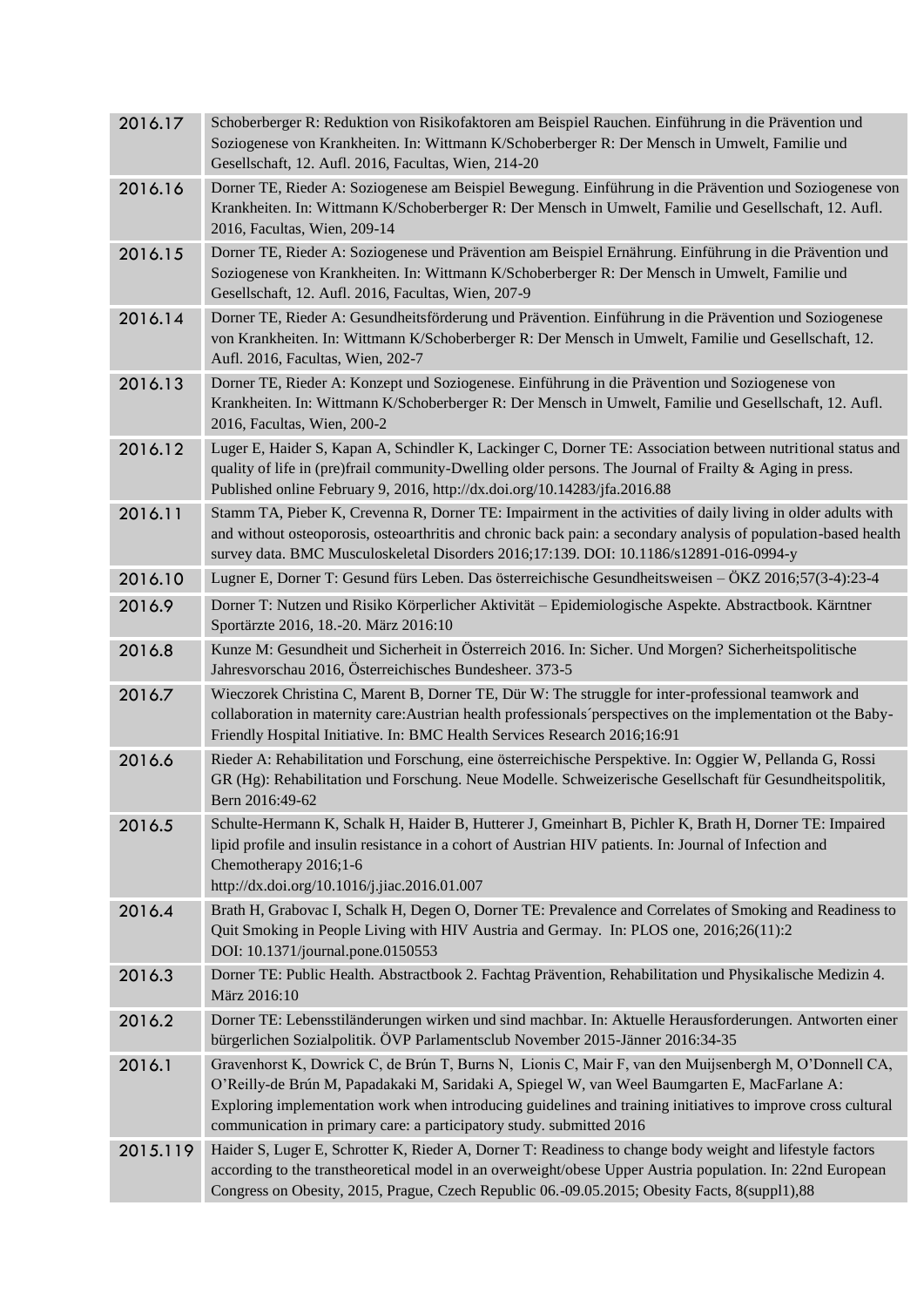| 2015.118 | Luger E, Schrotter K, Haider S, Rieder A, Dorner TE: Änderungsbereitschaft der Lebensstilfaktoren<br>Ernährung und Bewegung des Körpergewichts nach dem Transtheoretischen Modell.In: 52.<br>Wissenschaftlicher Kongress der Deutschen Gesellschaft für Ernährung, 2015. Halle, Germany 11.-<br>13.03.2015.                                                                                                                                                                               |
|----------|-------------------------------------------------------------------------------------------------------------------------------------------------------------------------------------------------------------------------------------------------------------------------------------------------------------------------------------------------------------------------------------------------------------------------------------------------------------------------------------------|
| 2015.117 | Fuchsig H, Brettenthaler R, Neuberger M: WMA Statement on the Prevention of Air Pollution due to Vehicle<br>Emissions. EFCA Ultrafine Particle Symposium, Brussels, May 04-05, 2015. Poster F6. Proceedings UFP-5,<br>CD-ROM - urn:nbn:de:swb:90-487011. 19th ETH Conference on Combustion Generated Nanoparticles, June<br>28th - July 1st, 2015, Zürich http://www.nanoparticles.ch/2015_ETH-NPC-19/Poster/69_Fuchsig_Heinz.pdf<br>http://www.wma.net/en/30publications/10policies/a21/ |
| 2015.116 | Neuberger M: Das österreichische Tabakgesetz: Besteht Hoffnung für die Zukunft? Jatros Pneumologie &<br>HNO 2015;13:48-9.<br>a) Neuberger M 2015. The Austrian Tobacco Law 2015: hope for a smokefree Austria? Wiener klinische<br>Wochenschrift 127(19-20):821-821.<br>https://www.researchgate.net/publication/295799403_The_Austrian_Tobacco_Law_2015_hope_for_a_smoke-<br>free_Austria                                                                                                |
| 2015.115 | Neuberger M: Urgent action to amend Austria's tobacco control laws. Tobacco Control, April 27, 2015.<br>http://blogs.bmj.com/tc/2015/04/27/urgent-action-to-amend-austrias-tobacco-control-laws/                                                                                                                                                                                                                                                                                          |
| 2015.114 | Neuberger M: Die elektronische Zigarette: Ein Trojaner der Nikotinsucht. Grüner Kreis: Wege aus der Sucht<br>2015;94:10-1                                                                                                                                                                                                                                                                                                                                                                 |
| 2015.113 | Neuberger M: Lung function improvements depend on reduction of different air pollutants. N Engl J Med<br>2015; 372:913. http://www.nejm.org/doi/full/10.1056/NEJMoa1414123#t=comments                                                                                                                                                                                                                                                                                                     |
| 2015.112 | Neuberger M: Update Raucherentwöhnung. DFP-Literaturstudium. Clinicum Pneumo 1/2015:8-12                                                                                                                                                                                                                                                                                                                                                                                                  |
| 2015.111 | Neuberger M: The electronic cigarette: a wolf in sheep's clothing. Wien Klin Wschr 2015;127(9):385-7<br>http://link.springer.com/article/10.1007/s00508-015-0753-3#page-1<br>http://link.springer.com/article/10.1007/s00508-015-0753-3#page-1                                                                                                                                                                                                                                            |
| 2015.110 | Neuberger M: Die elektronische Zigarette. Jatros (Pneumologie & HNO) 2015;1:34-5                                                                                                                                                                                                                                                                                                                                                                                                          |
| 2015.109 | Süß K, Hoffmann K: Zusammenarbeit unterschiedlicher Gesundheitsberufe in der österreichischen<br>Primärversorgung - eine Analyse des IST-Zustandes. Oral presentation, Parallel Session IB, Mai 28. 18.<br>wissenschaftliche Tagung der Österreichischen Gesellschaft für Public Health. St. Pölten; 2015 Mai 28-29.<br>Abstractband p 27. ISBN 978-3-200-04106-6                                                                                                                         |
| 2015.108 | Weltermann B, Gerasimovska Kitanovska B, Thielmann A, Koskela T, Hoffmann K, Linger H et al for the<br>European General Practice Research Network Working Group on Self-care: Self-care practics used for<br>common colds across 14 European countries: Regional differences for frequently used practices. Parallel<br>Session E, May 9.80th European General Practice Research Network Conference. Timisoara; 2015 May 7-10.<br>Abstractbook p 16                                       |
| 2015.107 | Pisko M, Hoffmann K: Prävention in der österreichischen Allgemeinmedizin. Oral Presentation, Parallel<br>Session IIB, Mai 29. 18. wissenschaftliche Tagung der Österreichischen Gesellschaft für Public Health. St.<br>Pölten; 2015 Mai 28-29. Abstractband p 51. ISBN 978-3-200-04106-6                                                                                                                                                                                                  |
| 2015.106 | Korsatko S, Sprenger M, Wonisch G, Habacher W, Koinig J, Gspurnig E, Hoffmann K: Evaluierung der<br>Bereitschaft zur Zusammenarbeit in "neuen Primärversorgungsstrukturen" niedergelassener<br>Allgemeinmediziner/innen in der Steiermark. Oral presentation, Parallel Session IB, Mai 28. 18.<br>wissenschaftliche Tagung der Österreichischen Gesellschaft für Public Health. St. Pölten; 2015 Mai 28-29.<br>Abstractband p 24. ISBN 978-3-200-04106-6                                  |
| 2015.105 | Huter S, Hoffmann K: Die Rolle der AllgemeinmedizinerInnen als erste Anlaufstelle im Gesundheitssystem<br>aus PatientInnensicht. Eine Querschnittsanalyse aus den österreichischen Daten der QUALICOPC-Studie.<br>Oral presentation, Parallel Session IB, Mai 28. 18. wissenschaftliche Tagung der Österreichischen Gesellschaft<br>für Public Health. St. Pölten; 2015 Mai 28-29. Abstractband pp26-27. ISBN 978-3-200-04106-6                                                           |
| 2015.104 | Hoffmann K: Multidisziplinäres Symposium zur Gegenwart und Zukunft der Primärversorgung in Österreich.<br>Symposium, Parallel Session IB, Mai 28. 18. wissenschaftliche Tagung der Österreichischen Gesellschaft für<br>Public Health. St. Pölten; 2015 Mai 28-29. Abstractband p 24. ISBN 978-3-200-04106-6                                                                                                                                                                              |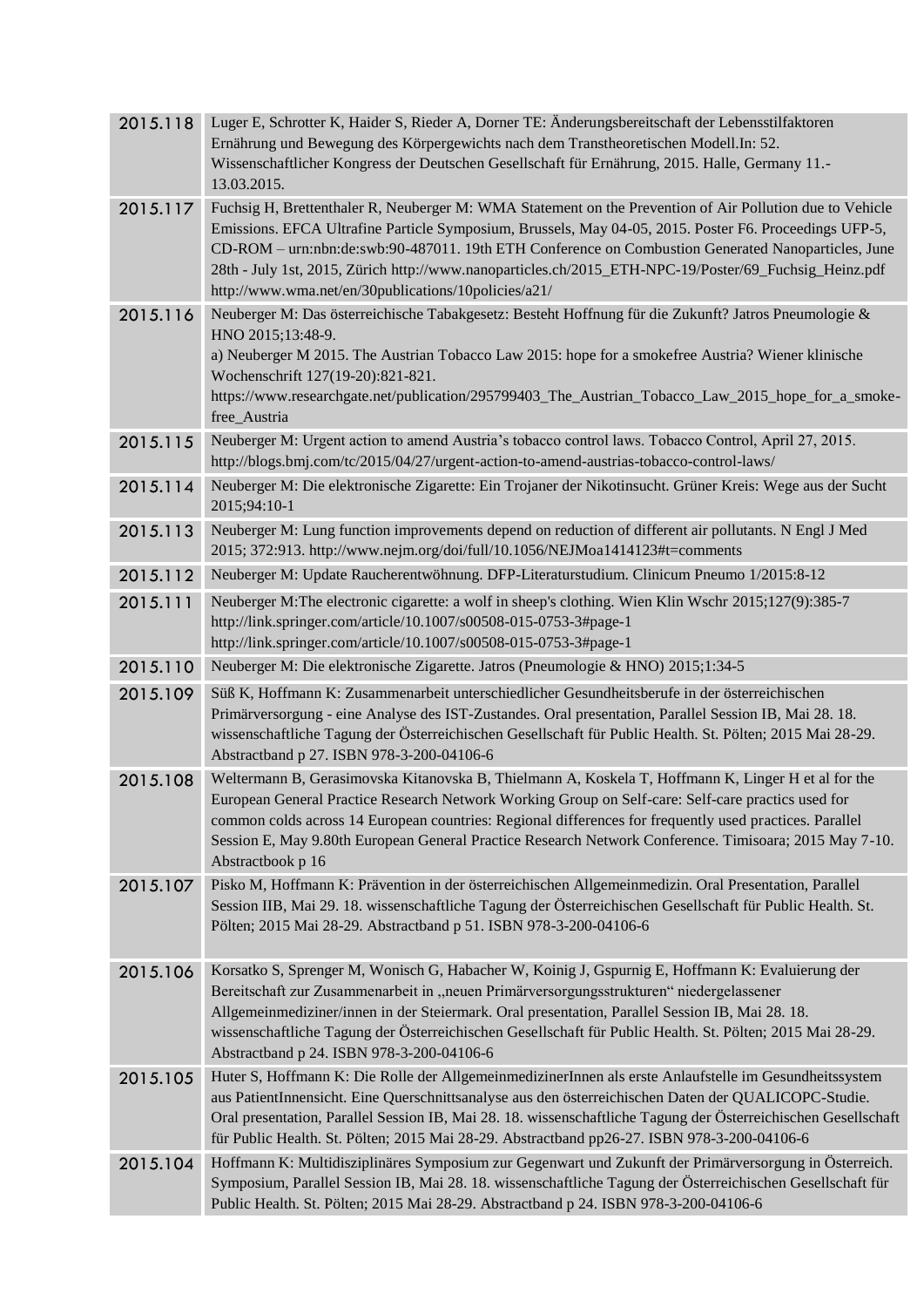| 2015.103 | Aarendonk D, Hoffmann K, De Maeseneer J, Akman M: European Forum for Primary Care (EFPC)<br>Workshop an INterprofessional Collaboration (IpC): Communication and Language. Workshop 220 EFPC,<br>Oct 23. 20th WONCA Europe Conference. Istanbul; 2015 Oct 22-25. Available from:<br>http://www.wonca2015.org/scientific-program/program/                                                                                                                                                                                                                                                                                               |
|----------|----------------------------------------------------------------------------------------------------------------------------------------------------------------------------------------------------------------------------------------------------------------------------------------------------------------------------------------------------------------------------------------------------------------------------------------------------------------------------------------------------------------------------------------------------------------------------------------------------------------------------------------|
| 2015.102 | Petrazzuoli F, Robinson L, Thulesius H, Buono N, Shlomo V, Koskela T, Frese T, Soler JK, Hing Tang YH,<br>Hoffmann K, Schrans D, Asenova R, Ahrese J, Le Reste JY, Tatsioni A, Torza P, Collins C, Lichtwarck B,<br>Kurpas D, Pinto D, Iftode C, Petek D, Boreu QF et a:. Demetia Management in the primary care setting across<br>Europe. Symposium 240 EGPRN, Oct 25. 20th WONCA Europe Conference. Istanbul; 2015 Oct 22-25.<br>Available from: http://www.wonca2015.org/scientific-program/program/                                                                                                                                |
| 2015.101 | Fischer T, Schauppenlehner M, Hoffmann K: The "Austrian patient" – how to implement a new approach to<br>primary care in a health care system. Workshop (day 2, round 3, session 1). 10th EFPC biannual Conference.<br>Amsterdam; 2015 Aug 30 - Sep 01. Available from: http://www.euprimarycare.org/amsterdam/efpc-2015-<br>amsterdam-conference-30-august-1-september                                                                                                                                                                                                                                                                |
| 2015.100 | Hoffmann K, Wojczewski S, Aarendonk D, Maier M, Dorner T, De Maeseneer J: Lost in terminology -<br>implications for comparative studies in primary care research. Oral presentation (day 1, round 1, session 5).<br>10th EFPC biannual Conference. Amsterdam; 2015 Aug 30 - Sep 01. Available from:<br>http://www.euprimarycare.org/amsterdam/efpc-2015-amsterdam-conference-30-august-1-september                                                                                                                                                                                                                                     |
| 2015.99  | Fischer T, Hoffmann K, Schaupplehner M: The "Austrian Patient" – how to implement a new approach to<br>Primary Care in the Austrian Health Care System. Soziale Sicherheit. 2015; 12:508-509.                                                                                                                                                                                                                                                                                                                                                                                                                                          |
| 2015.98  | Hoffmann K: Primärversorgung – was ist das? ÖGPH Newsletter März 2015:15. ISSN: 2309-2246.                                                                                                                                                                                                                                                                                                                                                                                                                                                                                                                                             |
| 2015.97  | Hoffmann K, Maier M: Fehler- und Qualitätsmanagement in der ambulanten Versorgung. In: Dorner TE,<br>editor. Public Health. Von den Gesundheitsbedürfnissen der Gesellschaft zu klinischen Implikationen. 3rd ed.<br>Vienna: Facultas Verlag; 2015. p. 90-94. ISBN 978-3-7089-1333-9.                                                                                                                                                                                                                                                                                                                                                  |
| 2015.96  | Hoffmann K: Ebenen der Gesundheitsversorgung mit Fokus medizinische Primärversorgung. In: Dorner TE,<br>editor. Public Health. Von den Gesundheitsbedürfnissen der Gesellschaft zu klinischen Implikationen. 3rd ed.<br>Vienna: Facultas Verlag; 2015. p. 24-37. ISBN 978-3-7089-1333-9.                                                                                                                                                                                                                                                                                                                                               |
| 2015.95  | Weltermann BM, Gerasimovska-Kitanovska B, Thielmann A, Chambe J, Lingner H, Pirrotta E, Buczkowski<br>K, Tekiner S, Czachowski S, Edirne T, Zielinski A, Yikilkan H, Koskela T, Petrazzuoli F, Hoffman RD,<br>Petek-Ster M, Fernandez CG, Uludag A, Hoffmann K, Mevsim V, Kreitmayer Pestic S: Self-Care Practices<br>for Common Cold by Primary Care Patients: Study Protocol of a European Multicenter Survey - The COCO<br>Study. Evidence-Based Complementary and Alternative Medicine. 2015;2015. Article ID 272189, 6 pages.<br>ISSN 1741-427X (Print), 1741-4288 (Online). DOI http://dx.doi.org/10.1155/2015/272189. (IF 1.88) |
| 2015.94  | Jirovsky E, Hoffmann K, Maier M, Kutalek R: "Why should I have come here?" - a qualitative investigation of<br>migration reasons and experiences of health workers from sub-Saharan Africa in Austria. BMC Health<br>Services Research. 2015;15:74. ISSN: 1472-6963 (Electronic). DOI 10.1186/s12913-015-0737-z. Link:<br>http://www.biomedcentral.com/1472-6963/15/74 (IF 1.71                                                                                                                                                                                                                                                        |
| 2015.93  | Pieber K, Stamm TA, Hoffmann K, Dorner TE: Synergistic effect of pain and deficits in ADL towards general<br>practioner visits. Family Practice. 2015 Aug;32(4):426-30. ISSN 1460-2229 (Online), 0263-2136 (Print). DOI<br>10.1093/fampra/cmv042 (IF 1.86)                                                                                                                                                                                                                                                                                                                                                                             |
| 2015.92  | Wojczewski S, Poppe A, Hoffmann K, Peersman W, Nkomazana O, Pentz S, Kutalek R: Diaspora<br>engagement of African migrant health workers - examples from five destination countries. Glob Health<br>Action. 2015;8:29210. ISSN: 1654-9880 (Electronic). DOI http://dx.doi.org/10.3402/gha.v8.2921 (IF 1.93)                                                                                                                                                                                                                                                                                                                            |
| 2015.91  | Wojczewski S, Willcox M, Mubangizi, Hoffmann K, Peersman W, Niederkrotenthaler T, Natukunda S,<br>Maling S, Maier M, Mant D, Kutalek R: Portrayal of the human resource crisis and accountability in<br>healthcare: A qualitative analysis of Ugandan newspapers. PLoS One. 2015 Apr 2;10(4):e0121766. ISSN<br>1932-6203 (Electronic). DOI 10.1371/journal.pone.0121766 (3.23)                                                                                                                                                                                                                                                         |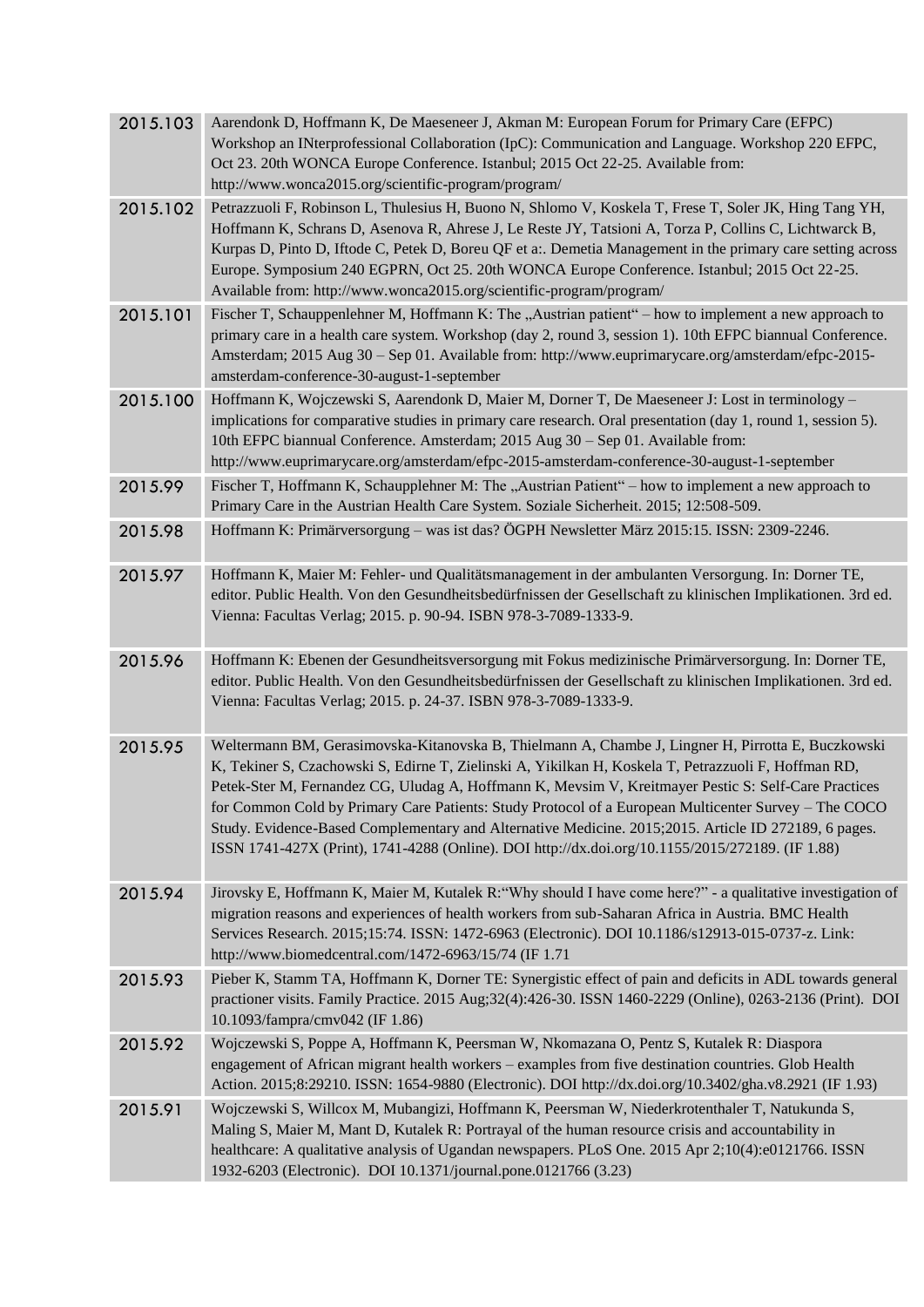| 2015.90 | Wojczewski S, Pentz S, Blacklock C, Hoffmann K, Peersman W, Nkomazana O, Kutalek R: African Female<br>Physicians and Nurses in the Global Care Chain: Qualitative Explorations from Five Destination Countries.<br>PLoS One. 2015 June 12;10(6):e0129464. ISSN 1932-6203 (Electronic). DOI 10.1371/journal.pone.012946<br>(IF 3.23)                                                                                                                                                                |
|---------|----------------------------------------------------------------------------------------------------------------------------------------------------------------------------------------------------------------------------------------------------------------------------------------------------------------------------------------------------------------------------------------------------------------------------------------------------------------------------------------------------|
| 2015.89 | Hoffmann K, den Heijer CDJ, George A, Apfalter P, Maier M: Prevalence and resistance patterns of<br>commensal S. aureus in community-dwelling GP patients and socio-demographic associations. A cross-<br>sectional study in the framework of the APRES-project in Austria. BMC Infectious Diseases. 2015; 15:213.<br>ISSN 1471-2334 (Electronic). DOI: 10.1186/s12879-015-0949-1. Link: http://www.biomedcentral.com/1471-<br>2334/15/213 (IF 2.61)                                               |
| 2015.88 | Hoffmann K, George A, Heschl L, Leifheit AK, Maier M: Oral contraceptives and antibiotics. A cross-<br>sectional study about patients' knowledge in general practice. Reproductive Health. 2015 May 14; 12:43.<br>ISSN: 1742-4755 (Electronic). DOI: 10.1186/s12978-015-0037-4. Link: http://www.reproductive-health-<br>journal.com/content/12/1/43 (1.88 IF)                                                                                                                                     |
| 2015.87 | Hoffmann K, van Bijnen EME, George A, Kutalek R, Jirovsky E, Wojczewski S, Maier M. Associations<br>between the prevalence of influenza vaccination and patient's knowledge about antibiotics: A cross-sectional<br>study in the framework of the APRES-project in Austria. BMC Public Health. 2015; 15:981. ISSN: 1471-2458<br>(Electronic). DOI: 10.1186/s12889-015-2297-x. Link: http://www.biomedcentral.com/1471-2458/15/981 (IF<br>2.26)                                                     |
| 2015.86 | Hoffmann K, Wojczewski S, George A, Schäfer WLA, Maier M: Stressed and overworked? A cross-sectional<br>study of the working situation of urban and rural general practitioners in Austria in the framework of the<br>QUALICOPC study. Croat Med J. 2015 Aug; 56(4):366-74. ISSN 0353-9504 (Print), ISSN 1332-8166<br>(Online). DOI: 10.3325/cmj.2015.56.366 (IF 1.31)                                                                                                                             |
| 2015.85 | Luger M, Luger E, Hoefler J. et al.: Worksite Prevalence of (un) Diagnosed Cardiovascular Risk Factors From<br>a Health-Check-Program in An Austrian Company- Journal of Occupational and Environmental Medicine<br>2016;57(12):1353-9.<br>DOI: 10.1097/jom.0000000000000568                                                                                                                                                                                                                       |
| 2015.84 | Niederkrotenthaler T, Arendt F, Till B: Predicting Intentions to Read Suicide Awareness Stories The Role of<br>Depression and Characteristics of the Suicidal Model. Crisis 2016;36(6):399-406<br>DOI: 10.1027/0227-5910/a000344                                                                                                                                                                                                                                                                   |
| 2015.83 | Schoberberger R: Obesity in the Austria agricultural population and an effective public health approach for<br>weight reduction In: Social security in agriculture. Special edition 2015:9-18                                                                                                                                                                                                                                                                                                      |
| 2015.82 | Teunissen E, Van den Muijsenbergh M, Van Weel-Baumgarten E, Van den DriessenMareeuw F, de Brún T,<br>Burns N, Dowrick C, Gravenhorst K, Lionis C, O'Donnell C, O'Reilly-de Brún M, Mair F, Papadakaki M,<br>Saridaki A, Spiegel W, Van Weel C, MacFarlane A. Improving the evaluation of cross-cultural<br>communication interventions in General Practice: A qualitative study. submitted 2015                                                                                                    |
| 2015.81 | RESTORE-consortium. Engaging migrants and other stakeholders to improve communication in cross-cultural<br>consultation in primary care: a theoretically informed participatory study. submitted 2015                                                                                                                                                                                                                                                                                              |
| 2015.80 | Kamenski G, Bendova J, Fink W, Sönnichsen A, Spiegel W, Sonja Zehetmayer S. Does COPD have a<br>clinically relevant impact on hearing loss? A retrospective matched cohort study with selection of patients<br>diagnosed with COPD. BMJ Open 2015; 5: e008247                                                                                                                                                                                                                                      |
| 2015.79 | Spiegel W, Goldberg D, Princz C, Fellinger P. New Concepts for ICD-Classification of Common Mental<br>Disorders from the Perspective of General Medical Practice. Wiener Medizinische Wochenschrift 2015; 165:<br>310-314                                                                                                                                                                                                                                                                          |
| 2015.78 | Kunze U, Kunze M: The Austrian Vaccination Paradox: Tick-Borne Encephalitis Vaccination Versus<br>Influenza Vaccination. Central European Journal of Public Health 2015;23(3):223-6                                                                                                                                                                                                                                                                                                                |
| 2015.77 | Luger M, Kruschitz R, Marculescu R, Haslacher H, Hoppichler F, Kallay E, Kienbacher C, Klammer C, Kral<br>M, Langer F, Luger E, Prager G, Trauner M, Traussnigg S, Würger T, Schindler K, Ludvik B: The link<br>between obesity and vitamin D in bariatric patients with omega-loop gastric bypass surgery – a vitamin D<br>supplementation trial to compare the efficacy of postoperative cholecalciferol loading (LOAD): study protocol<br>for a randomized controlled trial. Trials 2015;16:328 |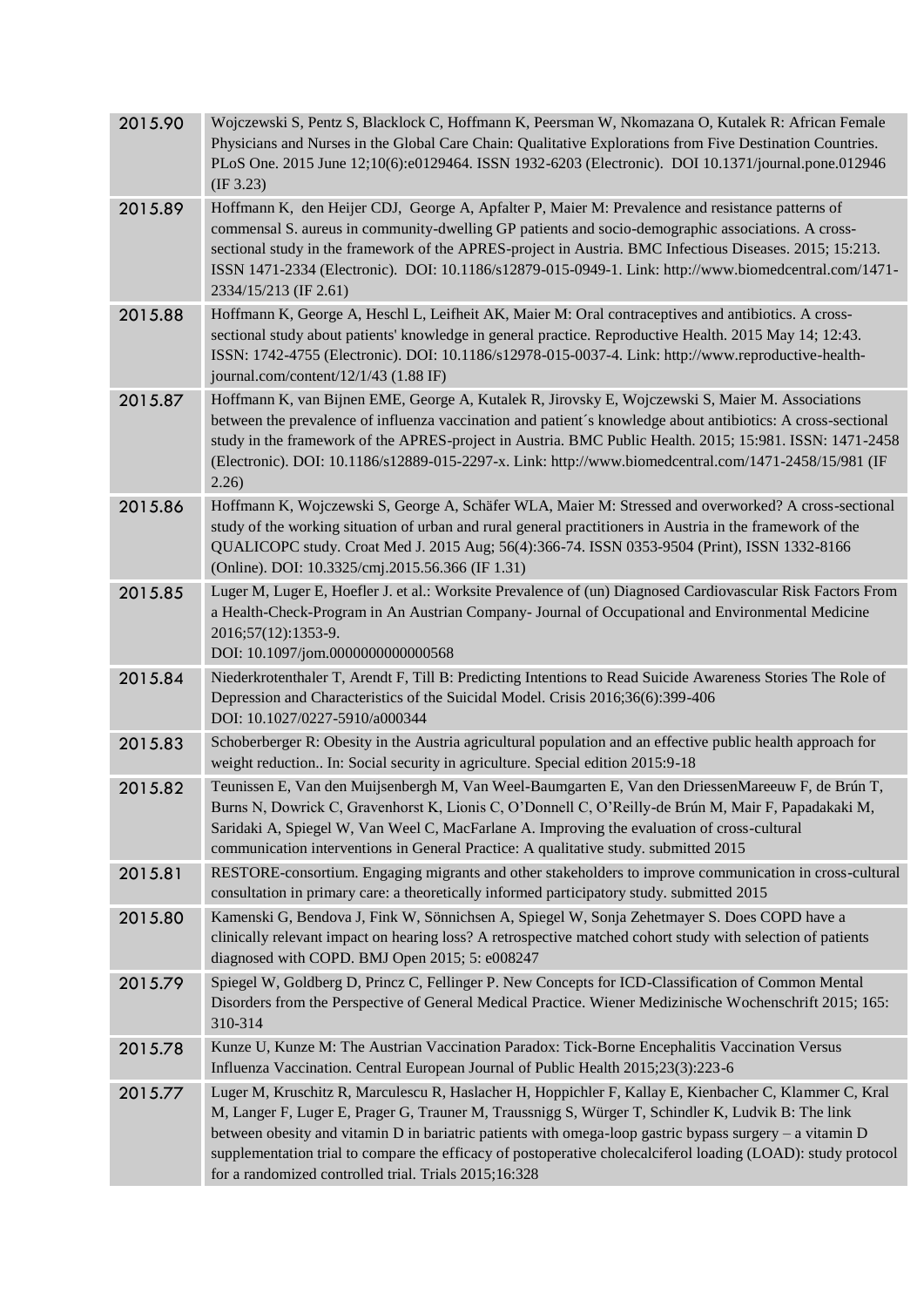|         | Voracek M: Understanding weekly cycles in suicide: an analysis of Austrian and Swiss data over 40 vears.<br>Epidemiology and Psychiatric Sciences 2015:24(4):322. DOI; 10.1017/s2045796014000389                                                                                                                                                                     |
|---------|----------------------------------------------------------------------------------------------------------------------------------------------------------------------------------------------------------------------------------------------------------------------------------------------------------------------------------------------------------------------|
| 2015.74 | Luger M, Hiesmayr JM, Köppel P, Sima B, Ranz I, Weiss C, Luger E, Kruschitz R, Ludvik B, Schindler K:<br>Influence of intravenous thiamine supplementation on blood lactate concentration prior to cardiac surgery A<br>double-blinded, randomised controlled pilot study. Euopean Journal of Anaesthesiology 2015;32(8):543-8.<br>DOI: 10.1097/eja.0000000000000205 |
| 2015.73 | Lackinger C, Strehn A, Dorner TE, Niebauer J, Titze S: Health resorts as gateways for regional, standardised,<br>sports club based exercise programmes to increase the weekly time of moderate- to vigorous-intensity physical<br>activity: study protocol. BMC Public Health 2015;15:1265. DOI: 10.1186/s12889-015-2581-9                                           |
| 2015.72 | Dorner TE, Crevenna R: Preventive aspects regarding back pain. WienMedWochenschrift 12/2015. DOI:<br>10.1007/s10354-015-0413-2                                                                                                                                                                                                                                       |
| 2015.71 | Dorner TE: Adipositasepidemiologie in Österreich. WienMedWochenschrift 11/2015. DOI: 10.1007/s10354-<br>$015 - 0409 - y$                                                                                                                                                                                                                                             |
| 2015.70 | Hoffmann K, George A, Dorner TE, Süß K, Schäfer WLA, Maier M: Primary health care teams put to the test<br>a cross-sectional study from Austria within the QUALICOPC project. BMC Family Practice 2015;16:168.<br>DOI: 10.1186/s12875-015-0384-9                                                                                                                     |
| 2015.69 | Luger E, Haider S, Kapan A, Schindler K, Lackinger C, Dorner T: Zusammenhang zwischen BMI und<br>Handkraft, Körperzusammensetzung, Anthropometrie, körperliche Leistungsfähigkeit und<br>Entzündungsparameter bei zu Hause lebenden älteren gebrechlichen Personen. Wiener klinische<br>Wochenschrift 2015;127(17-18):748                                            |
| 2015.68 | Luger M, Luger E, Schätzer M, Blagusz K, Dirisamer S, Rittmannsberger B, Dämon S, Lechleitner M,<br>Hoppichler F: Verbesserung des Ernährungswissens mit Hilfe des "Trink- und Jausenführerscheins" – ein<br>Unterrichtspaket für die 5. Schulstufe. Wiener klinische Wochenschrift 2015;127(17-18):742                                                              |
| 2015.67 | Luger E, Luger M, Schätzer M, Dirisamer S, Blagusz K, Rittmannsberger B, Dämon S, Lechleitner M,<br>Hoppichler F: Vergleich von übergewichtigen und normalgewichtigen ArbeitnehmerInnen im Rahmen des<br>SIPCAN-Morgenessen-Projektes in Bezug auf Anthropometrie, Ernährungs- und Bewegungsverhalten.<br>Wiener klinische Wochenschrift 2015;127(17-18):741-2       |
|         |                                                                                                                                                                                                                                                                                                                                                                      |
| 2015.66 | Schroeder Y, Schoberberger R: Die Benutzung, die Präferenz und das Verstehen von Nährwertkennzeichnung<br>in Österreich. Wiener klinische Wochenschrift 2015;127(17-18):738-9                                                                                                                                                                                        |
| 2015.65 | Dorner TE, Alexanderson K, Svedberg P, Tinghög P, Ropponen A, Mittendorfer-Rutz E: Synergistic effect<br>between back pain and common mental disorders and the risk of future disability pension: a nation wide study<br>from Sweden. Psychological Medicine. Cambridge University Press 2015. DOI:<br>10.1017/S003329171500197X                                     |
| 2015.64 | Binder-Fritz C: Migrationsspezifische Diversität und transkulturelle Kompetenz in der Pflege: Österreichische<br>Perspektiven. Wund Management. 2015;9(4):144-150                                                                                                                                                                                                    |
| 2015.63 | Böhm G, Schroeder Y, Schoberberger R: Inpatient smoking cessation therapy: truth or dare? Wiener klinische<br>Wochenschrift. 2015;127:786-91. DOI: 10-1007./s00508-015-0820-9                                                                                                                                                                                        |
| 2015.62 | Schoberberger R: Raucherentwöhnung und unterschiedliche Schwerpunkte verschiedener Gesundheitsberufe.<br>8. Tabaksymposium zur psychologischen Behandlung der Tabakabhängigkeit, St. Veit/Glan 2015                                                                                                                                                                  |
| 2015.61 | Schoberberger R: Motivation und Programme für einen aktiveren Lebensstil. Das Praxisforum der<br>österreichischen Diabetes Gesellschaft. 2015(4):38-39                                                                                                                                                                                                               |
| 2015.60 | Luger E, Aspalter R, Luger M, Longin R, Rieder A, Dorner TE: Changes of dietary patterns during<br>participation in a web-based weight-reduction programme. Public Health Nutrition 2015:1-11. Doi:<br>10.1017/S1368980015002852                                                                                                                                     |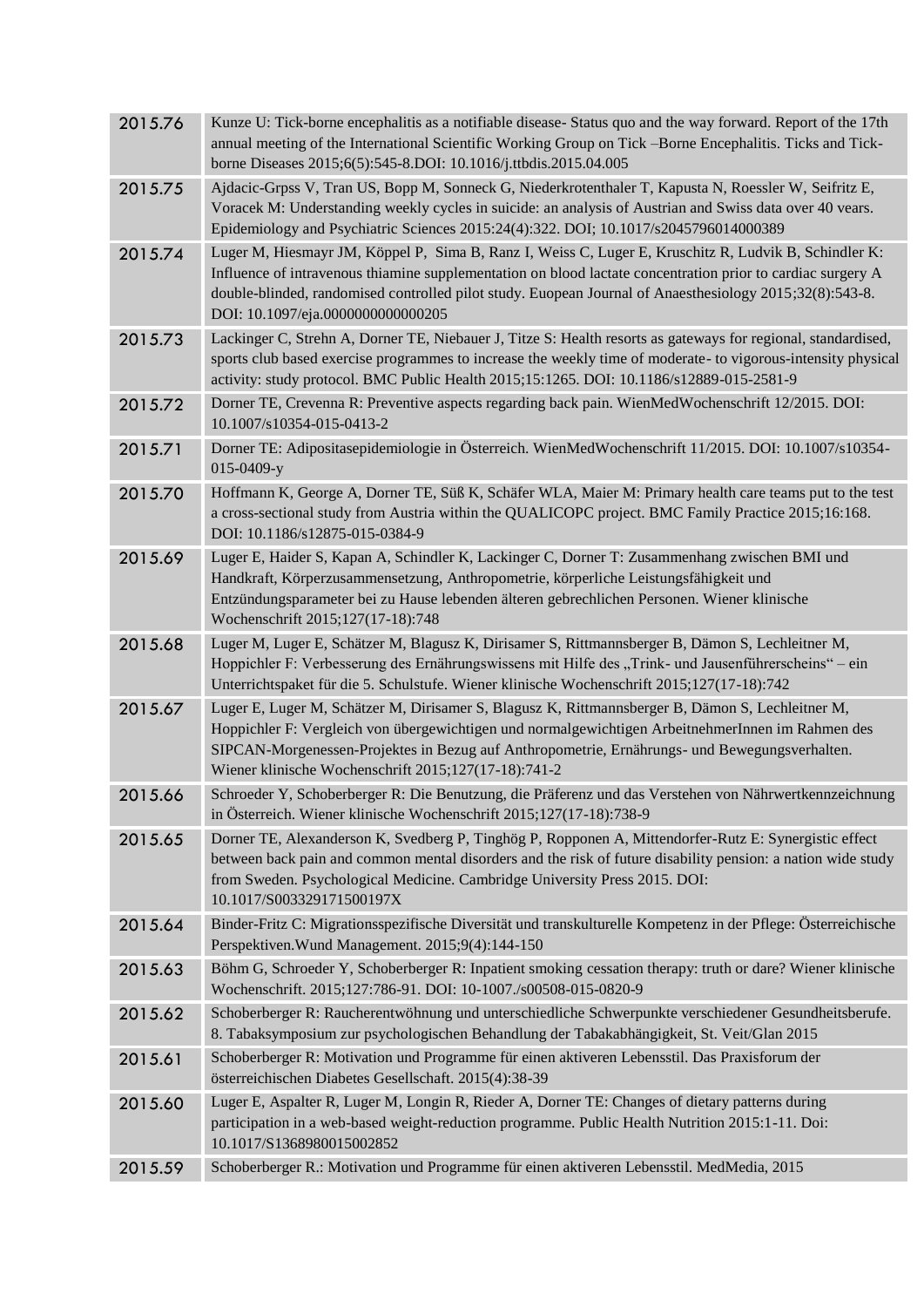| 2015.58 | Kapan A, Haider S, Luger E, Schindler K, Lackinger C, Dorner TE: Effects of a home based intervention<br>carried out by trained layman on fear of falling in frail adults. European of Public Health, 2015; 25(3):254                                                                                                                                                                            |
|---------|--------------------------------------------------------------------------------------------------------------------------------------------------------------------------------------------------------------------------------------------------------------------------------------------------------------------------------------------------------------------------------------------------|
| 2015.57 | Haider S, Luger E, Kapan A, Lackinger C, Schindler KE, Dorner TE: Association between physical<br>parameters on quality of life in (pre)frail community-dwelling people. European of Public Health, 2015;<br>25(3):363                                                                                                                                                                           |
| 2015.56 | Luger E, Haider S, Kapan A, Dorner TE, Lackinger C, Schindler KE: Association between nutritional status<br>and quality of life in frail community-dwelling older persons.<br>European of Public Health, 2015; 25(3):368                                                                                                                                                                         |
| 2015.55 | Dorner TE: Workshop: All for Health Health for all. Thinking beyond boundaries. European of Public Health,<br>2015; 25(3):64                                                                                                                                                                                                                                                                     |
| 2015.54 | Dorner TE, Lackinger C, Haider S, Luger E, Kapan A, Schwarz E, Schindler E: Lay elderly volunteers as<br>buddies for old subjects in a community-based health promotion project: nutrition optimisation, physical<br>training and improvement of social support. European of Public Health, 2015; 25(3):65-6                                                                                     |
| 2015.53 | Schoberberger R: Stationäre Rauchertherapie für Raucherinnen und Raucher mit stark ausgeprägter<br>Nikotinabhängigkeit. 12 Kongress der Fachgruppe Gesundheitspsychologie, Graz, 17.-19. September 2015:11                                                                                                                                                                                       |
| 2015.52 | Schoberberger R: Annual Report – Austria. The European Health Psychologist 2015; 17(4);216-217                                                                                                                                                                                                                                                                                                   |
| 2015.51 | Schoberberger R, Böhm G, Schroder Y: Enhanced lifestyle satisfaction in severely dependent smokers after<br>quitting successfully using inpatient smoking cessation therapy. 29th Conference on the European Psychology<br>Society. Principles of Behaviour Change in Health & Illness, 1.-5. September 2015 Limassol-Cyprus, S. 558.<br>www.ehps2015.org                                        |
| 2015.50 | Luger E, Haider S, Kapan A, Dorner TE: Ernährungscharakteristika bei zu Hause lebenden älteren<br>frail/prefrail Personen - Baseline Charakteristika der "Gesund fürs Leben" Studie. 52. Wissenschaftlicher<br>Kongress der Deutschen Gesellschaft für Ernährung. MAR 10-13, 2015; Halle (Saale), Germany. Proceedings<br>of the German Nutrition Society, 20 (2015), 89. ISBN 978-3-88749-251-9 |
| 2015.49 | Pieber K, Stamm T, Dorner TE: ADL-Defizite als treibende Kraft für die Inanspruchnahme des<br>Versorgungssystems. Geriatriekongress. Public Health für eine alternde Gesellschaft. MAR 26-28, 2015;<br>Vienna, Austria. Abstractband 95                                                                                                                                                          |
| 2015.48 | Schlegl C, Dorner TE: Kompetenzgruppe Geriatrie in der Österreichischen Gesellschaft für Public Health.<br>Geriatriekongress. Public Health für eine alternde Gesellschaft. MAR 26-28, 2015; Vienna, Austria.<br>Abstractband 91                                                                                                                                                                 |
| 2015.47 | Luger E, Dorner TE: Training und Ernährungsoptimierung bei frail Personen durch geschulte Laien (Buddies).<br>Geriatriekongress. Public Health für eine alternde Gesellschaft. MAR 26-28, 2015; Vienna, Austria.<br>Abstractband 89.                                                                                                                                                             |
| 2015.46 | Luger E, Haider S, Kapan A, Schindler KE, Dorner TE: Proteinaufnahme, Muskelmasse und -funktion bei zu<br>Hause lebenden älteren gebrechlichen Personen. Aktuelle Ernährungsmedizin 05/2015;40(03). DOI:<br>10.1055/s-0035-1550210                                                                                                                                                               |
| 2015.45 | Luger E, Haider S, Kapan A, Schindler KE, Dorner TE: Ernährungsparameter und Korrelation zwischen dem<br>Grad der Gebrechlichkeit bei zu Hause lebenden älteren Personen. Aktuelle Ernährungsmedizin<br>05/2015;40(03). DOI: 10.1055/s-0035-1550165                                                                                                                                              |
| 2015.44 | Dorner TE: Redaktionsteam. Editorial. Österreichische Gesellschaft für Public Health. Newsletter 1/2015,<br>Seite 2, ISSN: 2309-2246                                                                                                                                                                                                                                                             |
| 2015.43 | Dorner TE: Grenzen. Editorial. In Dorner TE (Hrsg.): Unstoppable Public Health - Denken über Grenzen<br>hinweg. Abstractband zur 18. Wissenschaftlichen Tagung der Österreichischen Gesellschaft für Public Health,<br>May 28-29 2015; St. Pölten, Austria. Seite 11. ISBN: 978-3-200-04106-6                                                                                                    |
| 2015.42 | Winkler R, Dorner TE: Kompetenzgruppe Sexuelle und Geschlechtliche Vielfalt der ÖGPH. Ausgrenzung<br>aufgrund sexueller Orientierung und geschlechtlicher Identität gefährdet die Gesundheit! Österreichische<br>Gesellschaft für Public Health, Newsletter 1/2015, Seite 11-12. ISSN: 2309-2246                                                                                                 |
| 2015.41 | Dorner TE, Diem G: Öffentliche Gesundheit im Spannungsfeld zwischen Ethik und Selbstbestimmung.<br>Österreichische Gesellschaft für Public Health, Newsletter 1/2015, Seite 12-13, ISSN:2309-2246                                                                                                                                                                                                |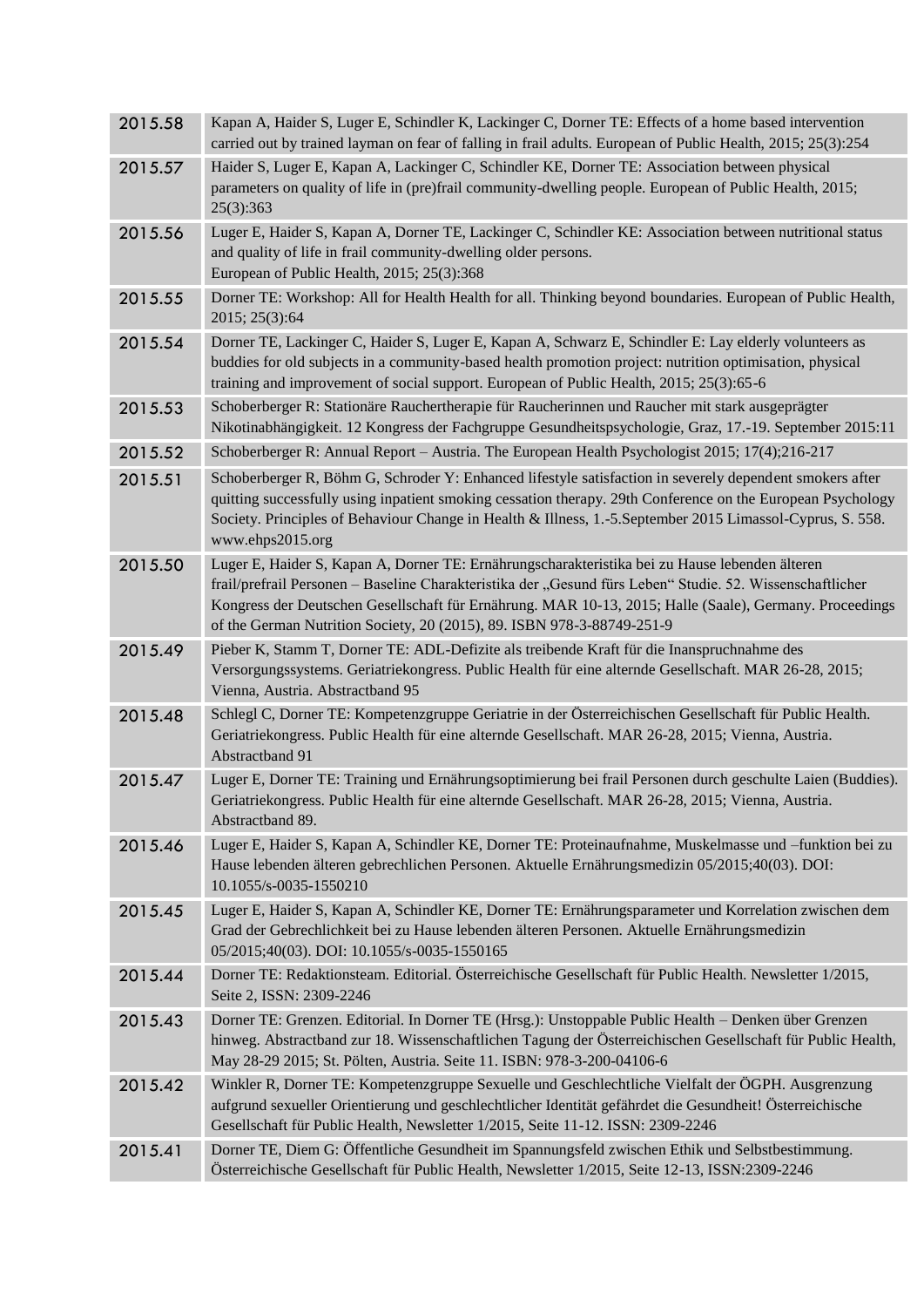| 2015.40 | Hoffmann K, Peersman W., George A, Dorner TE: Associations and Synergistic Effects for Psychological<br>Distress and Chronic Back Pain on the Utilization of Different Levels of Ambulatory Health Care. A Cross-                                                                                                                                                                                                                            |
|---------|----------------------------------------------------------------------------------------------------------------------------------------------------------------------------------------------------------------------------------------------------------------------------------------------------------------------------------------------------------------------------------------------------------------------------------------------|
|         | Sectional Study from Austria. PLOS One 2015;10(7):1-1. DOI: 10.1371/journal.pone.0134136                                                                                                                                                                                                                                                                                                                                                     |
| 2015.39 | Dorner TE: Unstoppable Public Health - Denken über Grenzen hinweg. Abstractband zur 18.<br>Wissenschaftlichen Tagung der Österreichischen Gesellschaft für Public Health 2015; 100 Seiten. ISBN: 978-<br>3-200-04106-6                                                                                                                                                                                                                       |
| 2015.38 | Cervinka R, Haluza D: Green Public Health & Green Care: Gesundheitsfördernde Wirkung von Wald. Natur<br>Raum Management 2015; 3(25):4-5                                                                                                                                                                                                                                                                                                      |
| 2015.37 | Henschel S, Le Tertre A, Atkinson RW, Querol X, Pandolfi M, Zena A, Haluza D, Analitis A, Katsouyanni<br>K, Bouland C, Pascal M, Medina S, Goodman PG: Trend of nitrogen oxides in ambient air in nine European<br>cities between 1999 and 2010. Atmospheric Environment 2015;117:234-241                                                                                                                                                    |
| 2015.36 | Böhm G, Schroeder Y, Schoberberger R: Inpatient smoking cessation therapy: truth oder dare? Wien Klin<br>Wochenschr 2015. DOI: 10.1007/s00508-015-0820-9                                                                                                                                                                                                                                                                                     |
| 2015.35 | Kunze M.: Wie steht es um die Gesundheit des Mannes? Spectrum Urologie 2015(1):10-1                                                                                                                                                                                                                                                                                                                                                          |
| 2015.34 | Eichinger M, Titze S, Haditsch B, Dorner TE, Stronegger WJ: How Are Physical Activity Behaviors and<br>Cardiovascular Risk Factors Associated with Characteristics of the Built and Social Residential Environment?<br>PLOS ONE 2015:1-15. DOI: 10.1371/journal.pone.0126010                                                                                                                                                                 |
| 2015.33 | Pieber K, Stamm TA, Hoffmann K, Dorner TE: Synergistic effect of pain and deficits in ADL towards general<br>practitioner visits. Family Practice 2015:1-5. DOI: 10.1093/fampra/cmv042                                                                                                                                                                                                                                                       |
| 2015.32 | Fenzl KH, Zeinlinger R, Erlacher L, Dorner TE: Sozio-ökonomische Variablen als Determinanten auf<br>Adherence mit Medikation bei Patientinnen und Patienten mit Rheumatoider Arthritis. Abstractband<br>Unstoppable Public Health - Denken über Grenzen hinweg. 18. Wissenschaftliche Tagung der<br>Österreichischen Gesellschaft für Public Health, 28. und 29. Mai 2015, St. Pölten: 95. ISBN: 978-3-200-<br>04106-6                       |
| 2015.31 | Fenzl KH, Zitz R, Erlacher L, Dorner TE: Körperliche und psychische Lebensqualität bei Patientinnen und<br>Patienten mit Rheumatoider Arthritis in Abhängigkeit von körperlichen und psychischen Symptomen.<br>Abstractband Unstoppable Public Health - Denken über Grenzen hinweg. 18. Wissenschaftliche Tagung der<br>Österreichischen Gesellschaft für Public Health, 28. und 29. Mai 2015, St. Pölten: 94. ISBN: 978-3-200-<br>04106-6   |
| 2015.30 | Till B, Arendt F, Niederkrotenthaler T: Die Wirkung von Aufklärungsmaterial über Suizid und implizite<br>Suizidkognitionen. Abstractband Unstoppable Public Health - Denken über Grenzen hinweg. 18.<br>Wissenschaftliche Tagung der Österreichischen Gesellschaft für Public Health, 28. und 29. Mai 2015, St.<br>Pölten: 83. ISBN: 978-3-200-04106-6                                                                                       |
| 2015.29 | Blagusz K, Luger M, Dirisamer S, Schätzer M, Luger E, Rittmannsberger B, Dämon S, Lechleitner M,<br>Hoppichler F: Initiative zur Optimierung des Angebots von Getränkeautomaten durch einen Automaten-<br>Check. Abstractband Unstoppable Public Health - Denken über Grenzen hinweg. 18. Wissenschaftliche<br>Tagung der Österreichischen Gesellschaft für Public Health, 28. und 29. Mai 2015, St. Pölten: 78. ISBN: 978-<br>3-200-04106-6 |
| 2015.28 | Ghozlan J, Dorner TE: Chancengerechtigkeit in der Behandlung chronischer Erkrankungen: Einfluss<br>sozioökonomischer Faktoren auf die Therapiewahl bei Patientinnen und Patienten mit chronischen Schmerzen.<br>Abstractband Unstoppable Public Health - Denken über Grenzen hinweg. 18. Wissenschaftliche Tagung der<br>Österreichischen Gesellschaft für Public Health, 28. und 29. Mai 2015, St. Pölten: 59-60                            |
| 2015.27 | Köpruner S, Dorner TE, Schindler KE: Die Gesundheitsvorstellungen von Personen ab 50 Jahren, die sich<br>ehrenamtlich in einem Gesundheitsförderungsprogramm für hochbetagte Menschen engagieren. Abstractband<br>Unstoppable Public Health - Denken über Grenzen hinweg. 18. Wissenschaftliche Tagung der<br>Österreichischen Gesellschaft für Public Health, 28. und 29. Mai 2015, St. Pölten: 57. ISBN: 978-3-200-<br>04106-6             |
| 2015.26 | Buchinger LM, Dorner TE, Schindler KE: Zusammenhang zwischen Ernährungsstatus und kognitiver<br>Leistungsfähigkeit bei älteren gebrechlichen Personen. Abstractband Unstoppable Public Health - Denken<br>über Grenzen hinweg. 18. Wissenschaftliche Tagung der Österreichischen Gesellschaft für Public Health, 28.<br>und 29. Mai 2015, St. Pölten:56-7.                                                                                   |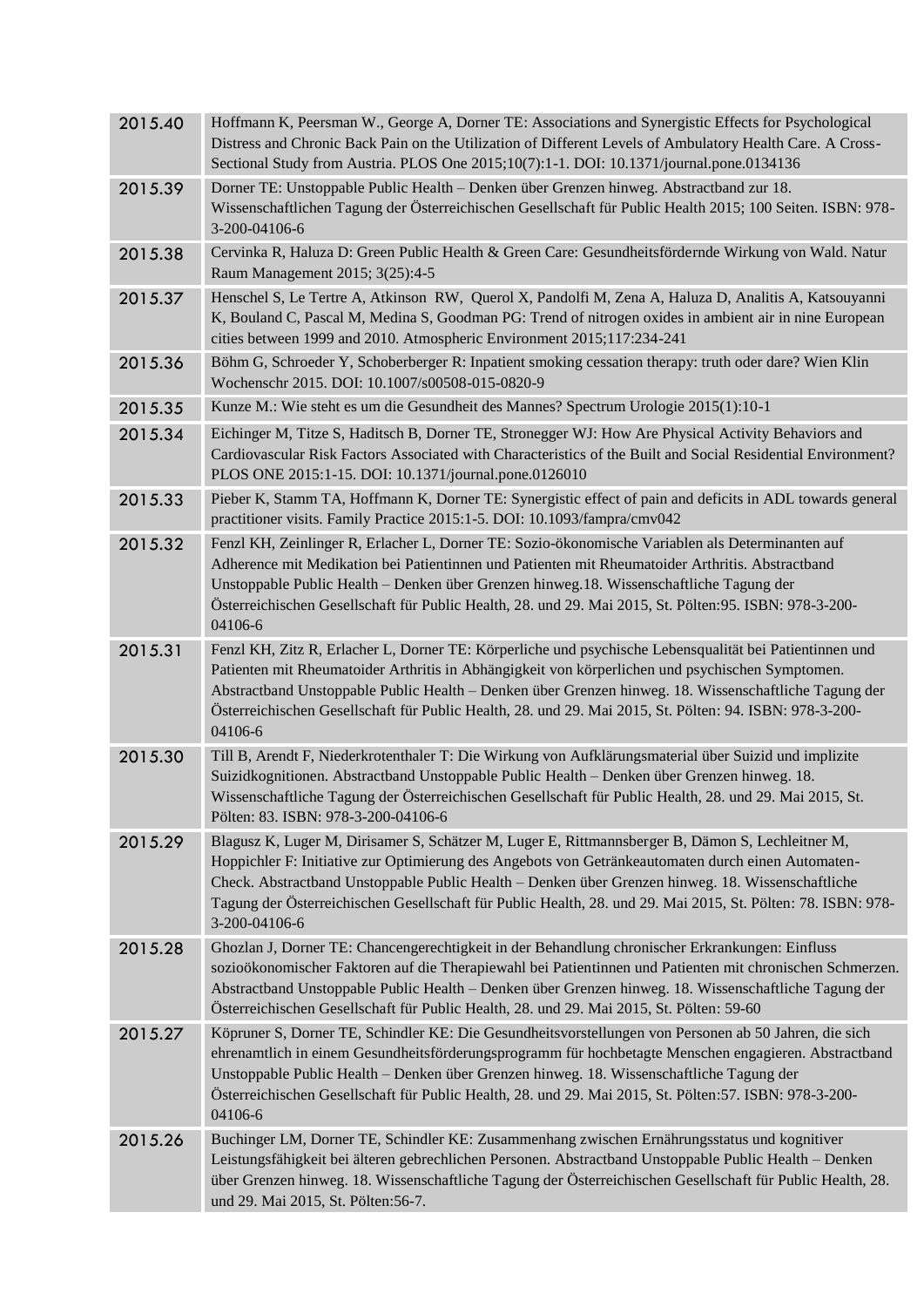|         | ISBN: 978-3-200-04106-6                                                                                                                                                                                                                                                                                                                                                                                                                                                                     |
|---------|---------------------------------------------------------------------------------------------------------------------------------------------------------------------------------------------------------------------------------------------------------------------------------------------------------------------------------------------------------------------------------------------------------------------------------------------------------------------------------------------|
| 2015.25 | Wieczorek CC, Marent B, Dorner TE: Herausforderungen der inter-professionellen Zusammenarbeit auf<br>österreichischen Geburtenstationen: eine qualitative Studie zur Baby-Friendly Hospital Initiative.<br>Abstractband Unstoppable Public Health - Denken über Grenzen hinweg. 18. Wissenschaftliche Tagung der<br>Österreichischen Gesellschaft für Public Health, 28. und 29. Mai 2015, St. Pölten: 51. ISBN: 978-3-200-<br>04106-6                                                      |
| 2015.24 | Dick D, Lackinger C, Dorner TE: SVA Bewegt: Ein zielgruppenspezifisches Bewegungsprogramm für<br>inaktive Erwachsene - Erste Ergebnisse. Abstractband Unstoppable Public Health - Denken über Grenzen<br>hinweg. 18. Wissenschaftliche Tagung der Österreichischen Gesellschaft für Public Health, 28. und 29. Mai<br>2015, St. Pölten: 29.<br>ISBN: 978-3-200-04106-6                                                                                                                      |
| 2015.23 | Haider S, Luger E, Kapan A, Lackinger C, Schindler KE, Dorner TE: Proteinaufnahme und<br>Serumalbuminwert im Zusammenhang mit der Muskelmasse und -funktion bei zu Hause lebenden älteren<br>gebrechlichen Personen. Abstractband Unstoppable Public Health - Denken über Grenzen hinweg. 18.<br>Wissenschaftliche Tagung der Österreichischen Gesellschaft für Public Health, 28. und 29. Mai 2015, St.<br>Pölten:28. ISBN: 978-3-200-04106-6                                              |
| 2015.22 | Niederkrotenhaler T, Till B: Imitationseffekte suizidalen Verhaltens nach Medienberichterstattung über Suizid<br>und Implikationen für Awarenesskampagnen und Bericht über Suizidalität von LGBT Personen. Abstractband<br>Unstoppable Public Health - Denken über Grenzen hinweg. 18. Wissenschaftliche Tagung der<br>Österreichischen Gesellschaft für Public Health, 28. und 29. Mai 2015, St. Pölten: 22. ISBN: 978-3-200-<br>04106-6                                                   |
| 2015.21 | Blagusz K, Luger M, Dirisamer S, Schätzer M, Luger E, Rittmannsberger B, Dämon S, Lechleitner M,<br>Hoppichler F: Beeinflussung einer warmen Vormittagsverpflegung auf Konzentration, Leistungsfähigkeit und<br>Reduktion von Heißhunger am Arbeitsplatz.<br>Abstractband Unstoppable Public Health - Denken über Grenzen hinweg. 18. Wissenschaftliche Tagung der<br>Österreichischen Gesellschaft für Public Health, 28. und 29. Mai 2015, St. Pölten: 19-20. ISBN: 978-3-200-<br>04106-6 |
| 2015.20 | Kapan A, Haider S, Luger E, Lackinger C, Schindler KE, Dorner TE: Auswirkungen eines trainings- und<br>ernährungsbasierten Gesundheitsförderungsprogrammes auf die Sturzangst bei älteren und hochbetagten<br>gebrechlichen zu Hause lebenden Personen. Abstractband Unstoppable Public Health - Denken über Grenzen<br>hinweg. 18. Wissenschaftliche Tagung der Österreichischen Gesellschaft für Public Health, 28. und 29. Mai<br>2015, St. Pölten: 18-9.<br>ISBN: 978-3-200-04106-6     |
| 2015.19 | Dick D, Lackinger C, Dorner TE: Primary Care als Schnittstelle zu einem aktiven Lebensstil – Protokoll.<br>Abstractband Unstoppable Public Health - Denken über Grenzen hinweg. 18. Wissenschaftliche Tagung der<br>Österreichischen Gesellschaft für Public Health, 28. und 29. Mai 2015, St. Pölten: 17. ISBN: 978-3-200-<br>04106-6                                                                                                                                                      |
| 2015.18 | Wieczorek CC, Marent B, Osrecki F, Dorner TE, Dür W: Hospitals as professional organizations: challenges<br>for reorientation towards health promotion. Health Sociology Review, 2015.<br>http://dx.doi.org/10.1080/14461242.2015.1041541                                                                                                                                                                                                                                                   |
| 2015.17 | Hofhansl A, Praschinger A, Schuh B, Horn W, Kainberger F, Zlabinger G, Rieder A: Implementation of a<br>hospital clinical Year as the new 6th year at the Medical University of Vienna. Talk präsentiert bei den<br>Medical Education Days. Szeged, Ungarn; 2015                                                                                                                                                                                                                            |
| 2015.16 | Hofhansl A, Horn W, Kainberger F, Zlöabinger G, Rieder A: To be a good doctor. Wie werden<br>Medizinstudierende auf die Zukunft vorbereitet? Wien Med Wochenschr. 2015 Mar; 165(5-6):83-5. DOI:<br>10.1007/s/10354-015-0349-6                                                                                                                                                                                                                                                               |
| 2015.15 | Luger E, Dorner TE: Bewegungstherapie auch für ältere Personen mit Mobilitätseinschränkungen? Nutrition<br>News 2015(2): 8-10                                                                                                                                                                                                                                                                                                                                                               |
| 2015.14 | Till B, Strauss M, Sonneck G, Niederkrotenthaler T: Determining the effects of films with suicidal content: a<br>laboratory experiment. The British Journal of Psychiatry April 23 2015:1-7.<br>DOI 10.1192/bjp.bp.114.152827                                                                                                                                                                                                                                                               |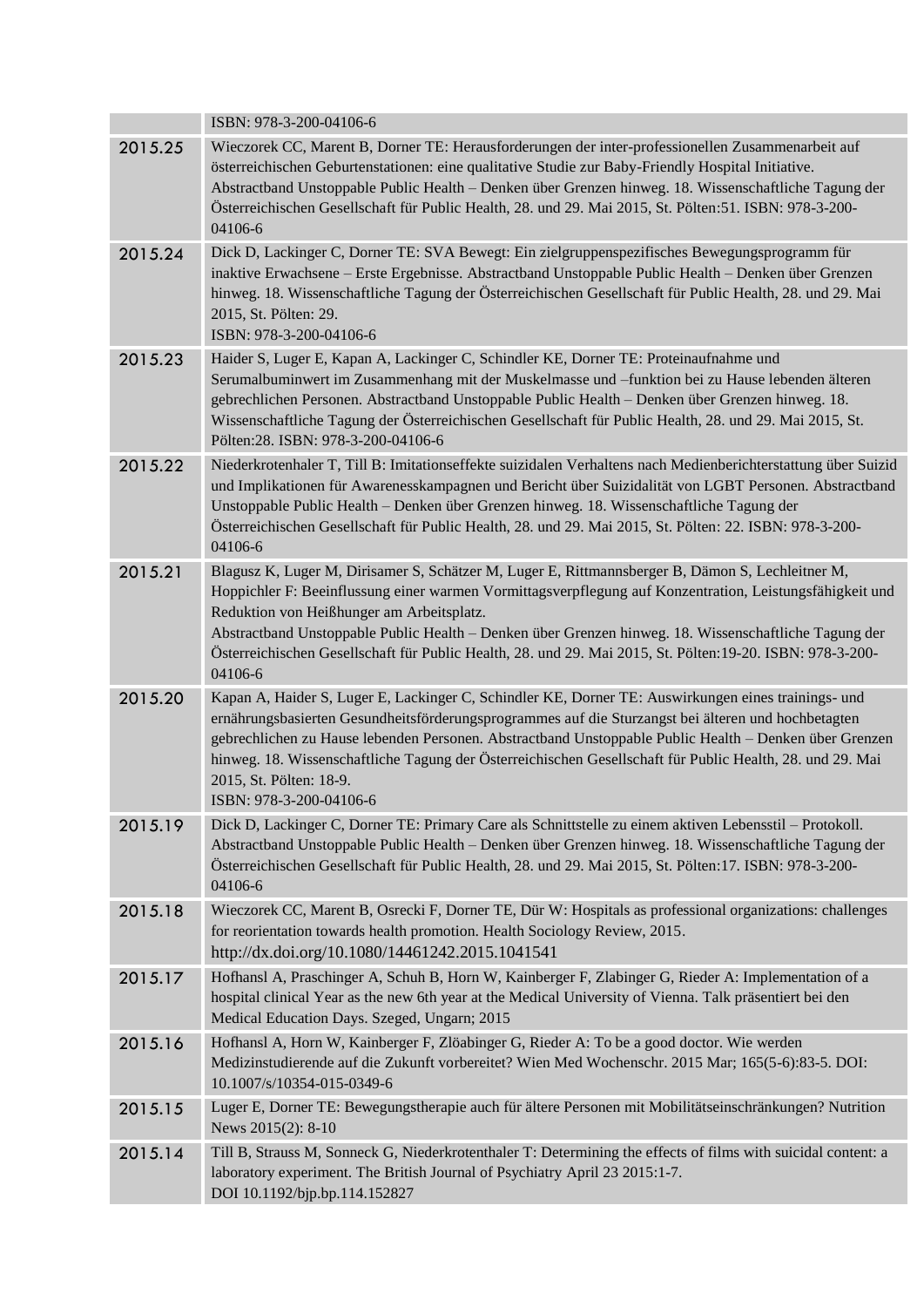| 2015.13  | Hofhansl A, Rieder A, Dorner TE: Ethik im Medizincurriculum Wien fest etabliert. Wien Med Wochenschr<br>2015;165: 98-9. DOI 10.1007/s10354-015-0342-0                                                                                                                                                                                                                                                                            |
|----------|----------------------------------------------------------------------------------------------------------------------------------------------------------------------------------------------------------------------------------------------------------------------------------------------------------------------------------------------------------------------------------------------------------------------------------|
| 2015.12  | Lackinger C, Dorner TE: Achievement of physical activity recommendation and activity levels in students of<br>human medicine compared with the general Austria population aged between 20 and 29 years. Wien Med<br>Wochenschr 2015;165:116-123. DOI 10.1007/s10354-015-0350-0                                                                                                                                                   |
| 2015.11  | Schroeder Y, Schoberberger R: Use, preference and understandig of nutrition fact labels in Austria.<br>Abstractband Unstoppable Public Health - Denken über Grenzen hinweg.18. Wissenschaftliche Tagung der<br>Österreichischen Gesellschaft für Public Health, 28. und 29. Mai 2015, St. Pölten: 78-79. ISBN: 978-3-200-<br>04106-6Public Health, 2015                                                                          |
| 2015.10  | Schoberberger R: Stationäre Rauchertherapie. ÖÄZ 10. April 2015;7: 22-31                                                                                                                                                                                                                                                                                                                                                         |
| 2015.9   | Muckenhuber J, Dorner TE, Burkert N, Groschädl F, Freidl W: Low Social Capital as a Predictor for the Risk<br>of Obesity. National Association of Social Workers February 27 2015:1-8. DOI 10.1093/hsw/hlv019                                                                                                                                                                                                                    |
| 2015.8   | Schoberberger R, Böhm G, Schroeder Y: Heavy dependent nicotine smokers - Newfound lifestyle<br>appreciation after quitting successfully. Experiences from inpatient smoking cessation therapy. 13 March<br>2015. http:/dx.doi.org/10.1016/j.puhe.2015.02.011                                                                                                                                                                     |
| 2015.7   | Rieder A: Gute Bedingungen für Salutogenese. Gyn-Aktiv 2015(1):3                                                                                                                                                                                                                                                                                                                                                                 |
| 2015.6   | Dorner T: Herausforderung: alternde Gesellschaft. Ärzte Krone 2015(3): 32-3                                                                                                                                                                                                                                                                                                                                                      |
| 2015.5   | Dorner TE: Prävention von Rückenleiden. 1. Fachtag Prävention, Rehabilitation & physikalische Medizin, 6.<br>März 2015, Casino Baumgarten, 13-5                                                                                                                                                                                                                                                                                  |
| 2015.4   | Dorner TE, Alexanderson K, Svedberg P, Ropponen A, Stein KV, Mittendorfer-Rutz E: Sickness absence due<br>to back pain or depressive episode and the risk of all-cause and diagnostic-specific disability pension: A<br>Swedish cohort study of 4,823,069 individuals. European Journal of Pain Federation, 2015: 1-13. DOI<br>10.1002/ejp.661                                                                                   |
| 2015.3   | Wieczorek CC, Schmied H, Dorner TE, Dür W: The bumpy road to implementing the Baby-Friendly Hospital<br>Initiative in Austria: a qualitative study. International Breastfeeding Journal 2015;10:3. DOI 10.1186/s13006-<br>015-0030-0                                                                                                                                                                                             |
| 2015.2   | Kutalek R, Münzenmeier V, Prinz A: What about Ethnomedizin? Reflections on the early days of medical<br>anthropologies in German-speaking countries. In: Hsu, Elisabeth; Potter, Caroline: Medical Anthropology in<br>Europe, 2015 London: Routledge, 41-9                                                                                                                                                                       |
| 2015.1   | Kutalek R, Wang S, Falla M, Wesseh S, Gilbert J: Ebola interventions: Listen to communities. Lancet Global<br>Health 22. Jan, 2015 http://dx.doi.org/10.1016/S2214-109X(15)70010-0                                                                                                                                                                                                                                               |
| 2014.121 | Neuberger M: Die elektronische Zigarette. Ärztekrone (Pneumologie) 2014;14:8-9                                                                                                                                                                                                                                                                                                                                                   |
| 2014.120 | Neuberger M: Die "gesunde" Zigarette. Clinicum Pneumo 2014;6:14-5                                                                                                                                                                                                                                                                                                                                                                |
| 2014.119 | De Oliveira Fontes-Gasperin L, Neuberger M, Tichy A, Moshammer H: Cross-sectional association between<br>cigarette smoking and abdominal obesity among Austrian bank employees. BMJ Open 2014;4:e004899<br>doi:10.1136/bmjopen-2014-004899.<br>http://bmjopen.bmj.com/content/4/7/e004899.full?keytype=ref&ijkey=BBSeovOF1zUisGf                                                                                                 |
| 2014.118 | Neuberger M: Die neue Tabakprodukte-Direktive der EU. Jatros Pulmologie & HNO 2014;2: 30-1                                                                                                                                                                                                                                                                                                                                       |
| 2014.117 | Neuberger M: Zweierlei Maß für die Luftqualität außen und innen? Jatros Pulmologie & HNO 2014;2:37-9<br>http://www.aerzteinitiative.at/Jatros2erleiMasz1402_40-42.pdf                                                                                                                                                                                                                                                            |
| 2014.116 | Neuberger M, Lassnig E: Noise Annoyance Correction Factor und Schienenbonus aus schalltechnischer und<br>umwelthygienischer Sicht. Eine Studie der Verkehrslärmauswirkungen im Freien und vergleichsweise in<br>Räumen bei gekippten und bei geschlossenen Fenstern, Unterschiede zwischen Schienenverkehrslärm und<br>Straßenverkehrslärm. Umwelt & Technik 2014;11:35-51                                                       |
| 2014.115 | MacFarlane A, O'Reilly-de Brún M, de Brún T, Dowrick C, O'Donnell C, Mair F, Spiegel W, van den<br>Muijsenbergh M, van Weel Baumgarten E, Lionis C, Clissmann C & on behalf of the RESTORE consortium.<br>Healthcare for migrants, participatory health research and implementation science— better health policy and<br>practice through inclusion. The RESTORE project. European Journal of General Practice 2014; 20: 148-152 |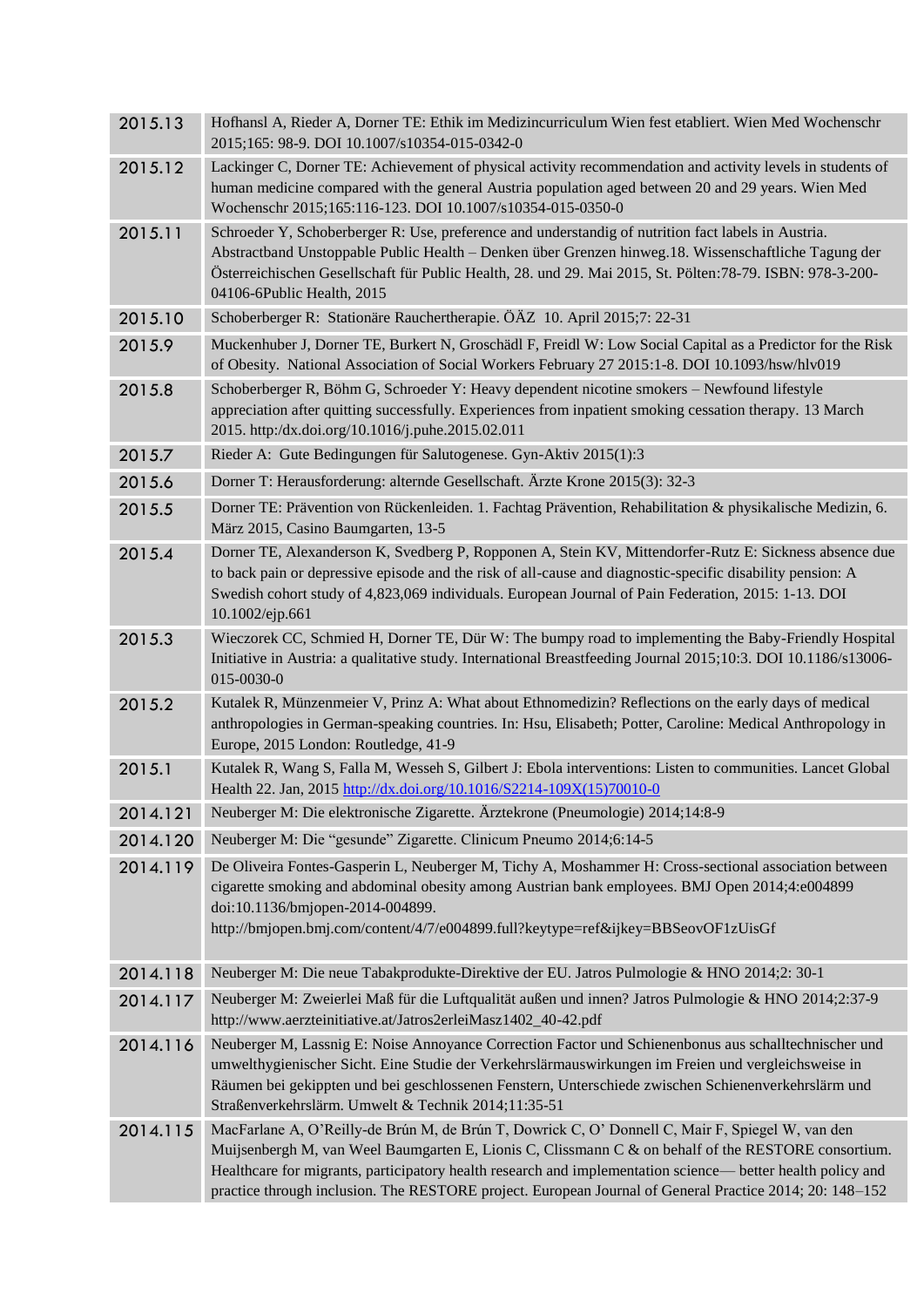| 2014.114 | Spiegel W, Princz C, Dowrick C. Austrian training initiative 'Cross-cultural competencies for General<br>Practitioners' [Poster]. RCGP Annual Conference "Resilience in practice", 2014 October 2-4. Liverpool<br>(England): Royal College of General Practitioners 2014                                                                                |
|----------|---------------------------------------------------------------------------------------------------------------------------------------------------------------------------------------------------------------------------------------------------------------------------------------------------------------------------------------------------------|
| 2014.113 | Schoberberger R, Böhm G, Schröder Y: Improvement of Well-being After Stop Smoking Through Inpatient<br>Cessation Therapy. Beyond prevention and intervention: increasing well-being, 26.-30. August 2014,<br>Innsbruck, Austria, 97                                                                                                                     |
| 2014.112 | Blasche GW, Cervinca R, Schoberberger R: Self-regulation of Recovery From Work. EHP Vol 16 Supp. 2014                                                                                                                                                                                                                                                   |
| 2014.111 | Binder-Fritz C, Akkaya-Kalayci T: Socio-cultural and psychological Aspects of Migration: Presentation of<br>the Certificate program, Transcultural Medicine & Diversity Care. Wiener klinische Wochenschrift 2014;126:<br>62                                                                                                                            |
| 2014.110 | Wiedermann-Schmidt U, Kollaritsch H, Kautzky-Willer A, Binder-Fritz C, Akkaya-Kalayci T, Zehetgruber<br>M, Habersack H: Migration - epidemiological, socio-cultural and medical aspects. Wiener klinische<br>Wochenschrift 2014;126: 56-57                                                                                                              |
| 2014.109 | Poppe A, Jirovsky E, Blacklock C, Laxmikanth P, Moosa S, De Maeseneer J, Kutalek R, Peersman W: Why<br>Sub-Saharan African health workers migrate to European countries that do not actively recruit: a qualitative<br>study post migration. Global Health Action 7: 24071 http://dx.doi.org/10.3402/gha.v7.24071                                       |
| 2014.108 | Binder-Fritz C: Die weibliche Genitalverstümmelung aus ethnomedizinischer Sicht. In: Dadak C. (Hrsg.):<br>Sexualität, Schwangerschaft, Geburt. MCW Block 15, Facultas Verlags- und Buchhandels AG, 7. aktualisierte<br>Auflage, Wien, 2014:267-270                                                                                                      |
| 2014.107 | Niederkrotenthaler T, Till B, Eisenwort B, Pusswald G: Assessment von Demenz und Depression. In: Dorner<br>T.: Public Health. Von den Gesundheitsbedürfnissen der Gesellschaft zu klinischen Implikationen. 2. Aufl.,<br>2014:302-309                                                                                                                   |
| 2014.106 | Schoberberger R: Lebensstilmedizin: In: Dorner T.: Public Health. Von den Gesundheitsbedürfnissen der<br>Gesellschaft zu klinischen Implikationen. 2. Aufl., 2014: 152-164                                                                                                                                                                              |
| 2014.105 | Kunze U: 30 years influenza vaccination in Austria. 34. Jahrestagung der Österreichischen Gesellschaft für<br>Hygiene, Mikrobiologie und Präventivmedizin, 2.-5. Juni 2014:46                                                                                                                                                                           |
| 2014.104 | Kunze U: Prinzip der primären Prävention am Beispiel Impfungen. In: Wittmann K., Schoberberger R.: Der<br>Mensch in Umwelt, Familie und Gesellschaft, 11. Auflage, Facultas, 2014                                                                                                                                                                       |
| 2014.103 | Kunze U: Empfehlenswerte Impfungen ab 50 & Impfungen in der Schwangerschaft. 6. Burgenländisches<br>Impfsymposium, 25.10.2014, Abstract Band                                                                                                                                                                                                            |
| 2014.102 | Kunze U: Österreicher sind Influenza-Impfverweigerer. ÄrzteWoche 2014;28(42):2                                                                                                                                                                                                                                                                          |
| 2014.101 | Kunze U: Das österreichische Impfwesen. In: Public Health. Von den Gesundheitsbedürfnissen der<br>Gesellschaft zu klinischen Implikationen. Hrsg. Dorner T. 2.Auflage, 2014                                                                                                                                                                             |
| 2014.100 | Kunze U.: Wen die Bomben übrig ließen, tötete das Virus. Infektionskrankheiten im Krieg am Beispiel<br>Influenza im Ersten Weltkrieg. Ärzte Woche, 25. September 2014: 14                                                                                                                                                                               |
| 2014.99  | Kunze U. and the ISW TBE: Tick-borne encephalitis – a notifiable disease. Review after one year. report of<br>the 16th Annual Meeting of the International Scientific Working Group on Tick-Borne Encephalitis (ISW-<br>TBE). Ticks Tick borne Dis. 2014 Sep;5(5):453-6<br>DOI: 10.1016/j.ttbdis.2014.05.001. Epub 2014 May 27                          |
| 2014.98  | Graninger W., Haditsch M., Köller M., Kunze U., Sautner J., Würzner R: Impfungen bei erwachsenen<br>Patienten mit entzündlich-rheumatischen Erkrankungen: Empfehlungen für die Praxis. Zusammenfassung des<br>Expertengesprächs "Rheuma interdisziplinär – Impfungen beim rheumatologsichen Patienen" am 16.Jänner<br>2014 in Wien. MEDahead, Juni 2014 |
| 2014.97  | Kunze U: FSME update 2014. Der Mediziner, 03                                                                                                                                                                                                                                                                                                            |
| 2014.96  | Niederkrotenthaler T: Characteristics of Suicide Decedents Receiving Mental Health Treatment Prior to<br>Suicide: United States, 2005-2010. Eur J Public Health (2014) 24 (suppl 2): DOI:<br>http://dx.doi.org/10.1093/eurpub/cku163.041 First published online: 31 October 2014 (1 pages)                                                              |
| 2014.95  | Ajdacic-Gross V, Tran US, Bop M, Sonneck G, Niederkrotenthaler T, Kapusta ND, Rössler<br>W, Seifritz E, Voracek M: Understanding weekly cycles in suicide: an analysis of Austrian<br>and Swiss data over 40 years. Epidemiology and Psychiatric Sciences. 2014                                                                                         |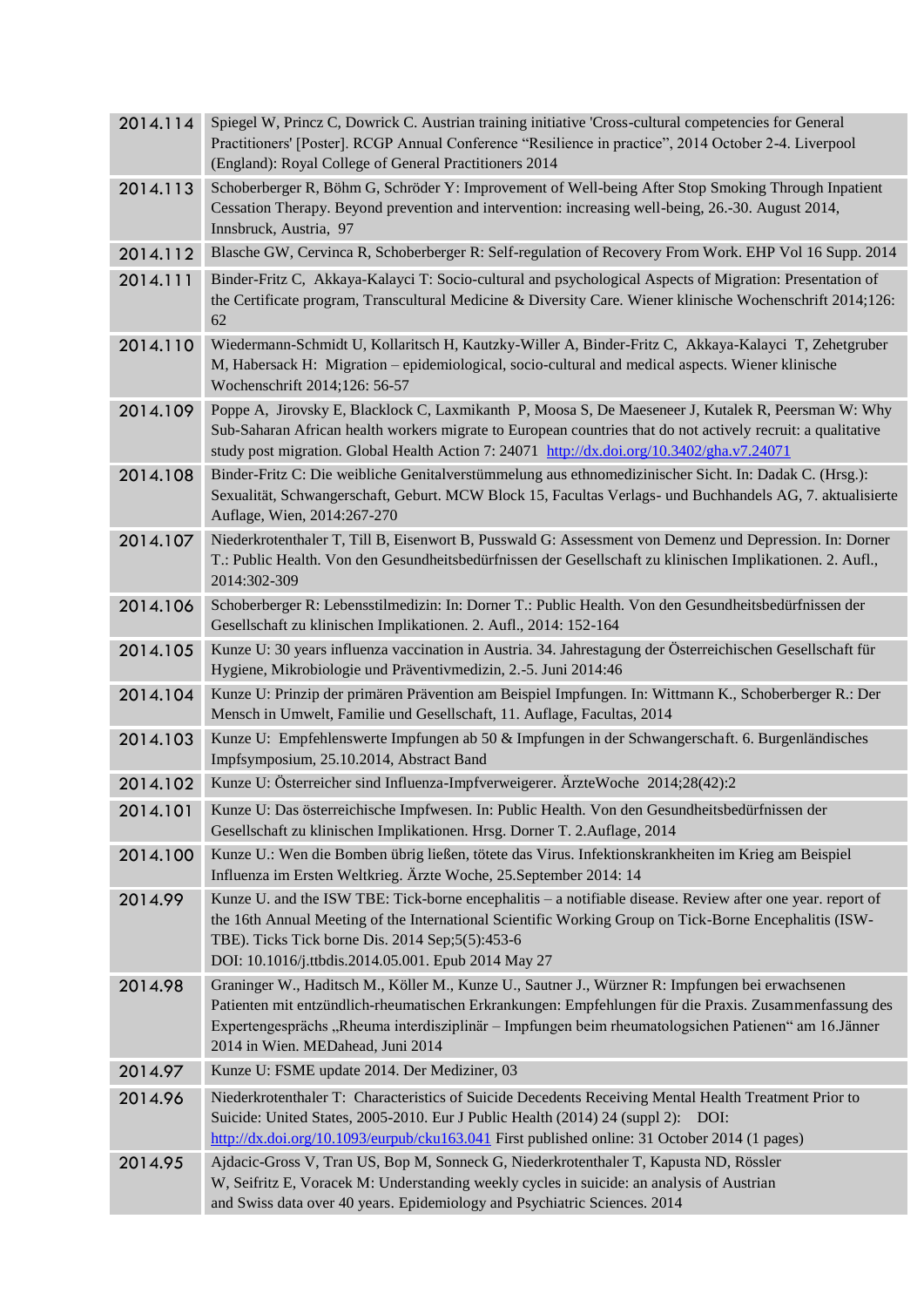|         | Published online first: Apr. 23, 2014. (IF: 2.94). DOI: 10.1017/S2045796014000195                                                                                                                                                                                                                                                                                                                     |
|---------|-------------------------------------------------------------------------------------------------------------------------------------------------------------------------------------------------------------------------------------------------------------------------------------------------------------------------------------------------------------------------------------------------------|
| 2014.94 | Niederkrotenthaler T, Tinghög P, Alexanderson K, Dahlin M, Wang M, Beckman K,<br>Gould M, Mittendorfer-Rutz E: Future risk of labour market marginalization in young<br>suicide attempters-a population-based prospective cohort study. International Journal<br>of Epidemiology (in press). Published online first: Aug. 7, 2014. (IF: 9.20). DOI: 10.1093/ije/dyu155                                |
| 2014.93 | Niederkrotenthaler T, Till B: Suicide message boards: Content analysis of 1,200 German and Austrian suicide<br>threads. Beitrag im Rahmen des 15th European Symposium of Suicide and Suicidal Behaviour, Tallinn, 27.<br>August 2014 - 30. August 2014:165                                                                                                                                            |
| 2014.92 | Sonneck G, Niederkrotenthaler T, Till B: Suizidprävention durch Zusammenarbeit mit den Medien. Beitrag im<br>Rahmen der 17. Wissenschaftlichen Tagung der Österreichischen Gesellschaft für Public Health:<br>Gesundheitsziele – der Weg als Ziel oder Wege zum Ziel?, St.<br>Pölten, 22. Mai 2014 - 23. Mai 2014:69                                                                                  |
| 2014.91 | Till B, Niederkrotenthaler T: Googling suicide: Content analysis of websites retrieved with search engines in<br>Austria and in the United States. Beitrag im Rahmen der 64th Annual Conference of the International<br>Communication Association: Communication and 'the good life', Seattle, 22. - 26. Mai 2014                                                                                     |
| 2014.90 | Till B, Niederkrotenthaler T: Googling Suicide: Informationen über Suizid, die im Internet mittels<br>Suchmaschinen gefunden werden können. Beitrag im Rahmen der 17. Wissenschaftlichen Tagung der<br>Österreichischen Gesellschaft für Public Health: Gesundheitsziele – der Weg als Ziel oder Wege zum Ziel?,<br>St. Pölten, 22. Mai 2014 - 23. Mai 2014:70                                        |
| 2014.89 | Niederkrotenthaler T, Reidenberg D, Till B, Gould M.: Increasing help-seeking and referrals for individuals at<br>risk for suicide by decreasing stigma: The role of mass media. American Journal of Preventive Medicine 2014;<br>$47(3): 235-243$                                                                                                                                                    |
| 2014.88 | Till B, Niederkrotenthaler T: Vom Werther- zum Papageno-Effekt. Die Rollen von Medien in der<br>Suizidprävention. JATROS - Neurologie & Psychiatrie 2014; 6:27-30                                                                                                                                                                                                                                     |
| 2014.87 | Till B, Niederkrotenthaler T: Positive und negative Aspekte des Internets für die Suizidprävention.<br>Suizidprophylaxe 2014; 41(3): 96-106                                                                                                                                                                                                                                                           |
| 2014.86 | Hatos Agy L, Dorner TE, Zitz R, Kasper M, Fenzel H, Erlacher L: Frequency of various symptoms in<br>patients with rheumatoid arthritis and their impact on quality of life.<br>Jahrestagung der Österreichischen Gesellschaft für Rheumatologie & Rehabilitation; DEC 4-5, 2014, Vienna,<br>AUSTRIA. J Miner Stoffwechs 2014; 21 (4):128-129                                                          |
| 2014.85 | Bartuschka A, Dorner TE, Zeinlinger R, Fenzl KH, Mustak M, Erlacher L: Adherence with medication in<br>patients with rheumatoid arthritis and association of socioeconomic variables with adherence. Jahrestagung<br>der Österreichischen Gesellschaft für Rheumatologie & Rehabilitation; DEC 4-5, 2014, Vienna, AUSTRIA. J<br>Miner Stoffwechs 2014; 21 (4):129                                     |
| 2014.84 | Luger E, Aspalter R, Luger M, Longin R, Rieder A, Dorner TE.: Einfluss des Ernährungsmusters auf die<br>Gewichtsreduktion durch ein web-basiertes Programm.<br>30. Jahrestagung der Deutschen Adipositasgesellschaft, Nov, 21-22, 2014, Leibzig, Germany. Adipositas 4:<br>A47. ISSN: 1865-1739                                                                                                       |
| 2014.83 | Luger E, Aspalter R, Luger M, Longin R, Rieder A, Dorner TE: Einfluss des Ernährungsmusters auf die<br>Gewichtsreduktion durch ein web-basiertes Programm.<br>15. Jahrestagung der Österreichischen Adipositasgesellschaft, OCT, 24-25, 2014, Vienna, Austria. 15.<br>Jahrestagung der Öserreichischen Adipositasgesllschaft, Oct 24-25, Vienna, Austria, Wiener Klin<br>Wochenschr., 126 (17-18) 590 |
| 2014.82 | Rieder A, Dorner TE: Prinzip der Prävention am Beispiel von Herz-Kreislauferkrankungen. In: Karl<br>Wittmann u. Rudolf Schoberberger (Hrsg.). MCW Block 6. Der Mensch in Umwelt, Familie und Gesellschaft.<br>Ein Lehr- und Arbeitsbuch für den ersten Studienabschnitt Medizin. Facultas. wuv; 11. überarbeitete Auflage;<br>Wien, 2014:227-331. ISBN: 978-3-7089-1093-2                             |
| 2014.81 | Dorner TE, Rieder A: Soziogenese und Prävention am Beispiel Bewegung. In: Karl Wittmann u. Rudolf<br>Schoberberger (Hrsg.). MCW Block 6. Der Mensch in Umwelt, Familie und Gesellschaft. Ein Lehr- und<br>Arbeitsbuch für den ersten Studienabschnitt Medizin. Facultas. wuv; 11. überarbeitete Auflage; Wien,<br>2014:204-209. ISBN: 978-3-7089-1093-2                                               |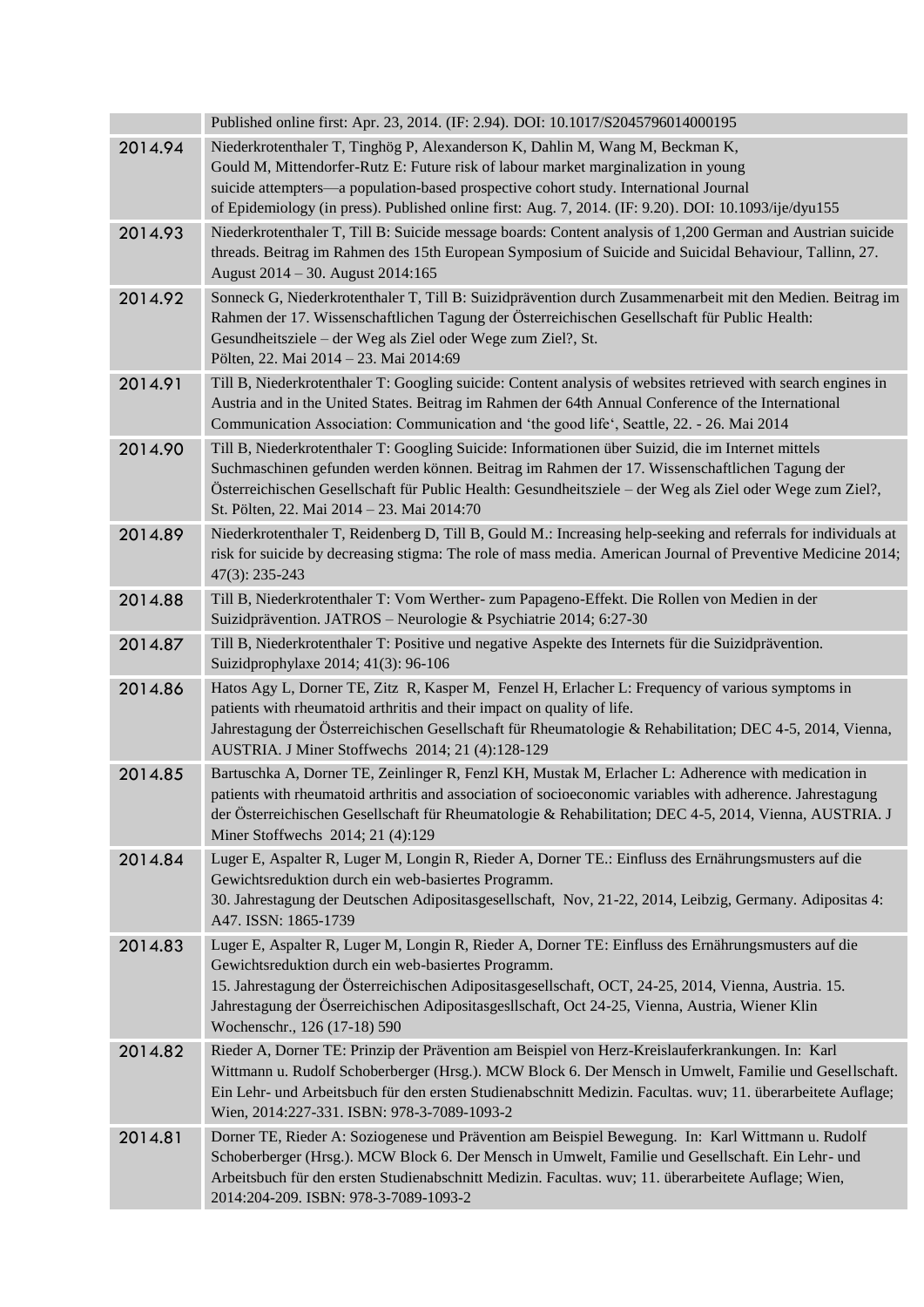| 2014.80 | Dorner TE, Rieder A: Soziogenese und Prävention am Beispiel Ernährung In: Karl Wittmann u. Rudolf<br>Schoberberger (Hrsg.). MCW Block 6. Der Mensch in Umwelt, Familie und Gesellschaft. Ein Lehr- und<br>Arbeitsbuch für den ersten Studienabschnitt Medizin. Facultas. wuv; 11. überarbeitete Auflage; Wien, 2014:<br>202-204. ISBN: 978-3-7089-1093-2 |
|---------|----------------------------------------------------------------------------------------------------------------------------------------------------------------------------------------------------------------------------------------------------------------------------------------------------------------------------------------------------------|
| 2014.79 | Dorner TE, Rieder A: Gesundheitsförderung und Prävention. In: Karl Wittmann u. Rudolf Schoberberger<br>(Hrsg.). MCW Block 6. Der Mensch in Umwelt, Familie und Gesellschaft. Ein Lehr- und Arbeitsbuch für den<br>ersten Studienabschnitt Medizin. Facultas. wuv; 11. überarbeitete Auflage; Wien, 2014:197-202. ISBN: 978-3-<br>7089-1093-2             |
| 2014.78 | Dorner TE, Rieder A: Konzept der Soziogenese. In: Karl Wittmann u. Rudolf Schoberberger (Hrsg.). MCW<br>Block 6. Der Mensch in Umwelt, Familie und Gesellschaft. Ein Lehr- und Arbeitsbuch für den ersten<br>Studienabschnitt Medizin. Facultas. wuv; 11. überarbeitete Auflage; Wien, 2014:195-197. ISBN: 978-3-7089-<br>1093-2                         |
| 2014.77 | Dorner TE: Public Health. In: Dorner TE (Hg.) Public Health. Von den Gesundheitsbedürfnissen der<br>Gesellschaft zu klinischen Implikationen. MCW Block 22/23. Facultas, 2. Aufl. Wien, 2014:11-7. ISBN: 978-<br>3-7089-1133-5                                                                                                                           |
| 2014.76 | Dorner TE: Schmerz: soziale, ökonomische und versorgungsbezogene Aspekte. In: Dorner TE (Hg.) Public<br>Health. Von den Gesundheitsbedürfnissen der Gesellschaft zu klinischen Implikationen. MCW Block 22/23.<br>Facultas, 2. Aufl. Wien, 2014: 45-52. ISBN: 978-3-7089-1133-5                                                                          |
| 2014.75 | Stamm T, Crevenna R, Dorner TE: Funktionalität im täglichen Leben. Selbstständigkeit und Autonomie. In:<br>Dorner TE (Hg.) Public Health. Von den Gesundheitsbedürfnissen der Gesellschaft zu klinischen<br>Implikationen. MCW Block 22/23. Facultas, 2. Aufl. Wien, 2014:284-7. ISBN: 978-3-7089-1133-5                                                 |
| 2014.74 | Dorner TE: Tools des Geriatrischen Assessments. In: Dorner TE (Hg). Public Health. Von den<br>Gesundheitsbedürfnissen der Gesellschaft zu klinischen Implikationen. MCW Block 22/23. Facultas, 2. Aufl.,<br>Wien, 2014:315-23. ISBN: 978-3-7089-1133-5                                                                                                   |
| 2014.73 | Dorner TE: Public Health. Von den Gesundheitsbedürfnissen der Gesellschaft zu klinischen Implikationen.<br>MCW Block 22/23. Facultas, 2. Aufl., Wien 327 Seiten, 2014. ISBN 978-3-7089-1133-5                                                                                                                                                            |
| 2014.72 | Dorner TE, Rieder A: Soziodemographische Aspekte der Hypertonie. Ärzte Woche 2014;7: 14-6, ISSN:<br>1862-7137                                                                                                                                                                                                                                            |
| 2014.71 | Damm L, Leiss U, Habeler W, Habeler U: Ärztliche Kommunikation mit Kindern und Jugendlichen. LIT                                                                                                                                                                                                                                                         |
|         | Verlag, 2014, ISBN 978-3-643-50636-8                                                                                                                                                                                                                                                                                                                     |
| 2014.70 | Dorner TE, Stamm TA, Hoffmann K, Kutalek R, Pieber K: Interaction between chronic pain and impairment<br>in activities of daily living towards utilisation of the primary health care sector in elderly people in Austria.<br>European Journal of Public Health, Vol 24, Supplement 2, 2014:2                                                            |
| 2014.69 | Dorner TE, Rieder A: Soziodemografische Aspekte in der Hypertonie. Ärzte Krone, Themenheft Kardiologie,<br>Oktober 2014:22-3                                                                                                                                                                                                                             |
| 2014.68 | Degen O, Arbter P, Hartmann P, Mayr C, Buhk T, Schalk H, Brath H, Dorner TE: Smoking prevalence,<br>readiness to quit and smoking cessation in HIV + patients in Germany and Austria. Abstracts of the HIV Drug<br>Therapy Glasgow Congress 2014, Journal of the International AIDS Society, 17 (Suppl 3) 19729 DOI:<br>10.7448/IAS.17.4.19729           |
| 2014.67 | Zanini M, Schulte-Hermann K, Leichsenring B, Stefanek W, Dorner TE: Involvement of HIV patients in<br>treatment-related decisions. Abstracts of the HIV Drug Therapy Glasgow Congress 2014, Journal of the<br>International AIDS Society, 17 (Suppl 3) 19600. DOI: 10.7448/IAS.17.4.19600                                                                |
| 2014.66 | Dorner TE, Schulte-Hermann K, Zanini M, Leichsenring B, Stefanek W: Health literacy, source of<br>information and impact on adherence to therapy in people living with HIV. Abstracts of the HIV Drug<br>Therapy Glasgow Congress 2014, Journal of the International AIDS Society, 17 (Suppl 3) 19599. DOI:<br>10.7448/IAS.17.4.19599                    |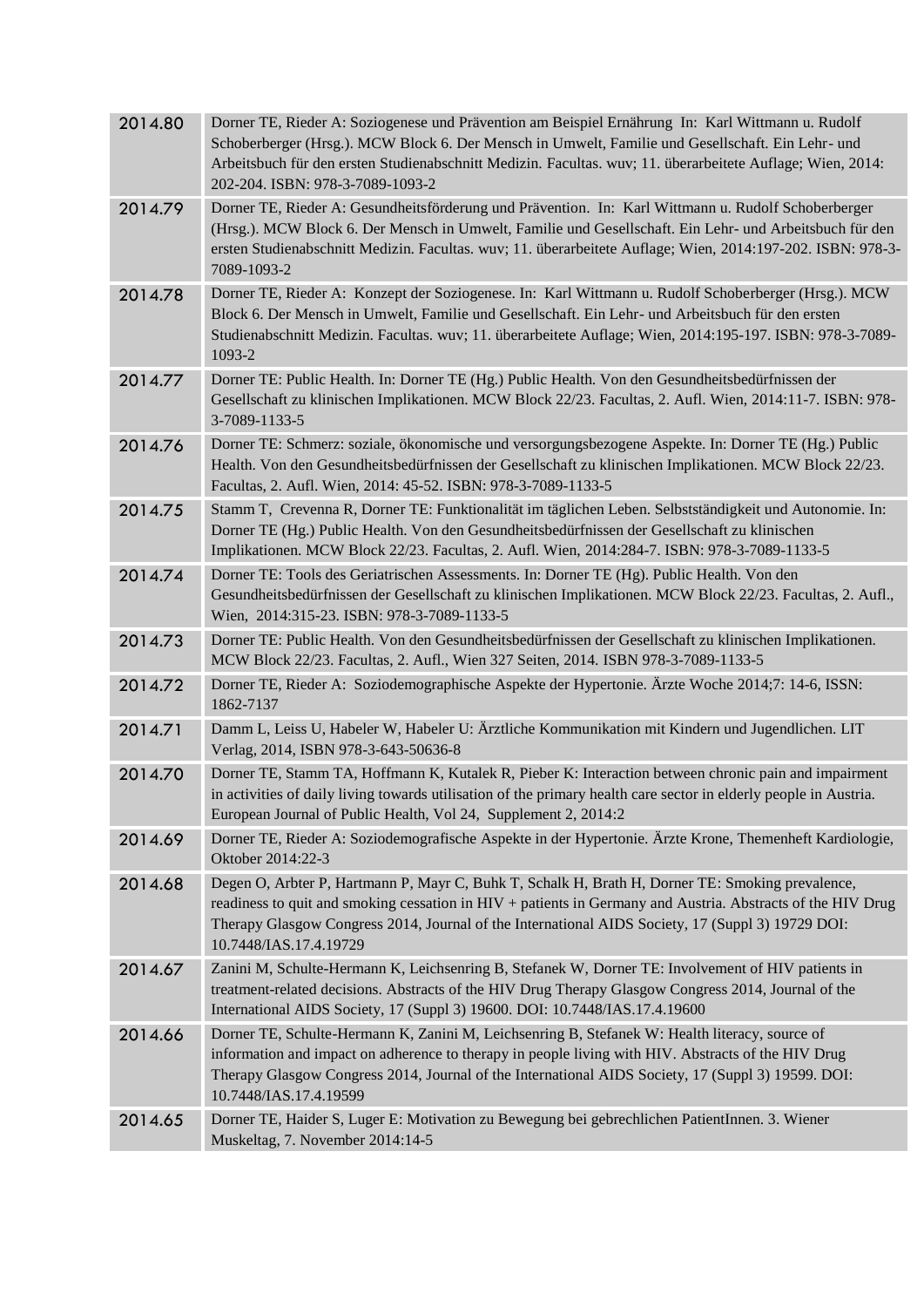| 2014.64 | Siegel C, Hochgatterer A, Dorner TE: Contributions of ambient assisted living for health und quality of life in<br>the elderly and care services $-$ a qualitative analysis from the experts' perspective of care service professionals.<br>BMC Geriatrics 2014;14:112                                                                                                                                                                                                      |
|---------|-----------------------------------------------------------------------------------------------------------------------------------------------------------------------------------------------------------------------------------------------------------------------------------------------------------------------------------------------------------------------------------------------------------------------------------------------------------------------------|
| 2014.63 | Eisenwort B, Till B, Hinterbuchinger B, Niederkrotenthaler T: Sociable, mentally disturbed women and<br>angry, rejected Men: Cultural scripts for the suicidal behavior of women and men in the Austrian print media.<br>Sex Roles, Springer, 2014;71:246-260. DOI: 10.1007/s11199-014-0395-3                                                                                                                                                                               |
| 2014.62 | Köppen P, Dorner TE: Zusammenhang zwischen Gesundheitskompetenz (Health Literacy) und<br>Schmerzintensität, Schmerzdauer, Schmerzleben sowie Leistungsfähigkeit bei Personen mit chronischen<br>Schmerzen in Österreich.<br>Kongress der Österreichischen Deutschen und Schweizer Fachgesellschaft für Gesundheits- und<br>Medizinsoziologie, 18.-19. September 2014:139-45                                                                                                 |
| 2014.61 | Binder-Fritz C: Ablehnung kann krank machen. Raiffeisenzeitung 11. September 2014; 37:23                                                                                                                                                                                                                                                                                                                                                                                    |
| 2014.60 | Rieder A, Mothes-Luksch N, Kiefer I, Hoffmann-Sommergruber K: Wenn Essen krank macht. Pädiatrie &<br>Pädologie 2014; 4                                                                                                                                                                                                                                                                                                                                                      |
| 2014.59 | Binder-Fritz C, Rieder A: Dobar dan und Salam, Doktorica. Ärzte Woche 18. September 2014;28 (38):4-6                                                                                                                                                                                                                                                                                                                                                                        |
| 2014.58 | Dick D, Haider S, Lackinger C, Dorner TE: Participation of primary care patients in a standardised exercise<br>programme in Vienna. 10th Annual Meeting and 5th Conference of HEPA Europe, August 27-29 2014,<br>University of Zurich, Switzerland                                                                                                                                                                                                                          |
| 2014.57 | Lackinger C, Dick D, Haider S, Dorner TE: Commitment of primary care physicians to transfer sedentary<br>adults to sport – club based exercise programmes. Results from the "SVA-Bewegt" programme in Vienna.<br>10th Annual Meeting and 5th Conference of HEPA Europe, August 27-29, 2014, University of Zurich,<br>Switzerland                                                                                                                                            |
| 2014.56 | Schoberberger R, Böhm G, Schroeder Y: Lifestyle modification as an effect of successfully quitting to smoke.<br>Experiences from inpatient smoking cessation therapy.<br>ICAP 2014 Abstract, 28th International Congress of Applied Psychology, Paris 8-13 July 2014                                                                                                                                                                                                        |
| 2014.55 | Dorner TE: Vernunft. Editorial. In: Dorner TE (Hg.) Gesundheitsziele – der Weg als Ziel oder Wege als Ziel?<br>Abstractband zur 17. Wissenschaftlichen Tagung der Österreichischen Gesellschaft für Public Health, May 22-<br>23 2014, St. Pölten, 9                                                                                                                                                                                                                        |
| 2014.54 | Diem G, Dorner TE: Zum Monitoring von Gesundheitszielen braucht es Daten aus dem Gesundheitssystem:<br>Ergebnisse der Wintertagung der Österreichischen Public Health Gesellschaft (ÖGPH) und der Vorarlberger<br>Public Health Gesellschaft (VGPH). In: Dorner TE (Hrsg.) Gesundheitsziele – der Weg als Ziel oder Wege<br>zum Ziel? Abstractband zur 17. Wissenschaftlichen Tagung der Österreichischen Gesellschaft für Public<br>Health, May 22-23 2014, St. Pölten, 16 |
| 2014.53 | Ranftler M, Dorner TE: "Out-of-pocket" Kosten chronischer Schmerzerkrankungen.<br>In: Dorner TE (Hrsg.) Gesundheitsziele – der Weg als Ziel oder Wege zum Ziel?<br>Abstractband zur 17. Wissenschaftlichen Tagung der Österreichischen Gesellschaft für Public Health, May 22-<br>23 2014, St. Pölten, 21                                                                                                                                                                   |
| 2014.52 | Wieczorek CC, Schmied H, Dorner TE, Dür W: Förderliche und hinderliche Faktoren bei der Implementation<br>der Baby friendly Hospital Initiative in Österreich. In: Dorner TE (Hrsg.) Gesundheitsziele - der Weg als Ziel<br>oder Wege zum Ziel? Abstractband zur 17. Wissenschaftlichen Tagung der Österreichischen Gesellschaft für<br>Public Health, May 22-23 2014, St. Pölten, 28                                                                                       |
| 2014.51 | Luger E, Aspalter R, Luger M, Rieder A, Dorner TE: Einfluss des initialen Ernährungsmusters auf die<br>Gewichtsreduktion durch das web.basierte Programm KiloCoach TM. In: Dorner TE (Hrsg.) Gesundheitsziele<br>- der Weg als Ziel oder Wege zum Ziel? Abstractband zur 17. Wissenschaftlichen Tagung der<br>Österreichischen Gesellschaft für Public Health, May 22-23 2014, St. Pölten, 31-33                                                                            |
| 2014.50 | Köppen P, Dorner TE: Gesundheitskompetenz (Health Literacy) bei Patientinnen und Patienten mit<br>chronischen Schmerzen in Österreich. In: Dorner TE (Hrsg.) Gesundheitsziele - der Weg als Ziel oder Wege<br>zum Ziel? Abstractband zu 17. Wissenschaftlichen Tagung der Österreichischen Gesellschaft für Public<br>Health, May 22-23, St. Pölten 54-55                                                                                                                   |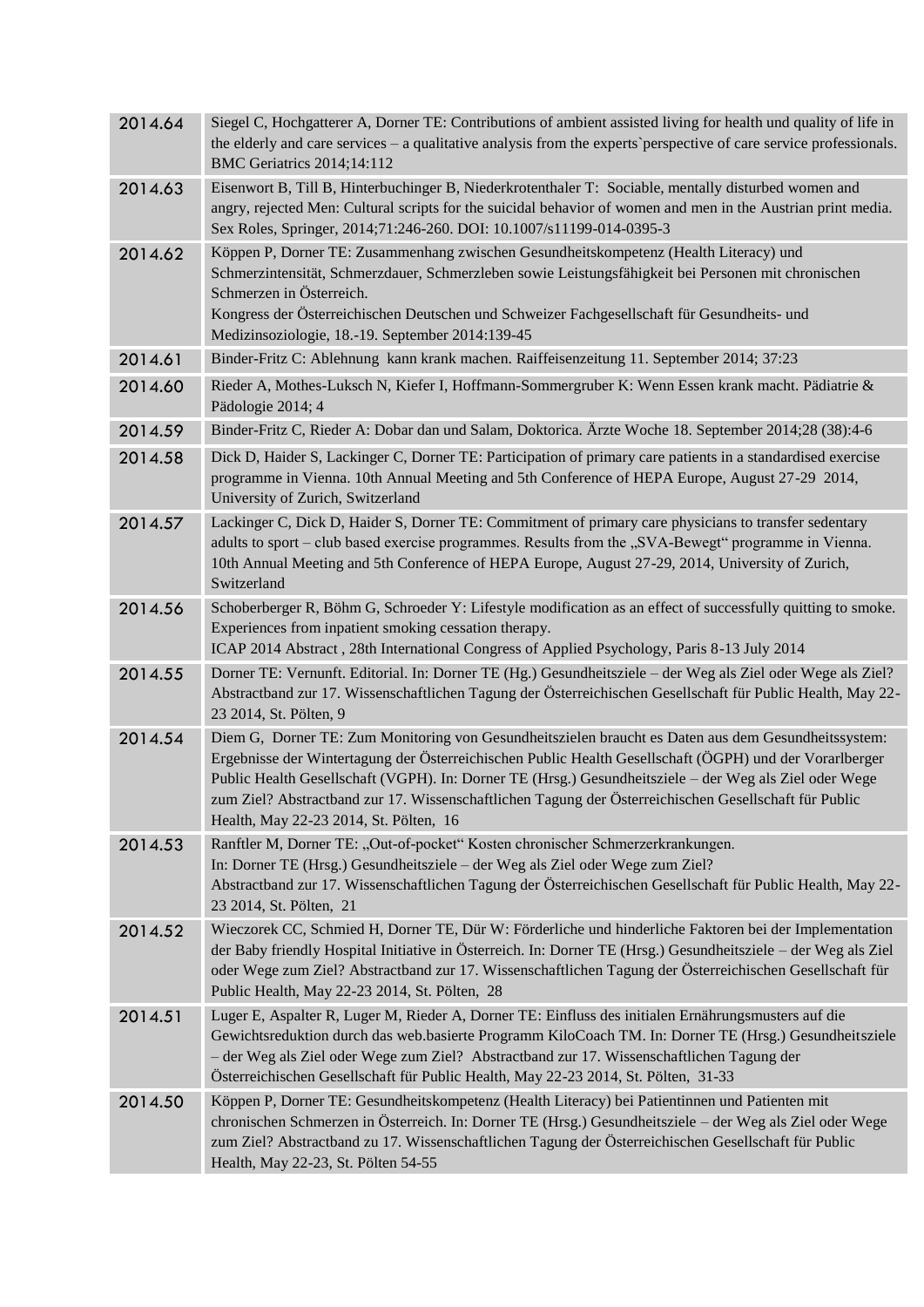| 2014.49 | Maier B, Dorner TE: Bewegungsverhalten von Wiener Medizinstudierenden im Vergleich zur gleichaltrigen<br>Allgemeinbevölkerung. In: Dorner TE (Hrsg.) Gesundheitsziele – der Weg als Ziel oder Wege zum Ziel?<br>Abstractband zur 17. Wissenschaftlichen Tagung der Österreichischen Gesellschaft für Public Health, May 22-<br>23 2014, St. Pölten, 70                                     |
|---------|--------------------------------------------------------------------------------------------------------------------------------------------------------------------------------------------------------------------------------------------------------------------------------------------------------------------------------------------------------------------------------------------|
| 2014.48 | Haider B, Schalk H, Pichler K, Gmeinhart B, Hutterer J, Brath H, Dorner TE: Prävalenz kardiovaskulärer<br>Risikofaktoren bei HIV. positiven Personen in Österreich. In: Dorner TE (Hrsg). Gesundheitsziele – der Weg<br>als Ziel oder Wege zum Ziel? Abstractband zur 17. Wissenschaftlichen Tagung der Österreichischen<br>Gesellschaft für Public Health, May 22-23 2014, St. Pölten, 79 |
| 2014.47 | Haider B, Schalk H, Pichler K, Gmeinhart B, Hutterer J, Brath H, Dorner TE: Prävalenz kardiovaskulärer<br>Risikofaktoren bei HIV. positiven Personen in Österreich. In: Dorner TE (Hrsg). Gesundheitsziele – der Weg<br>als Ziel oder Wege zum Ziel? Abstractband zur 17. Wissenschaftlichen Tagung der Österreichischen<br>Gesellschaft für Public Health, May 22-23 2014, St. Pölten, 79 |
| 2014.46 | Piribauer F, Dorner TE, Harris MF: Cardiovascular Screening and Management in periodic health<br>examinations by GPs in Vienna. In: Dorner TE (Hrsg). Gesundheitsziele – der Weg als Ziel oder Wege zum<br>Ziel? Abstractband zur 17. Wissenschaftlichen Tagung der Österreichischen Gesellschaft für Public Health,<br>May 22-23 2014, St. Pölten, 80                                     |
| 2014.45 | Stamm TA, Pieber K, Dorner TE.: Impairment in the activities of daily living in oder adults: results of a<br>population-based cross-sectional study. In: Dorner TE (Hrsg.). Gesundheitsziele - der Weg als Ziel oder Wege<br>zum Ziel? Abstractband zur 17. Wissenschaftlichen Tagung der Österreichischen Gesellschaft für Public<br>Health, May 22-23 2014, St. Pölten, 86               |
| 2014.44 | Dorner TE, Schalk H, Hartmann P, Arbter P, Mayr C, Degen O. : Depressive symptoms and antidepressive<br>medication in HIV+ patients in German and Austrian primary care offices.<br>19th Wonca Europe Conference. New Routes for General Practice and Family, July 2-5, Lisbon 2014.<br>Abstract-Stick. Seite 139                                                                          |
| 2014.43 | Dorner TE, Drenthen T, Durrer D, Bulc M: CVD prevention with focus on physical activity in general practice<br>in Europe: A Europrev workshop.<br>19th Wonca Europe Conference. New Routes for General Practice and Family, July 2-5, Lisbon 2014<br>Abstract-Stick. Seite 790                                                                                                             |
| 2014.42 | Dorner TE, Macsek M, Arbter PA, Hartmann P, Mayr C, Buhk T, Schalk H, Brath H, Degen O VIR +-Projekt<br>"SMOKE": Raucherprävalenz und Rauchertherapie bei HIV-positiven Personen in Deutschland und<br>Österreich. 12. Kongress für Infektionskrankheiten und Tropenmedizin (KIT). JUNE 25-28, Köln,<br>Abstractband 33                                                                    |
| 2014.41 | Haider S, Kapan A, Luger E, Lackinger C, Dorner T, Schindler K, Oberbauer M, Schwarz E: Gesund für's<br>Lebens mit Gesundheitspartner - Bewegungsübungen Kalender 2014                                                                                                                                                                                                                     |
| 2014.40 | Luger E, Haider S, Luger M, Schindler K, Dorner T, Kapan A: Gesund für's Leben mit Gesundheitspartner -<br>Rezeptbuch 2014                                                                                                                                                                                                                                                                 |
| 2014.39 | Luger E, Haider S, Schindler K, Dorner T, Kapan A, Lackinger C, Oberbauer M, Schwarz E: Gesund für's<br>Leben mit Gesundheitspartner - Handbuch Ernährung 2014                                                                                                                                                                                                                             |
| 2014.38 | Dorner TE: Public Health-Aspekte bei Osteoporose: Verhinderung von Abhängigkeit und Pflegebedürftigkeit<br>als eine der größten Public Health-Herausforderungen.<br>J Miner Stoffwechs 2014;21(2): 63-7. ISSN: 1023-7763, e-ISSN: 1680 9408                                                                                                                                                |
| 2014.37 | Dorner TE: ÖGPH-Tagung 2014: Gesundheitsziele: Welche nächsten Schritte sind vernünftig?<br>Österreichische Gesellschaft für Public Health. Newsletter 2014;2:10-4. ISSN: 2309-2246                                                                                                                                                                                                        |
| 2014.36 | Dorner TE, Luger E, Tschinderle J, Stein KV, Haider S, Kapan A, Lackinger C, Schindler KE: Association<br>between nutritional status (MNA®-SF) and fraitly (SHARE-FI) in acute hospitalised elderly patients. J Nutr.<br>Health Aging. 2014;18: 264-9. DOI: 10.1007/s12603-013-0406-z                                                                                                      |
| 2014.35 | Binder Fritz C, Rieder A: Zur Verflechtung von Geschlecht, sozioökonomischem Status und Ethnizität im<br>Kontext von Gesundheit und Migration. Bundesgesundheitsblatt 2014;57: 1031-7.<br>DOI: 10.1007/s00103-014-2009-                                                                                                                                                                    |
| 2014.34 | Kriemler S, Lawrenz W, Schober PH, Dorner TE, Graf C, Titze S: Körperliche Aktivität und Gesundheit im<br>Kindes- und Jugendalter. Hans Marseille Verlag, München, 2014, 168 Seiten.                                                                                                                                                                                                       |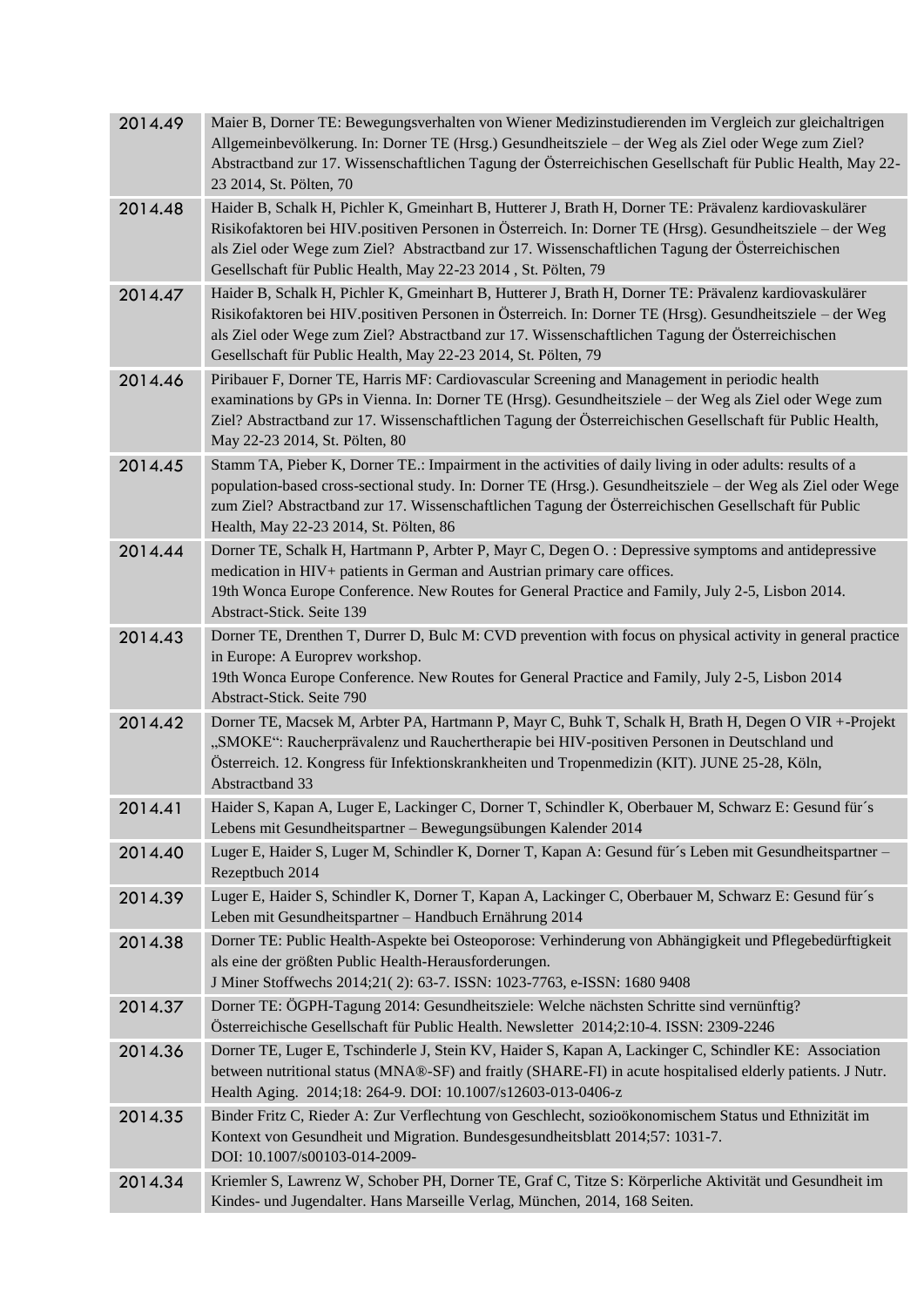|         | ISBN: 978-3-88616-147-8                                                                                                                                                                                                                                                                                          |
|---------|------------------------------------------------------------------------------------------------------------------------------------------------------------------------------------------------------------------------------------------------------------------------------------------------------------------|
| 2014.33 | Dorner TE: Gesundheitsziele – der Weg als Ziel oder Wege als Ziel? Abstractband zur 17. Wissenschaftlichen<br>Tagung der Österreichischen Gesellschaft für Public Health, 2014, 104 Seiten                                                                                                                       |
| 2014.32 | Till B, Tran US, Voracek M, Sonneck G, Niederkrotenthaler T: Associations between Film Preferences and<br>Risk Factors for Suicide: An Online Survey. Plos One, July, Vol. 9, 2014, e102293                                                                                                                      |
| 2014.31 | Schoberberger R: Hausarzt & Rauchstopp: im Duett erfolgreich? Ärzte - Exklusiv 2014;6                                                                                                                                                                                                                            |
| 2014.30 | Schoberberger R: 7. Tabaksymposium zur psychologischen Behandlung von Tabakabhängigkeit<br>"Risikoreduktion bei TabakkonsumentInnen". Psychologie in Österreich 2014;2/3:223-5                                                                                                                                   |
| 2014.29 | Schoberberger R, Zakall P, Höfer S: Die Geschichte der Gesundheitspsychologie. Psychologie in Österreich<br>2014;2/3:172-5                                                                                                                                                                                       |
| 2014.28 | Rieder A: Interview "Beobachterrolle ist zu wenig". MedUnique 2014;2:8                                                                                                                                                                                                                                           |
| 2014.27 | Blasche GW, Arlinghaus A, Dorner TE: Leisure Opportunities and Fatigue in Employees: A Large Cross-<br>Sectional Study. In: Leisure Sciences: An Interdisciplinary Journal 2014;36(3):235-50.<br>DOI:10.1080/01490400.2014.886981                                                                                |
| 2014.26 | Vergunst F, Jenkinson C, Burns T, Simon J.: Application of Sen's Capability Approach to Outcome<br>Measurement in Mental Health Research: Psychometric Validation of a Novel Multidimensional Instrument<br>(OxCAP-MH). Human Welfare 2014;3:1-4                                                                 |
| 2014.25 | Schoberberger R, Dorner T, Rieder A: Gesundheitsbewusstsein als dominierender Einflussfaktor auf die<br>Entstehung von Übergewicht – eine Gesundheitsbefragung bei der bäuerlichen Bevölkerung Österreichs.<br>Gesundheitswesen 2014;76: 336-38                                                                  |
| 2014.24 | Rieder A: Herzschutz durch richtige Ernährung. Gesundheit 2014; 42(5): 32-3                                                                                                                                                                                                                                      |
| 2014.23 | Stamm TA, Pieber K, Blasche G, Dorner TE: Health care utilisation in subjects with osteoarthritis, chronic<br>back pain and osteoporosis aged 65 years and more: mediating effects of limitations in activities of daily<br>living, pain intensity and mental diseases<br>Wien Med. Wochenschr. 2014;164:160-166 |
| 2014.22 | Hoffmann K, Stein KV, Dorner TE: Differences in access points to the ambulatory health care system across<br>Austrian federal states. Wien Med. Wochenschr. 2014;164:152-9                                                                                                                                       |
| 2014.21 | Borsoi L, Rieder A, Stein KV, Hofhansl A, Dorner TE: Preventive medicine: self- assessment of knowledge,<br>skills and attitudes of medical students at the Medical University of Vienna<br>Wien Med. Wochenschr. 2014;164:146-51                                                                                |
| 2014.20 | Burkert NT; Muckenhuber J, Großschädl F, Sprenger M, Rohrauer Näf G, Ropin K, Martinel E, Dorner T:<br>Good practice models for public workplace health promotion projects in Austria: promoting mental health.<br>Wien Med. Wochenschr. 2014;164:141                                                            |
| 2014.19 | Schoberberger R: Tendenz zur Verdrängung "Ob die Wissensvermittlung mit Schockbildern besser<br>funktioniert, ist nicht in jedem Fall geklärt." Ärzte Woche 2014;16                                                                                                                                              |
| 2014.18 | Wittmann K, Schoberberger R (Hrsg.): Der Mensch in Umwelt, Familie und Gesellschaft<br>11. stark veränderte Auflage, Facultas, Wien, 2014                                                                                                                                                                        |
| 2014.17 | Dorner TE: Public health in Austria: a snapshot. Wien Med. Wochenschr. 2014;164:121-2                                                                                                                                                                                                                            |
| 2014.16 | Dorner TE, Rieder A: Soziodemografische Aspekte in der Hypertonie. Ärzte Krone, 4.4.2014(7):14-16                                                                                                                                                                                                                |
| 2014.15 | Diem G, Dorner TE: Public Health Ausbildung in Österreich. Ein Überblick. Wien Med Wochenschr<br>2014;164:131                                                                                                                                                                                                    |
| 2014.14 | Dorner T: Gesundheitsdaten zugänglich machen! Das österreichische Gesundheitswesen – ÖKZ, 2014;55(3-<br>4):58                                                                                                                                                                                                    |
| 2014.13 | Rieder A: Ziel Motivation. Hrsg.: ORF: Sport und Medien, 2014:24-26                                                                                                                                                                                                                                              |
| 2014.12 | Till B, Niederkrotenthaler T: Surfing for suicide methods and help: Content analysis of websites retrieved with<br>search engines in Austria and in the United States. Journal of Clinical Psychiatry, 75 (8) 2014;75(8):886-92                                                                                  |
| 2014.11 | Niederkrotenthaler T, Logan JE, Karch DL, Crosby A. Characteristics of U.S. Suicide decedents in 2005-2010<br>who had received mental health treatment. Psychiatric Services. 2014; 65:387-90                                                                                                                    |